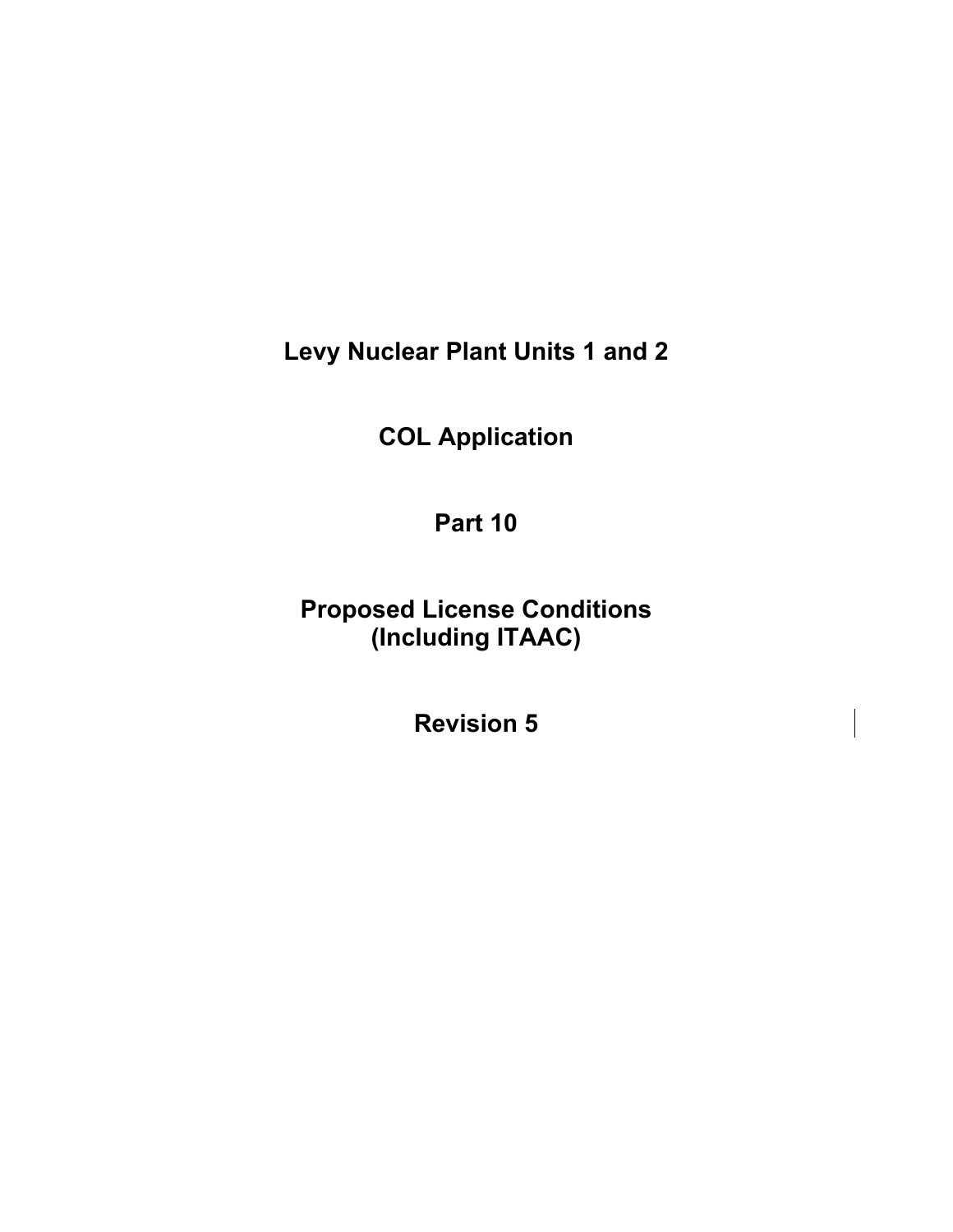# **Levy Nuclear Plant, Units 1 and 2 Proposed License Conditions**

# **1. ITAAC (Inspections, Tests, Analyses, and Acceptance Criteria):**

There are several ITAAC identified in the COLA. Once incorporated into the COL, the regulations identify the requirements that must be met. The incorporation below includes references to the sensitive unclassified non-safeguards information (including proprietary information) and safeguards information, contained in the AP1000 DCD. Such DCD information is included in this combined license application in the same manner as it is included in the AP1000 DCD, i.e., references in the DCD are included as references in the FSAR, and material incorporated by reference into the DCD is incorporated by reference into the FSAR. Appropriate agreements are in place to provide for the licensee's rights to possession (including constructive possession) and use of the withheld sensitive unclassified non-safeguards information (including proprietary information) and safeguards information referenced in the AP1000 DCD for the life of the project.

# **PROPOSED LICENSE CONDITION:**

The ITAAC identified in the tables in Appendix B are hereby incorporated into this Combined License. After the Commission has made the finding required by 10 CFR 52.103(g), the ITAAC do not constitute regulatory requirements; except for specific ITAAC, which are the subject of a Section 103(a) hearing; their expiration will occur upon final Commission action in such proceeding.

# **2. COL HOLDER ITEMS:**

There are several COL information items that can not be resolved prior to issuance of the Combined License. The referenced AP1000 design certification has already justified why each COL Holder item (as identified in the AP1000 DCD Tier 2 Table 1.8-2) can not be resolved before the COL is issued, provides sufficient information on these items to support the NRC licensing decision, and identifies an appropriate implementation milestone. Each COL information item that cannot be resolved completely before the COL is issued is also identified as a COL Holder item in the COLA FSAR Table 1.8-202. Therefore, in accordance with the guidance in Regulatory Guide 1.206, Section C.III.4.3, the following License Condition is proposed to address these COL Holder items. Holder items (per DCD Table 1.8-2) that are addressed by the COLA are not included in the proposed condition. These include COL information item numbers 3.11-1, 9.5-6, 10.1-1, and 13.6-5.

# **PROPOSED LICENSE CONDITION:**

Each COL Holder item identified below shall be completed by the identified implementation milestone through completion of the action therein identified.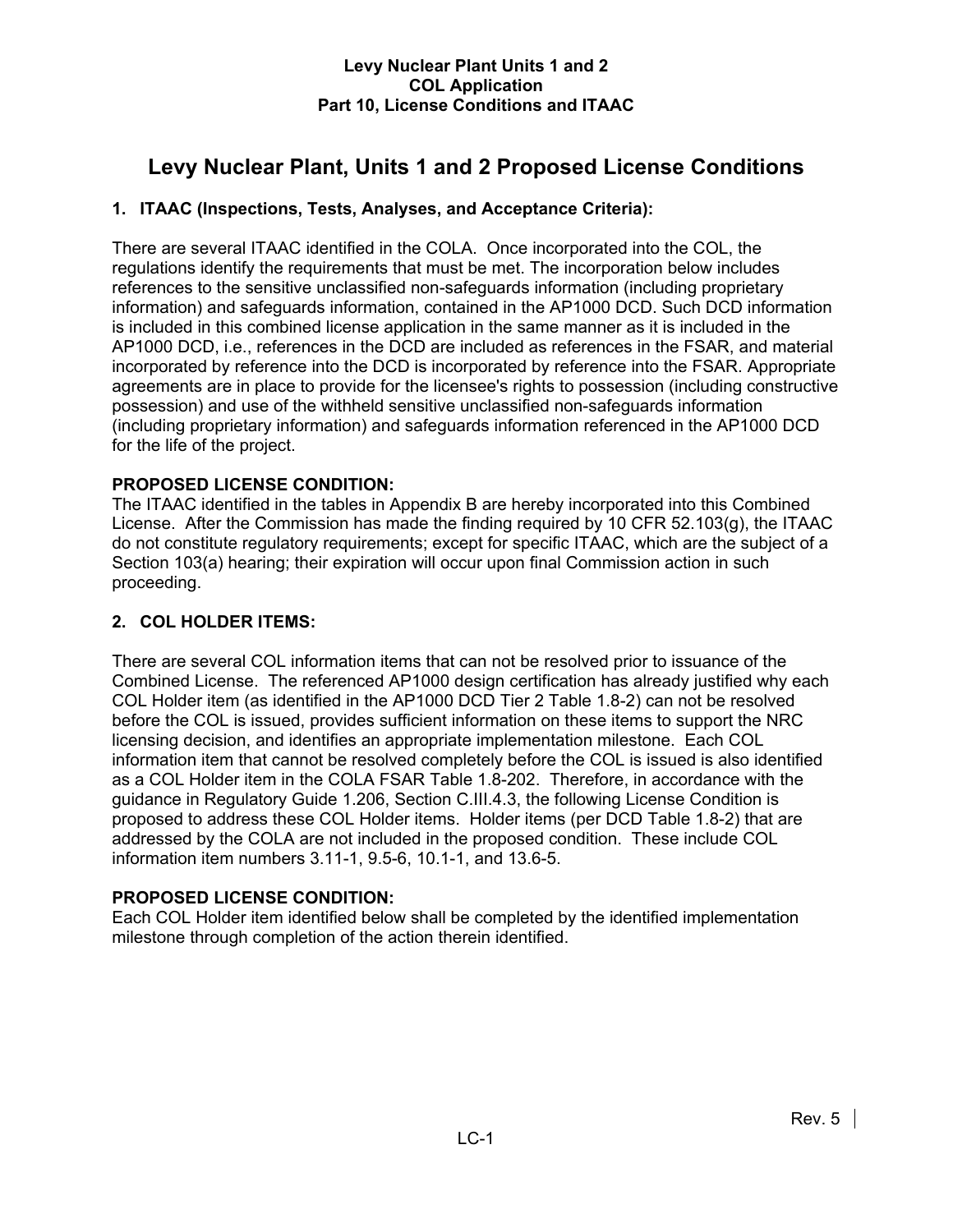| SUMMARY OF COMBINED LICENSE INFORMATION HOLDER ITEMS                                                                                                                                                                                                                                                                                                                                                                                                                                                                                                                                                                                                                                                                                                                                                                                                                                                                                                                                                                                                                                                                                                                                                                                                                                                                                         |                                                                                                                                                                                                                                                                                                                                                                                                    |                                                                     |                                                                                            |  |
|----------------------------------------------------------------------------------------------------------------------------------------------------------------------------------------------------------------------------------------------------------------------------------------------------------------------------------------------------------------------------------------------------------------------------------------------------------------------------------------------------------------------------------------------------------------------------------------------------------------------------------------------------------------------------------------------------------------------------------------------------------------------------------------------------------------------------------------------------------------------------------------------------------------------------------------------------------------------------------------------------------------------------------------------------------------------------------------------------------------------------------------------------------------------------------------------------------------------------------------------------------------------------------------------------------------------------------------------|----------------------------------------------------------------------------------------------------------------------------------------------------------------------------------------------------------------------------------------------------------------------------------------------------------------------------------------------------------------------------------------------------|---------------------------------------------------------------------|--------------------------------------------------------------------------------------------|--|
| <b>COL</b><br>Item<br>No.                                                                                                                                                                                                                                                                                                                                                                                                                                                                                                                                                                                                                                                                                                                                                                                                                                                                                                                                                                                                                                                                                                                                                                                                                                                                                                                    | <b>Subject</b>                                                                                                                                                                                                                                                                                                                                                                                     | <b>From</b><br><b>DCD</b><br>Tier <sub>2</sub><br><b>Subsection</b> | <b>Implementation Milestone</b>                                                            |  |
| $3.6 - 1$                                                                                                                                                                                                                                                                                                                                                                                                                                                                                                                                                                                                                                                                                                                                                                                                                                                                                                                                                                                                                                                                                                                                                                                                                                                                                                                                    | As-Designed Pipe Rupture Hazards<br>Analysis                                                                                                                                                                                                                                                                                                                                                       | 3.6.4.1                                                             | Prior to installation of the piping<br>and connected components in<br>their final location |  |
| After a Combined License is issued, the following activity will be completed by the COL holder.<br>An as-designed pipe rupture hazard evaluation will be available for NRC review. The completed<br>as-designed pipe rupture hazards evaluation will be in accordance with the criteria outlined in<br>DCD Subsections 3.6.1.3.2 and 3.6.2.5. Systems, structures, and components identified to be<br>essential targets and appropriate mitigation features (Reference is DCD Table 3.6-3) will be<br>confirmed as part of the evaluation, and updated information will be provided as appropriate. A<br>pipe rupture hazards analysis is part of the piping design. The evaluation will be performed for<br>high and moderate energy piping to confirm the protection of systems, structures, and<br>components (SSCs), which are required to be functional during and following a design basis<br>event. The locations of the postulated ruptures and essential targets will be established and<br>required pipe whip restraints and jet shield designs will be included. The evaluation will address<br>environmental and flooding effects of cracks in high and moderate energy piping. The as-<br>designed pipe rupture hazards evaluation is prepared on a generic basis to address COL<br>applications referencing the AP1000 design. |                                                                                                                                                                                                                                                                                                                                                                                                    |                                                                     |                                                                                            |  |
| $3.7 - 3$                                                                                                                                                                                                                                                                                                                                                                                                                                                                                                                                                                                                                                                                                                                                                                                                                                                                                                                                                                                                                                                                                                                                                                                                                                                                                                                                    | Seismic Interaction Review                                                                                                                                                                                                                                                                                                                                                                         | 3.7.5.3                                                             | Prior to initial fuel load                                                                 |  |
|                                                                                                                                                                                                                                                                                                                                                                                                                                                                                                                                                                                                                                                                                                                                                                                                                                                                                                                                                                                                                                                                                                                                                                                                                                                                                                                                              | The seismic interaction review will be updated by the Combined License holder for as-built<br>information. This review is performed in parallel with the seismic margin evaluation. The review<br>is based on as-procured data, as well as the as-constructed condition. The as-built seismic<br>interaction review is not provided with the COL application, but is completed prior to fuel load. |                                                                     |                                                                                            |  |
| $3.7 - 4$                                                                                                                                                                                                                                                                                                                                                                                                                                                                                                                                                                                                                                                                                                                                                                                                                                                                                                                                                                                                                                                                                                                                                                                                                                                                                                                                    | <b>Reconciliation of Seismic Analyses</b><br>of Nuclear Island Structures                                                                                                                                                                                                                                                                                                                          | 3.7.5.4                                                             | Prior to initial fuel load                                                                 |  |
| The Combined License holder will reconcile the seismic analyses described in subsection 3.7.2<br>for detail design changes, such as those due to as-procured or as-built changes in component<br>mass, center of gravity, and support configuration based on as-procured equipment information.<br>Deviations are acceptable based on an evaluation consistent with the methods and procedure<br>of Section 3.7 provided the amplitude of the seismic floor response spectra, including the effect<br>due to these deviations, does not exceed the design basis floor response spectra by more than<br>10 percent. The Combined License holder will complete this reconciliation prior to fuel load.                                                                                                                                                                                                                                                                                                                                                                                                                                                                                                                                                                                                                                         |                                                                                                                                                                                                                                                                                                                                                                                                    |                                                                     |                                                                                            |  |
| $3.9 - 7$                                                                                                                                                                                                                                                                                                                                                                                                                                                                                                                                                                                                                                                                                                                                                                                                                                                                                                                                                                                                                                                                                                                                                                                                                                                                                                                                    | As-Designed Piping Analysis                                                                                                                                                                                                                                                                                                                                                                        | 3.9.8.7                                                             | Prior to installation of the piping<br>and connected components in<br>their final location |  |
|                                                                                                                                                                                                                                                                                                                                                                                                                                                                                                                                                                                                                                                                                                                                                                                                                                                                                                                                                                                                                                                                                                                                                                                                                                                                                                                                              | After a Combined License is issued, the following activity will be completed by the COL holder:                                                                                                                                                                                                                                                                                                    |                                                                     |                                                                                            |  |
| The as-designed piping analysis is provided for the piping lines chosen to demonstrate all<br>aspects of the piping design. A design report referencing the as-designed piping calculation<br>packages, including ASME Section III piping analysis, support evaluations and piping<br>component fatigue analysis for Class 1 piping using the methods and criteria outlined in DCD                                                                                                                                                                                                                                                                                                                                                                                                                                                                                                                                                                                                                                                                                                                                                                                                                                                                                                                                                           |                                                                                                                                                                                                                                                                                                                                                                                                    |                                                                     |                                                                                            |  |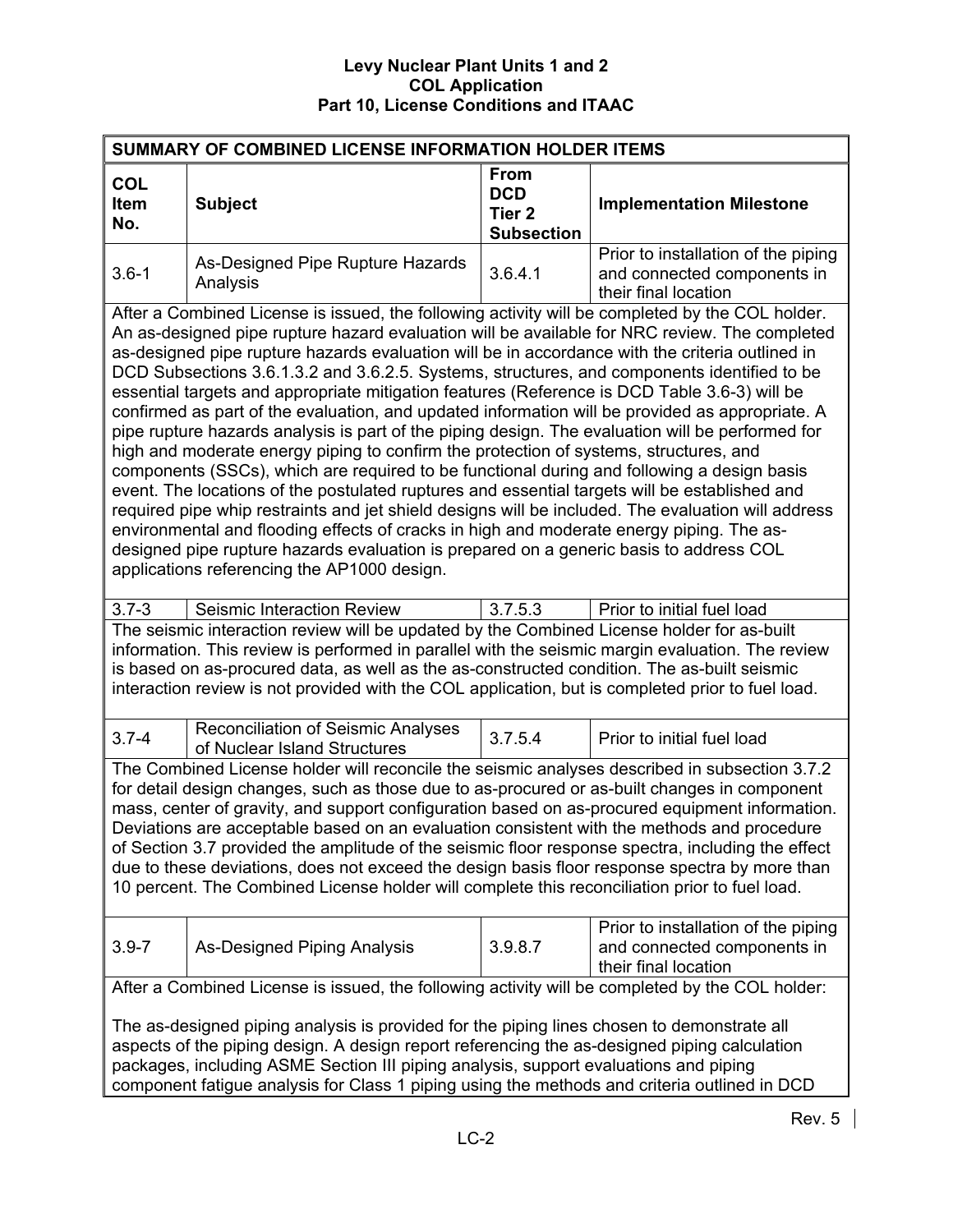| SUMMARY OF COMBINED LICENSE INFORMATION HOLDER ITEMS                                                                                                                                                                                                                                                                                                                                                                                                                                                |                                                                                                                                                                                                                                                                                                                                                                                                                                                                                                   |                                                                     |                                 |  |
|-----------------------------------------------------------------------------------------------------------------------------------------------------------------------------------------------------------------------------------------------------------------------------------------------------------------------------------------------------------------------------------------------------------------------------------------------------------------------------------------------------|---------------------------------------------------------------------------------------------------------------------------------------------------------------------------------------------------------------------------------------------------------------------------------------------------------------------------------------------------------------------------------------------------------------------------------------------------------------------------------------------------|---------------------------------------------------------------------|---------------------------------|--|
| <b>COL</b><br><b>Item</b><br>No.                                                                                                                                                                                                                                                                                                                                                                                                                                                                    | <b>Subject</b>                                                                                                                                                                                                                                                                                                                                                                                                                                                                                    | <b>From</b><br><b>DCD</b><br>Tier <sub>2</sub><br><b>Subsection</b> | <b>Implementation Milestone</b> |  |
|                                                                                                                                                                                                                                                                                                                                                                                                                                                                                                     | Table 3.9-19 is made available for NRC review. The availability of the piping design information<br>and design reports for the piping packages is identified to the NRC.                                                                                                                                                                                                                                                                                                                          |                                                                     |                                 |  |
| $4.4 - 2$                                                                                                                                                                                                                                                                                                                                                                                                                                                                                           | <b>Confirm Assumptions for Safety</b><br><b>Analyses DNBR Limits</b>                                                                                                                                                                                                                                                                                                                                                                                                                              | 4.4.7                                                               | Prior to initial fuel load      |  |
|                                                                                                                                                                                                                                                                                                                                                                                                                                                                                                     | Combined License applicants referencing the AP1000 certified design will address changes to<br>the reference design of the fuel, burnable absorber rods, rod cluster control assemblies, or initial<br>core design from that presented in the DCD.<br>Following selection of the actual plant operating instrumentation and calculation of the                                                                                                                                                    |                                                                     |                                 |  |
|                                                                                                                                                                                                                                                                                                                                                                                                                                                                                                     | instrumentation uncertainties of the operating plant parameters as discussed in subsection<br>7.1.6, Combined License applicants will calculate the design limit DNBR values using the RTDP<br>with these instrumentation uncertainties and confirm that either the design limit DNBR values as<br>described in Section 4.4 remain valid, or that the safety analysis minimum DNBR bounds the<br>new design limit DNBR values plus DNBR penalties, such as rod bow penalty.                       |                                                                     |                                 |  |
| $5.3 - 1$                                                                                                                                                                                                                                                                                                                                                                                                                                                                                           | Reactor Vessel Pressure -<br><b>Temperature Limit Curves</b>                                                                                                                                                                                                                                                                                                                                                                                                                                      | 5.3.6.1                                                             | Prior to initial fuel load      |  |
|                                                                                                                                                                                                                                                                                                                                                                                                                                                                                                     | The COL Holder shall update the P/T limits using the PTLR methodologies approved in the<br>AP1000 DCD using the plant-specific material properties or confirm that the reactor vessel<br>material properties meet the specifications and use the Westinghouse generic PTLR curves.                                                                                                                                                                                                                |                                                                     |                                 |  |
| $5.3 - 4$                                                                                                                                                                                                                                                                                                                                                                                                                                                                                           | <b>Reactor Vessel Materials Properties</b><br>Verification                                                                                                                                                                                                                                                                                                                                                                                                                                        | 5.3.6.4.1                                                           | Prior to initial fuel load      |  |
| The Combined License holder will complete prior to fuel load verification of plant-specific belt<br>line material properties consistent with the requirements in subsection 5.3.3.1 and Tables 5.3-1<br>and 5.3-3. The verification will include a pressurized thermal shock evaluation based on as-<br>procured reactor vessel material data and the projected neutron fluence for the plant design<br>objective of 60 years. This evaluation report will be submitted for NRC staff review.       |                                                                                                                                                                                                                                                                                                                                                                                                                                                                                                   |                                                                     |                                 |  |
| $9.1 - 7$                                                                                                                                                                                                                                                                                                                                                                                                                                                                                           | <b>Coupon Monitoring Program</b>                                                                                                                                                                                                                                                                                                                                                                                                                                                                  | 9.1.6                                                               | Prior to commercial operation   |  |
| A spent fuel rack Metamic coupon monitoring program will be implemented when the plant is<br>placed into commercial operation. This program will include tests to monitor bubbling, blistering,<br>cracking, or flaking; and a test to monitor for corrosion, such as weight loss measurements<br>and/or visual examination. The program will also include testing to monitor changes in physical<br>properties of the absorber material, including neutron attenuation and thickness measurements. |                                                                                                                                                                                                                                                                                                                                                                                                                                                                                                   |                                                                     |                                 |  |
| $10.2 - 1$                                                                                                                                                                                                                                                                                                                                                                                                                                                                                          | Turbine Maintenance and Inspection                                                                                                                                                                                                                                                                                                                                                                                                                                                                | 10.2.6                                                              | Prior to initial fuel load      |  |
|                                                                                                                                                                                                                                                                                                                                                                                                                                                                                                     | The Combined License holder will submit to the NRC staff for review prior to fuel load, and then<br>implement a turbine maintenance and inspection program. The program will be consistent with<br>the maintenance and inspection program plan activities and inspection intervals identified in<br>subsection 10.2.3.6. The Combined License holder will have available plant-specific turbine<br>rotor test data and calculated toughness curves that support the material property assumptions |                                                                     |                                 |  |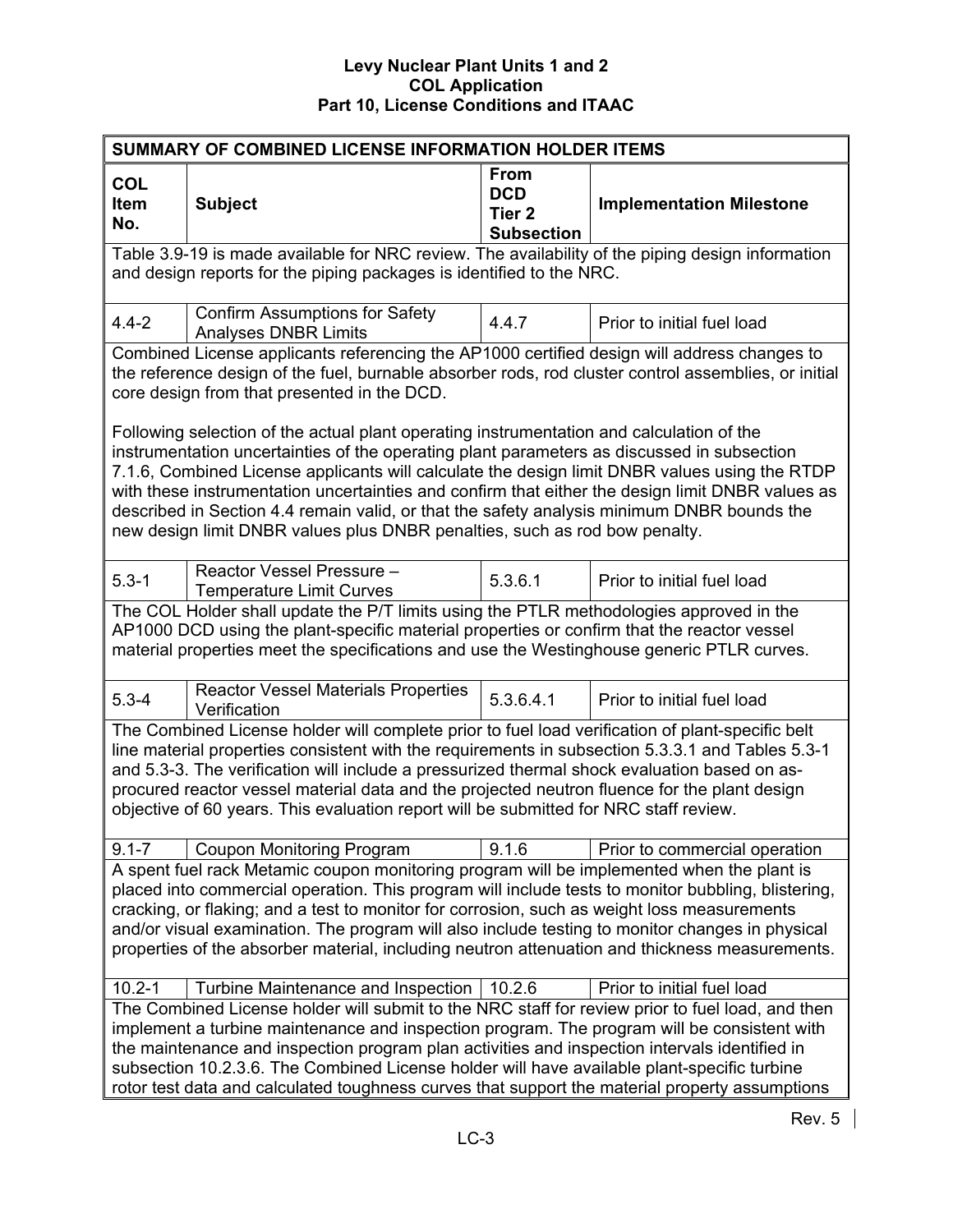| SUMMARY OF COMBINED LICENSE INFORMATION HOLDER ITEMS |                                                                                                                                                                                                                                                                                                                                                                                                                                                                                                                                                                                                                                                                                                                                                                                                                                                                                                                                                                                                                                                                                                                                                                                                               |                                                                     |                                 |
|------------------------------------------------------|---------------------------------------------------------------------------------------------------------------------------------------------------------------------------------------------------------------------------------------------------------------------------------------------------------------------------------------------------------------------------------------------------------------------------------------------------------------------------------------------------------------------------------------------------------------------------------------------------------------------------------------------------------------------------------------------------------------------------------------------------------------------------------------------------------------------------------------------------------------------------------------------------------------------------------------------------------------------------------------------------------------------------------------------------------------------------------------------------------------------------------------------------------------------------------------------------------------|---------------------------------------------------------------------|---------------------------------|
| <b>COL</b><br>Item<br>No.                            | <b>Subject</b>                                                                                                                                                                                                                                                                                                                                                                                                                                                                                                                                                                                                                                                                                                                                                                                                                                                                                                                                                                                                                                                                                                                                                                                                | <b>From</b><br><b>DCD</b><br>Tier <sub>2</sub><br><b>Subsection</b> | <b>Implementation Milestone</b> |
|                                                      | in the turbine rotor analysis after the fabrication of the turbine and prior to fuel load.                                                                                                                                                                                                                                                                                                                                                                                                                                                                                                                                                                                                                                                                                                                                                                                                                                                                                                                                                                                                                                                                                                                    |                                                                     |                                 |
| 13.6-5                                               | <b>Cyber Security Program</b>                                                                                                                                                                                                                                                                                                                                                                                                                                                                                                                                                                                                                                                                                                                                                                                                                                                                                                                                                                                                                                                                                                                                                                                 | 13.6.1                                                              | Prior to initial fuel load      |
| initial fuel load.                                   | The Combined License holder will develop and implement a cyber security program prior to                                                                                                                                                                                                                                                                                                                                                                                                                                                                                                                                                                                                                                                                                                                                                                                                                                                                                                                                                                                                                                                                                                                      |                                                                     |                                 |
| $14.4 - 2$                                           | <b>Test Specifics and Procedures</b>                                                                                                                                                                                                                                                                                                                                                                                                                                                                                                                                                                                                                                                                                                                                                                                                                                                                                                                                                                                                                                                                                                                                                                          | 14.4.2                                                              | Prior to initial fuel load      |
|                                                      | NOTE -addressed by proposed License Condition #6.                                                                                                                                                                                                                                                                                                                                                                                                                                                                                                                                                                                                                                                                                                                                                                                                                                                                                                                                                                                                                                                                                                                                                             |                                                                     |                                 |
| $14.4 - 3$                                           | <b>Conduct of Test Program</b>                                                                                                                                                                                                                                                                                                                                                                                                                                                                                                                                                                                                                                                                                                                                                                                                                                                                                                                                                                                                                                                                                                                                                                                | 14.4.3                                                              |                                 |
|                                                      | NOTE - addressed by proposed License Conditions #3 and #6.                                                                                                                                                                                                                                                                                                                                                                                                                                                                                                                                                                                                                                                                                                                                                                                                                                                                                                                                                                                                                                                                                                                                                    |                                                                     |                                 |
| $14.4 - 4$                                           | <b>Review and Evaluation of Test</b><br><b>Results</b>                                                                                                                                                                                                                                                                                                                                                                                                                                                                                                                                                                                                                                                                                                                                                                                                                                                                                                                                                                                                                                                                                                                                                        | 14.4.4                                                              |                                 |
|                                                      | NOTE - addressed by proposed License Condition #9.                                                                                                                                                                                                                                                                                                                                                                                                                                                                                                                                                                                                                                                                                                                                                                                                                                                                                                                                                                                                                                                                                                                                                            |                                                                     |                                 |
| $14.4 - 6$                                           | First-Plant-Only and Three-Plant-<br><b>Only Tests</b>                                                                                                                                                                                                                                                                                                                                                                                                                                                                                                                                                                                                                                                                                                                                                                                                                                                                                                                                                                                                                                                                                                                                                        | 14.4.6                                                              |                                 |
|                                                      | NOTE - addressed by proposed License Conditions #7 and #9.                                                                                                                                                                                                                                                                                                                                                                                                                                                                                                                                                                                                                                                                                                                                                                                                                                                                                                                                                                                                                                                                                                                                                    |                                                                     |                                 |
| $15.0 - 1$                                           | Documentation of Plant Calorimetric<br><b>Uncertainty Methodology</b>                                                                                                                                                                                                                                                                                                                                                                                                                                                                                                                                                                                                                                                                                                                                                                                                                                                                                                                                                                                                                                                                                                                                         | 15.0.15.1                                                           |                                 |
|                                                      | NOTE - addressed by proposed ITAAC Table 2.5.4-2, item 4.                                                                                                                                                                                                                                                                                                                                                                                                                                                                                                                                                                                                                                                                                                                                                                                                                                                                                                                                                                                                                                                                                                                                                     |                                                                     |                                 |
| 19.59.10-1                                           | As-Built SSC HCLPF Comparison<br>to Seismic Margin Evaluation                                                                                                                                                                                                                                                                                                                                                                                                                                                                                                                                                                                                                                                                                                                                                                                                                                                                                                                                                                                                                                                                                                                                                 | 19.59.10.5                                                          | Prior to initial fuel load      |
|                                                      | The Combined License holder referencing the AP1000 certified design will review differences<br>between the as-built plant and the design used as the basis for the AP1000 seismic margins<br>analysis prior to fuel load. A verification walkdown will be performed with the purpose of<br>identifying differences between the as-built plant and the design. Any differences will be<br>evaluated and the seismic margins analysis modified as necessary to account for the<br>plant-specific design, and any design changes or departures from the certified design. Spacial<br>interactions are addressed by COL information item 3.7-3. Details of the process will be<br>developed by the Combined License holder.<br>The Combined License holder referencing the AP1000 certified design should compare the<br>as-built SSC HCLPFs to those assumed in the AP1000 seismic margin evaluation prior to fuel<br>load. Deviations from the HCLPF values or assumptions in the seismic margin evaluation due to<br>the as-built configuration and final analysis should be evaluated to determine if vulnerabilities<br>have been introduced. The requirements to which the equipment is to be purchased are |                                                                     |                                 |
|                                                      | included in the equipment specifications. Specifically, the equipment specifications include:                                                                                                                                                                                                                                                                                                                                                                                                                                                                                                                                                                                                                                                                                                                                                                                                                                                                                                                                                                                                                                                                                                                 |                                                                     |                                 |
|                                                      | 1. Specific minimum seismic requirements consistent with those used to define the Table                                                                                                                                                                                                                                                                                                                                                                                                                                                                                                                                                                                                                                                                                                                                                                                                                                                                                                                                                                                                                                                                                                                       |                                                                     |                                 |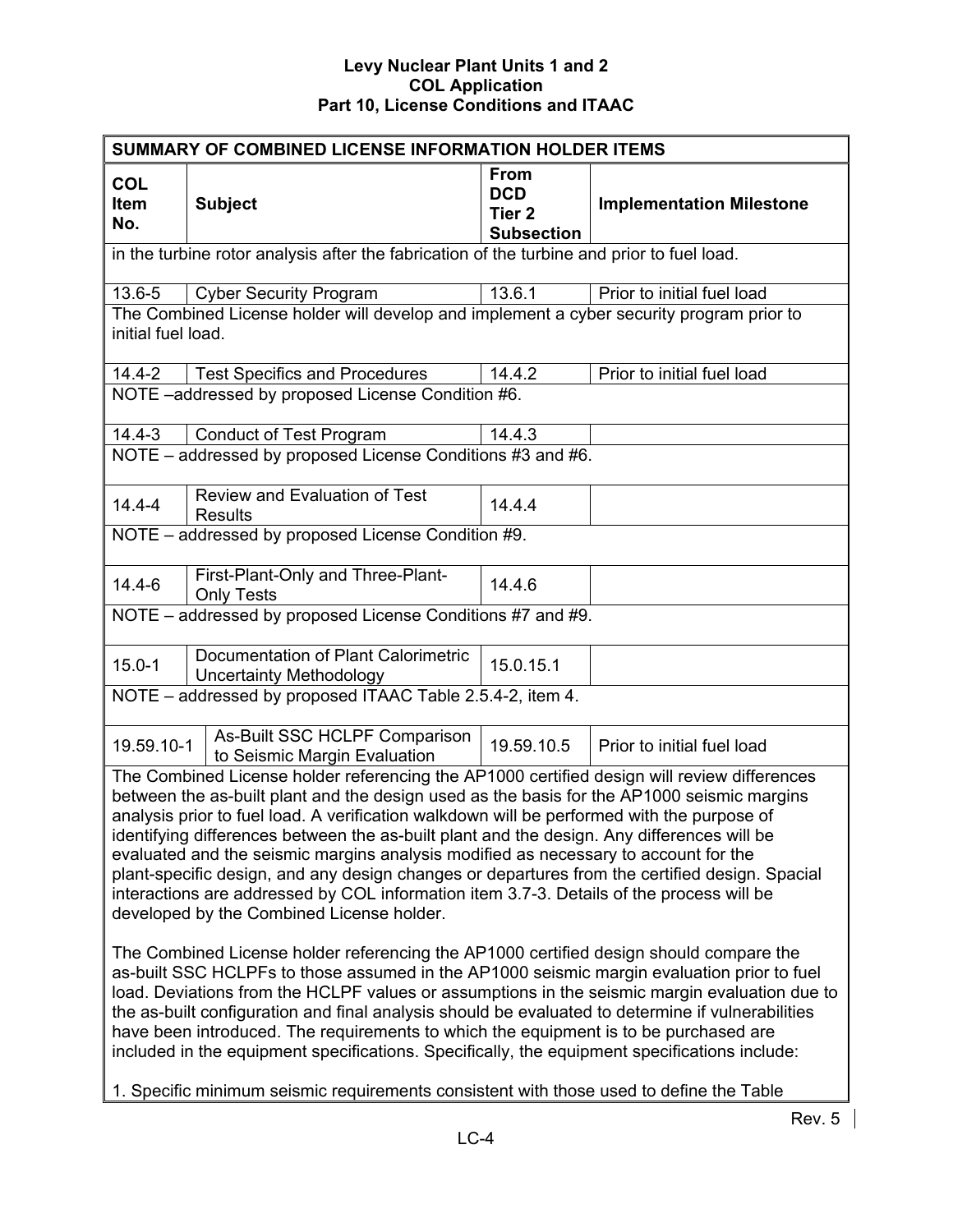| <b>SUMMARY OF COMBINED LICENSE INFORMATION HOLDER ITEMS</b>                                                                                                                                                                                                                                                                                                                                                                                                                                                                                                                                                                                                                                                                                                                                                                                        |                                                                                                                                                                                                                                                                                                                                                                                                                                                                                                                                                                                                       |                                                                     |                                 |  |  |
|----------------------------------------------------------------------------------------------------------------------------------------------------------------------------------------------------------------------------------------------------------------------------------------------------------------------------------------------------------------------------------------------------------------------------------------------------------------------------------------------------------------------------------------------------------------------------------------------------------------------------------------------------------------------------------------------------------------------------------------------------------------------------------------------------------------------------------------------------|-------------------------------------------------------------------------------------------------------------------------------------------------------------------------------------------------------------------------------------------------------------------------------------------------------------------------------------------------------------------------------------------------------------------------------------------------------------------------------------------------------------------------------------------------------------------------------------------------------|---------------------------------------------------------------------|---------------------------------|--|--|
| <b>COL</b><br>Item<br>No.                                                                                                                                                                                                                                                                                                                                                                                                                                                                                                                                                                                                                                                                                                                                                                                                                          | <b>Subject</b>                                                                                                                                                                                                                                                                                                                                                                                                                                                                                                                                                                                        | <b>From</b><br><b>DCD</b><br>Tier <sub>2</sub><br><b>Subsection</b> | <b>Implementation Milestone</b> |  |  |
| defined.<br>2. Hardware enhancements that were determined in previous test programs and/or analysis                                                                                                                                                                                                                                                                                                                                                                                                                                                                                                                                                                                                                                                                                                                                                | 19.55-1 HCLPF values. This includes the known frequency range used to define the HCLPF by<br>comparing the required response spectrum (RRS) and test response spectrum (TRS). The test<br>response spectra are chosen so as to demonstrate that no more than one percent rate of failure<br>is expected when the equipment is subjected to the applicable seismic margin ground motion for<br>the equipment identified to be applicable in the seismic margin insights of the site-specific PRA.<br>The range of frequency response that is required for the equipment with its structural support is |                                                                     |                                 |  |  |
|                                                                                                                                                                                                                                                                                                                                                                                                                                                                                                                                                                                                                                                                                                                                                                                                                                                    | programs will be implemented.                                                                                                                                                                                                                                                                                                                                                                                                                                                                                                                                                                         |                                                                     |                                 |  |  |
| 19.59.10-2                                                                                                                                                                                                                                                                                                                                                                                                                                                                                                                                                                                                                                                                                                                                                                                                                                         | <b>Evaluation of As-Built Plant</b><br>Versus Design in AP1000 PRA<br>and Site-Specific PRA External<br>Events                                                                                                                                                                                                                                                                                                                                                                                                                                                                                        | 19.59.10.5                                                          | Prior to initial fuel load      |  |  |
|                                                                                                                                                                                                                                                                                                                                                                                                                                                                                                                                                                                                                                                                                                                                                                                                                                                    | The Combined License holder referencing the AP1000 certified design will review differences<br>between the as-built plant and the design used as the basis for the AP1000 PRA and Table<br>19.59-18 prior to fuel load. The plant-specific PRA-based insight differences will be evaluated<br>and the plant-specific PRA model modified as necessary to account for the plant-specific design<br>and any design changes or departures from the design certification PRA.                                                                                                                              |                                                                     |                                 |  |  |
| 19.59.10-3                                                                                                                                                                                                                                                                                                                                                                                                                                                                                                                                                                                                                                                                                                                                                                                                                                         | Internal Fire and Internal Flood<br>Analyses                                                                                                                                                                                                                                                                                                                                                                                                                                                                                                                                                          | 19.59.10.5                                                          | Prior to initial fuel load      |  |  |
| The Combined License holder referencing the AP1000 certified design will review differences<br>between the as-built plant and the design used as the basis for the AP1000 internal fire and<br>internal flood analysis prior to fuel load. Plant-specific internal fire and internal flood analyses<br>will be evaluated and the analyses modified as necessary to account for the plant-specific<br>design and any design changes or departures from the certified design.                                                                                                                                                                                                                                                                                                                                                                        |                                                                                                                                                                                                                                                                                                                                                                                                                                                                                                                                                                                                       |                                                                     |                                 |  |  |
| 19.59.10-4                                                                                                                                                                                                                                                                                                                                                                                                                                                                                                                                                                                                                                                                                                                                                                                                                                         | <b>Implement Severe Accident</b><br><b>Management Guidance</b>                                                                                                                                                                                                                                                                                                                                                                                                                                                                                                                                        | 19.59.10.5                                                          | Prior to startup testing        |  |  |
| NOTE - addressed by proposed License Condition #6.                                                                                                                                                                                                                                                                                                                                                                                                                                                                                                                                                                                                                                                                                                                                                                                                 |                                                                                                                                                                                                                                                                                                                                                                                                                                                                                                                                                                                                       |                                                                     |                                 |  |  |
| 19.59.10-5                                                                                                                                                                                                                                                                                                                                                                                                                                                                                                                                                                                                                                                                                                                                                                                                                                         | <b>Equipment Survivability</b>                                                                                                                                                                                                                                                                                                                                                                                                                                                                                                                                                                        | 19.59.10.5                                                          | Prior to initial fuel load      |  |  |
| The Combined License holder referencing the AP1000 certified design will perform a thermal<br>lag assessment of the as-built equipment listed in Tables 6b and 6c in Attachment A of APP-<br>GW-GLR-069 to provide additional assurance that this equipment can perform its severe<br>accident functions during environmental conditions resulting from hydrogen burns associated<br>with severe accidents. This assessment is performed prior to fuel load and is required only for<br>equipment used for severe accident mitigation that has not been tested at severe accident<br>conditions. The Combined License holder will assess the ability of the as-built equipment to<br>perform during severe accident hydrogen burns using the Environment Enveloping method or<br>the Test Based Thermal Analysis method discussed in EPRI NP-4354. |                                                                                                                                                                                                                                                                                                                                                                                                                                                                                                                                                                                                       |                                                                     |                                 |  |  |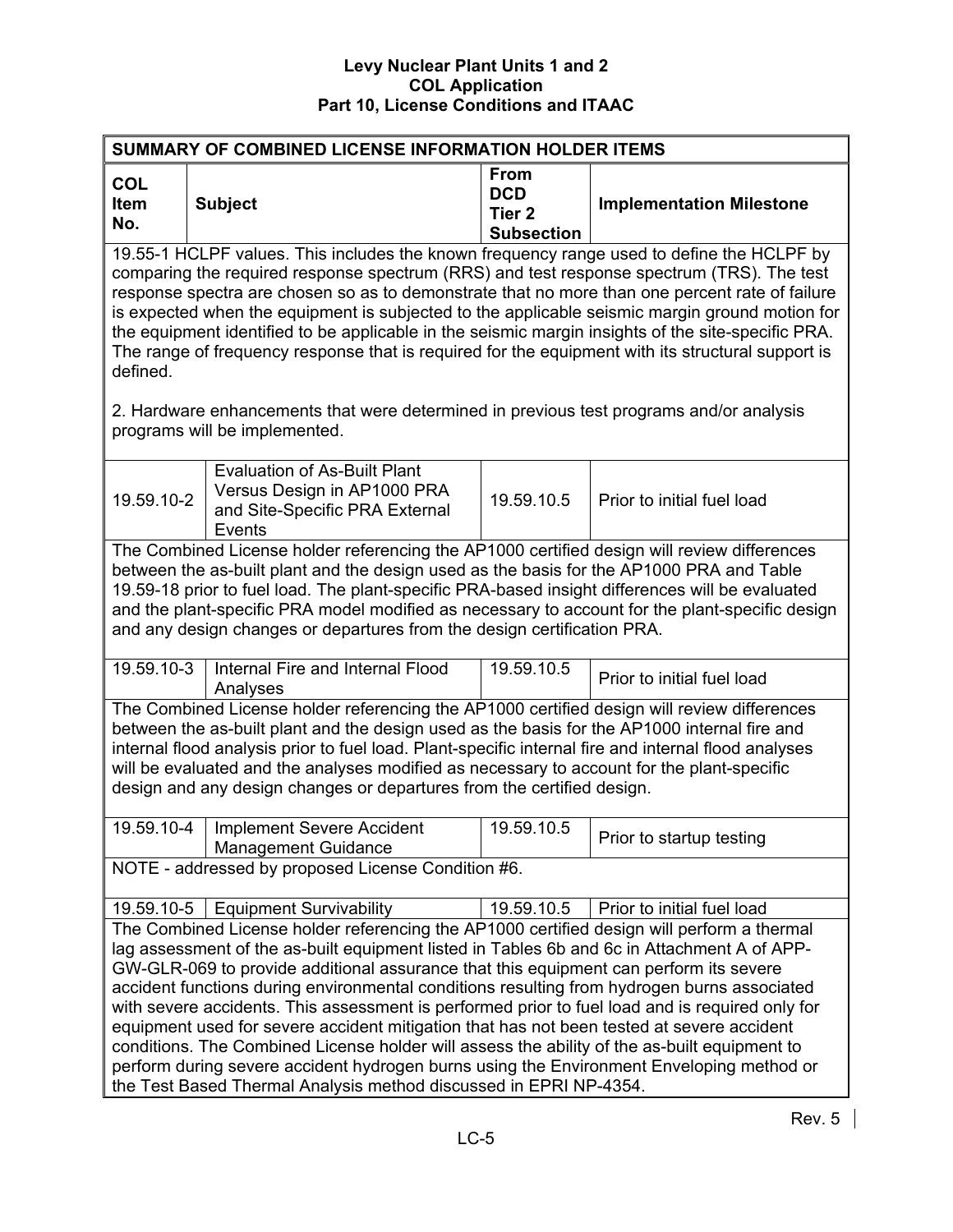# **3. OPERATIONAL PROGRAM IMPLEMENTATION:**

The provisions of the regulations address implementation milestones for some operational programs. The NRC will use license conditions to ensure implementation for those operational programs whose implementation is not addressed in the regulations. FSAR Subsection 13.4, Table 13.4-201, identifies several programs required by regulations that must be implemented by a milestone to be identified in a license condition.

# **PROPOSED LICENSE CONDITION:**

The licensee shall implement the programs or portions of programs identified below on or before the associated milestones identified below.

A. Construction Initiation – The licensee shall implement each operational program identified below prior to initiating construction of nuclear safety or security related structures, systems, or components.

None Identified.

- B. 18 Months Prior to Fuel Load The licensee shall implement each operational program identified below at least 18 months prior to scheduled date of initial fuel load. B.1 – Reactor Operator Training
- C. Receipt of Materials The licensee shall implement each operational program identified below prior to initial receipt of byproduct, source, or special nuclear materials on-site (excluding Exempt Quantities as described in 10 CFR 30.18).
	- C.1 Radiation Protection (applicable portions)
	- C.2 Fire Protection Program (applicable portions)
	- C.3 Non Licensed Plant Staff Training Program (applicable portions)
	- C.4 Deleted
	- C.5 Deleted
	- C.6 Deleted
	- C.7 SNM Material Control and Accounting Program
- D. Fuel Receipt The licensee shall implement each operational program identified below prior to initial receipt of fuel on-site.
	- D.1 Fire Protection (applicable portions)
	- D.2 Radiation Protection (applicable portions)
	- D.3 Special Nuclear Material Physical Protection Program
	- D.4 Deleted
	- D.5 Deleted
- E. Construction Testing The licensee shall implement each operational program identified below prior to initial construction testing.
	- E.1 Initial Test Program Construction Testing
- F. Preoperational Testing The licensee shall implement each operational program identified below prior to initial preoperational testing.
	- F.1 Initial Test Program Preoperational Testing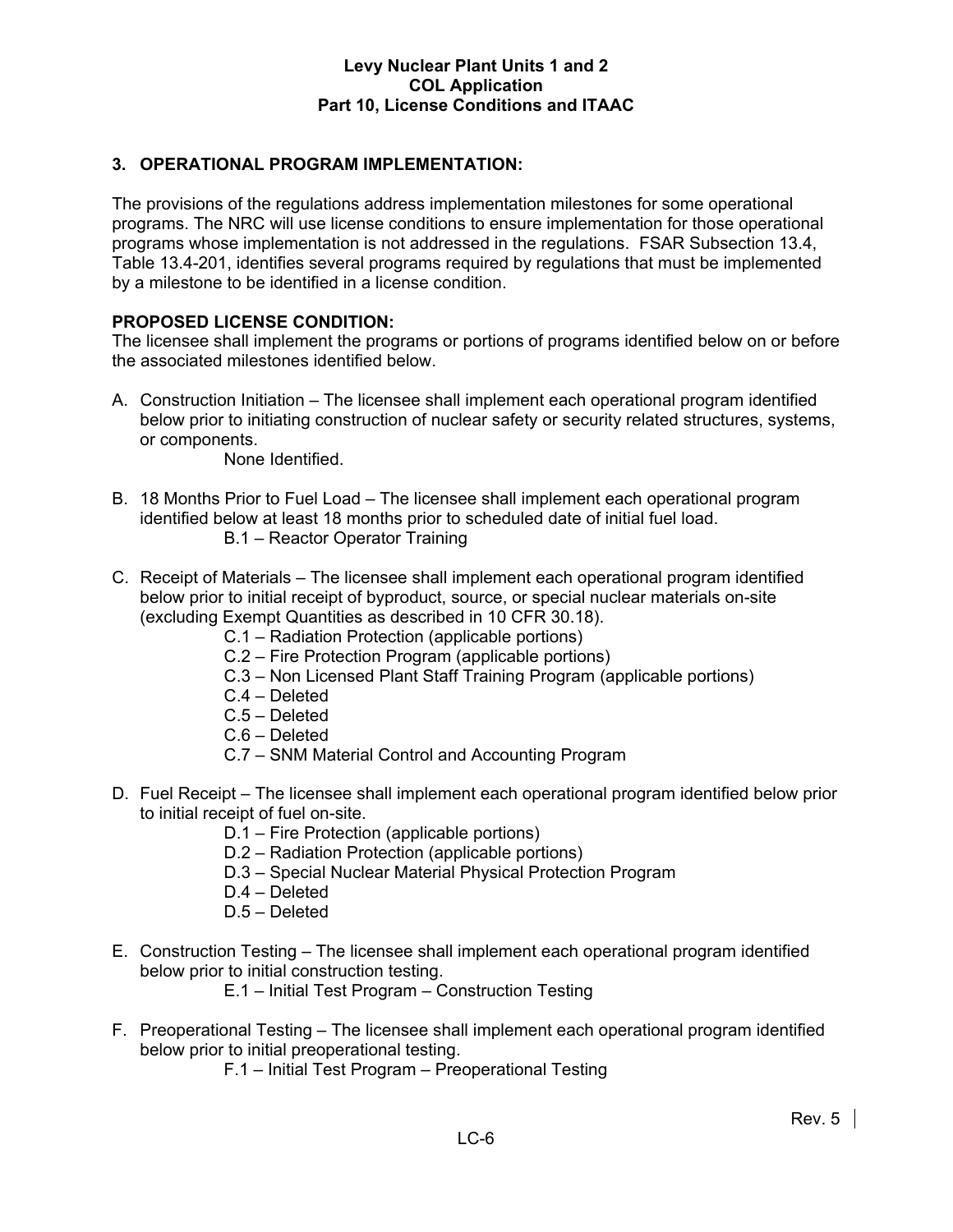- G. Fuel Loading The licensee shall implement each operational program identified below prior to initial fuel load.
	- G.1 Environmental Qualification
	- G.2 Pre-Service Testing
	- G.3 Process and Effluent Monitoring and Sampling
	- G.4 Radiation Protection (applicable portions)
	- G.5 Motor-Operated Valve Testing
	- G.6 Fire Protection
	- G.7 Deleted
	- G.8 Containment Leakage Rate Testing
	- G.9 Physical Security
	- G.10 Cyber Security
- H. Startup Testing The licensee shall implement each operational program identified below prior to initial startup testing.
	- H.1 Initial Test Program Startup Testing
- I. MODE 4 Not used.
- J. Initial Criticality The licensee shall implement each operational program identified below prior to initial criticality.
	- J.1 Reactor Vessel Material Surveillance
- K. Waste Shipment The licensee shall implement each operational program identified below prior to initial radioactive waste shipment.
	- K.1 Radiation Protection

### **4. POST-COL TESTING:**

COLA FSAR Subsection 3.8.5.11 specifies certain post COL testing that must be completed 180-days prior to construction.

#### **PROPOSED LICENSE CONDITION:**

The licensee will complete 180-days prior to construction, the 90-day test report for the Strength Verification and Constructability Testing in accordance with the criteria outlined in FSAR Subsection 3.8.5.11.3 and make it available to the NRC.

#### **5. SECURITY PROGRAM:**

#### **A. SECURITY PROGRAM IMPLEMENTATION:**

An implementation license condition approved in the SRM regarding SECY-05-0197 applies to the Security Program.

# **PROPOSED LICENSE CONDITION:**

The licensee shall maintain in effect the provisions of the physical security plan, security personnel training and qualification plan, safeguards contingency plan, and cyber security plan, and all amendments made pursuant to the authority of 10 CFR 50.90, 50.54(p), 52.97,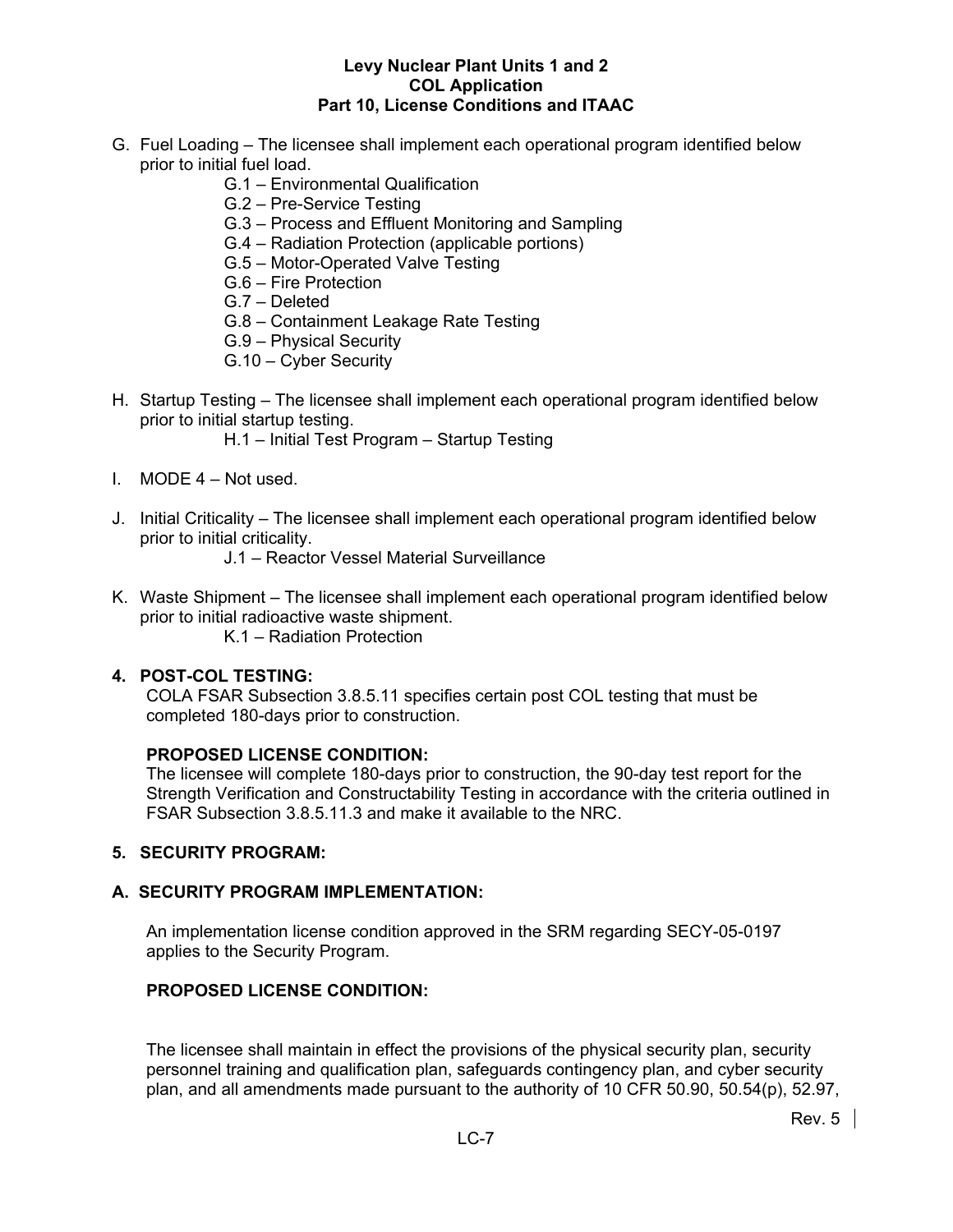and Section VIII of Appendix D to Part 52 when nuclear fuel is onsite (protected area), and continuing until all nuclear fuel is permanently removed from the site.

# **B. SPECIAL NUCLEAR MATERIAL PHYSICAL PROTECTION:**

A license condition is proposed to address when the boundary for physical protection of new fuel as SNM is required to be extended from the controlled access area (CAA) in accordance with the requirements of 10 CFR 73.67 to the operational protected area (PA) in accordance with 10 CFR 73.55.

# **PROPOSED LICENSE CONDITION:**

The licensee shall receive and store new fuel as SNM in a controlled access area (CAA) in accordance with the requirements of 10 CFR 73.67, until such time as an operational protected area (PA) that satisfies the requirements of 10 CFR 73.55(e)(8) is established. If new fuel is already stored in a CAA that is within the boundary of the proposed PA, then upon declaration of an operational PA, the remaining requirements of 10 CFR 73.55 shall be implemented. The PA shall be established and declared operational prior to initial fuel load.

# **6. OPERATIONAL PROGRAM READINESS:**

The NRC inspection of operational programs will be the subject of the following license condition in accordance with SECY-05-0197.

# **PROPOSED LICENSE CONDITION:**

The licensee shall submit to the appropriate Director of the NRC, a schedule, no later than 12 months after issuance of the COL, that supports planning for and conduct of NRC inspections of operational programs listed in the operational program FSAR Table 13.4-201. The schedule shall be updated every 6 months until 12 months before scheduled fuel loading, and every month thereafter until either the operational programs in the FSAR table have been fully implemented, or the plant has been placed in commercial service, whichever comes first. This schedule shall also address:

a. the emergency planning implementation procedures to the NRC consistent with 10 CFR Part 50, Appendix E, Section V.

b. the implementation of site specific Severe Accident Management Guidance.

c. the reactor vessel pressurized thermal shock evaluation at least 18 months prior to initial fuel load.

d. the approved preoperational and startup test procedures (including the site-specific startup administration manual (procedure) prior to initiating the plant initial test program) in accordance with FSAR Subsection 14.2.3.

e. the flow accelerated corrosion (FAC) program implementation, including the construction phase activities.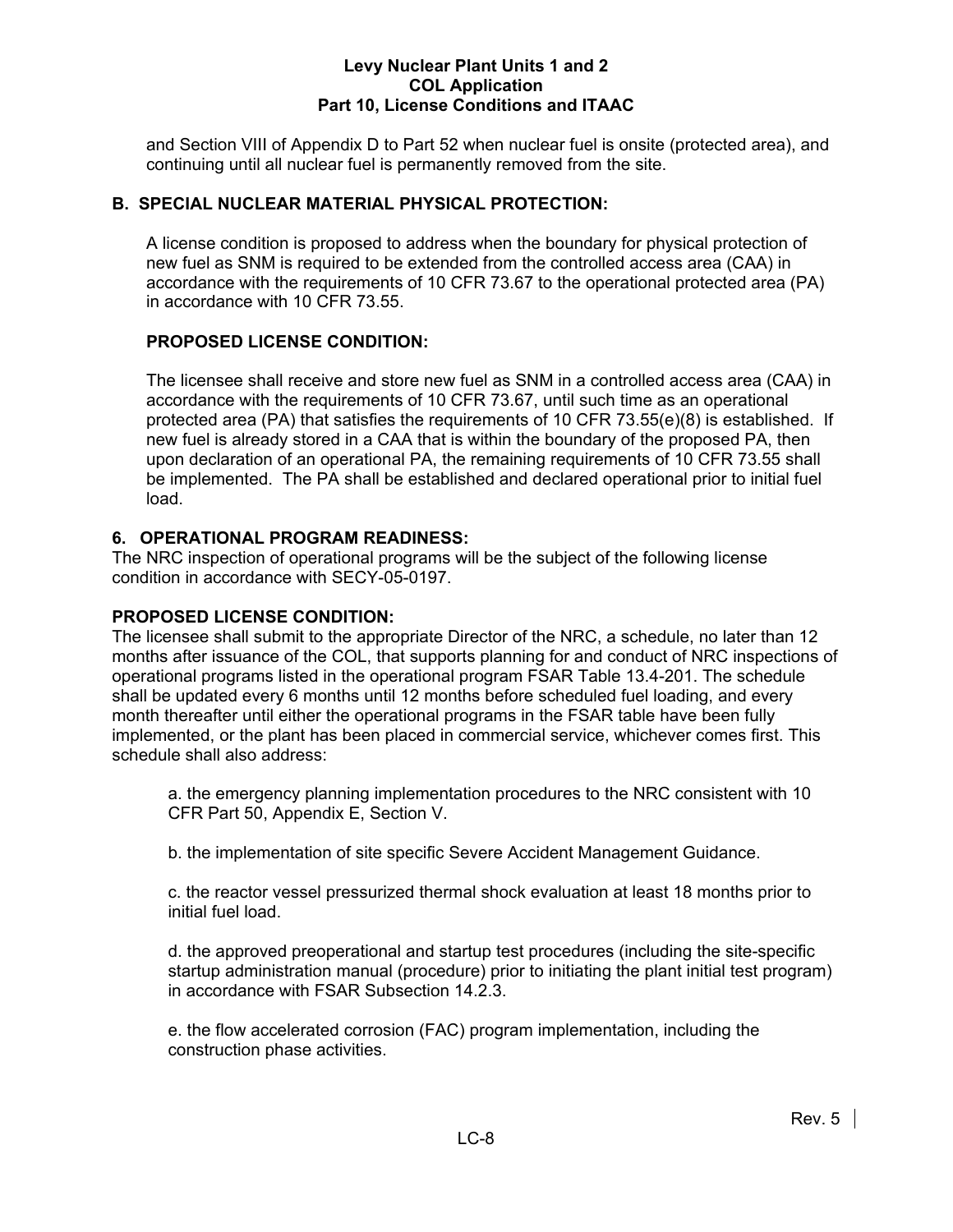f. full implementation of the operational and programmatic elements of responding to an event associated with a loss of large areas of the plant due to explosions or fire, prior to initial fuel load.

g. the spent fuel rack Metamic coupon monitoring program implementation.

h. the implementation of construction and inspection procedures for steel concrete composite (SC) construction activities for seismic Category I nuclear island modules (including shield building SC modules) before and after concrete placement, and inspection of such construction before and after concrete placement.

i. the availability of documented instrumentation uncertainties to calculate a power calorimetric uncertainty, prior to initial fuel load.

j. the availability of administrative controls to implement maintenance and contingency activities related to the power calorimetric uncertainty instrumentation, prior to initial fuel load.

# **7. FIRST-PLANT-ONLY AND FIRST-THREE-PLANT-ONLY TESTING:**

Certain design features of the AP1000 plant will be subjected to special tests to establish unique phenomenological performance parameters of the AP1000 design. Because of the standardization of the AP1000 design, these special tests (designated as first-plant-only tests and first-three-plant-only tests) are not required on subsequent plants. Once these tests are completed by the first plant (or first three plants) and appropriate documentation identified, the subsequent plants need only reference the applicable documentation to show that the first plant (or first three plants) completed the required testing. Accordingly, the following license condition is proposed:

# First-Plant-Only and First-Three-Plant-Only Testing

A licensee shall provide written identification of the applicable references for documentation for the completion of the testing to the Director of the Office of New Reactors (or equivalent NRC management) within thirty (30) calendar days of the licensee confirmation of acceptable test results..

Subsequent plant licensees crediting completion of testing by the first-plant or by the firstthree-plants shall provide a report referencing the applicable documentation identified by the first (or first three) plant(s) confirming the testing to the Director of the Office of New Reactors (or equivalent NRC management). This report shall be provided to NRC either prior to initiation of pre-operational testing, or within sixty (60) days of the identification of the documentation for the completion of the testing by the first plant (or third plant, as appropriate), whichever is later.

# **8. STARTUP TESTING:**

COLA FSAR Section 14.2 specifies certain startup tests that must be completed after fuel load. Operating licenses typically have included the following condition related to startup testing.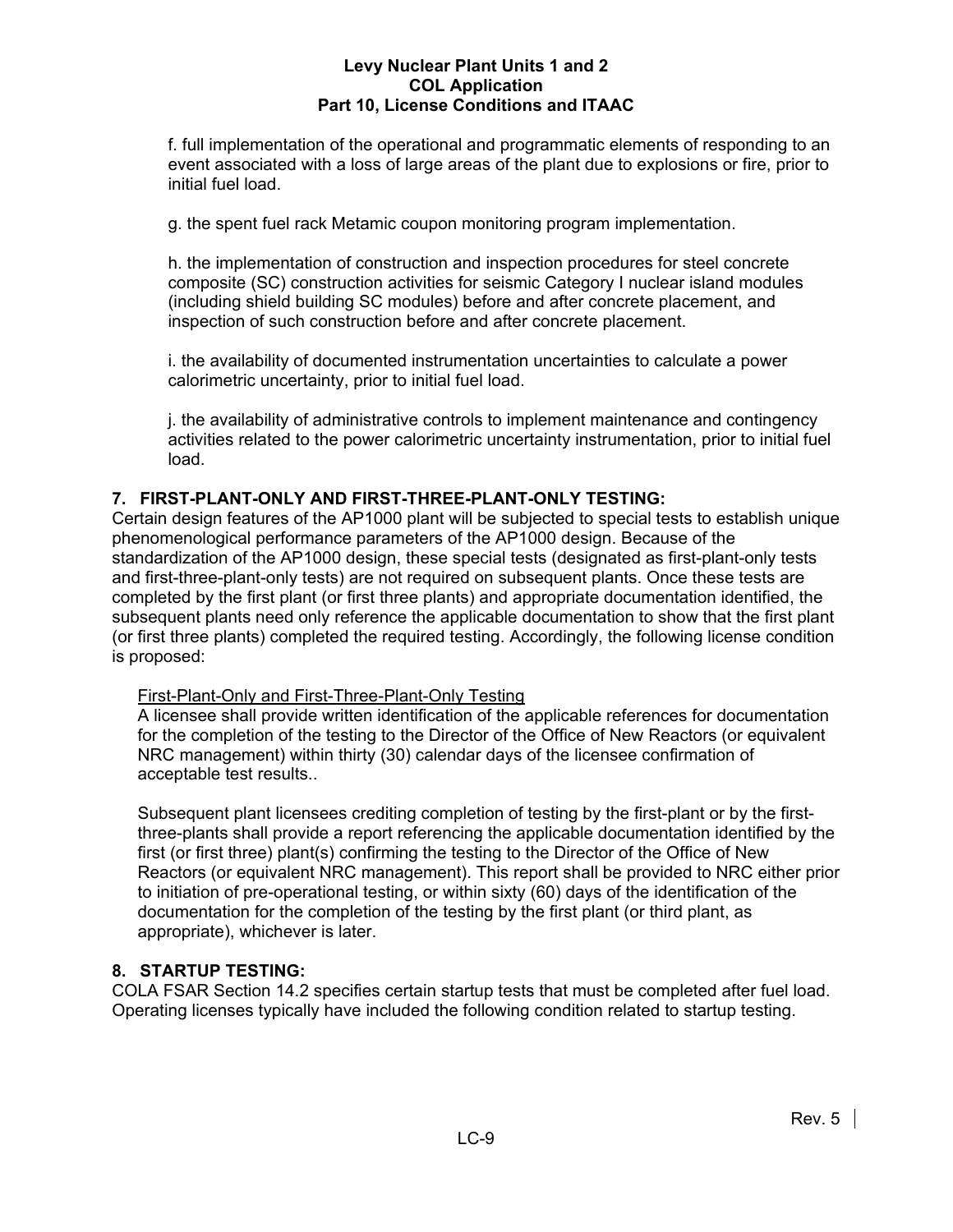# **PROPOSED LICENSE CONDITION:**

Any changes to the Initial Startup Test Program described in Chapter 14 of the FSAR made in accordance with the provisions of 10 CFR 50.59 or Section VIII of Appendix D to 10 CFR Part 52 shall be reported in accordance with 50.59(d) within one month of such change.

# **9. STARTUP PROGRAM TEST RESULTS:**

Certain milestones within the startup testing phase of the initial test program (i.e., pre-critical testing, criticality testing, and low-power [<5% RTP] testing) are controlled through license conditions to ensure that relevant test results are reviewed, evaluated, and approved by the designated licensee management before proceeding with the power ascension test phase. Accordingly, the following license conditions are proposed:

#### Pre-operational Testing

Following completion of pre-operational testing, the licensee shall review and evaluate individual test results. Test exceptions or results which do not meet acceptance criteria are identified to the affected and responsible organizations, and corrective actions and retests, as required, are performed.

#### Pre-critical and Criticality Testing

- 1. Following completion of pre-critical and criticality testing, the licensee shall review and evaluate individual test results. Test exceptions or results which do not meet acceptance criteria are identified to the affected and responsible organizations, and corrective actions and retests, as required, are performed.
- 2. The licensee shall provide written notification to the Director of the Office of New Reactors (or equivalent NRC management) within fourteen (14) calendar days of completion of the pre-critical and criticality testing.

#### Low-Power (<5% RTP) Testing

- 1. Following completion of low-power (<5% RTP) testing, the licensee shall review and evaluate individual test results. Test exceptions or results which do not meet acceptance criteria are identified to the affected and responsible organizations, and corrective actions and retests, as required, are performed.
- 2. The licensee shall provide written notification to the Director of the Office of New Reactors (or equivalent NRC management) within fourteen (14) calendar days of completion of the low-power testing.

# At-Power (5%–100% RTP) Testing

- 1. Following completion of at-power testing (at or above 5% RTP up to and including testing at 100% RTP), the licensee shall review and evaluate individual test results. Test exceptions or results which do not meet acceptance criteria are identified to the affected and responsible organizations, and corrective actions and retests, as required, are performed.
- 2. The licensee shall provide written notification to the Director of the Office of New Reactors (or equivalent NRC management) within fourteen (14) calendar days of completion of the atpower testing.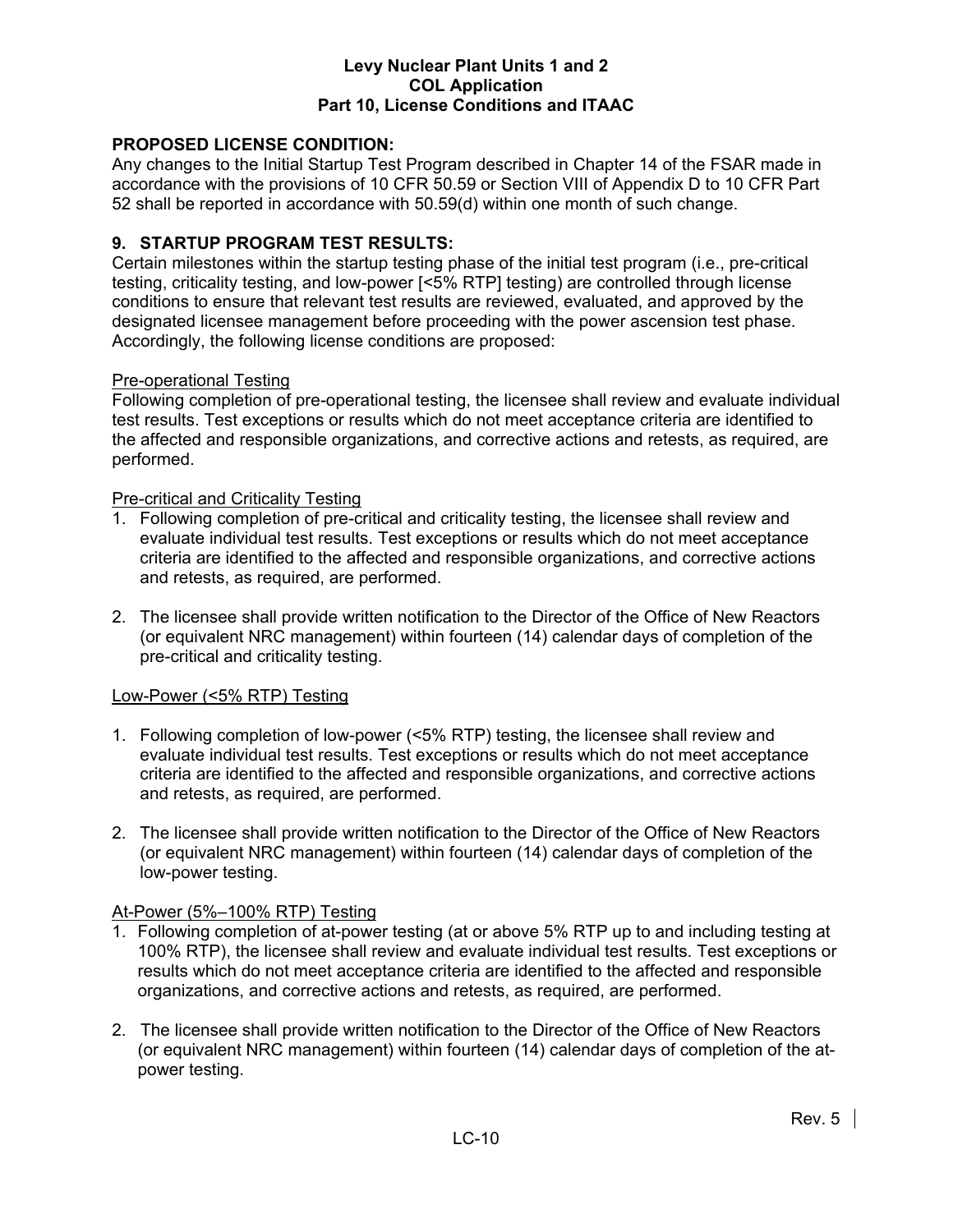# **10. ENVIRONMENTAL PROTECTION PLAN:**

Operating licenses typically have included the following condition related to environmental protection.

# **PROPOSED LICENSE CONDITION:**

The issuance of this COL, subject to the Environmental Protection Plan and the conditions for the protection of the environment set forth herein, is in accordance with the National Environmental Policy Act of 1969, as amended, and with applicable sections of 10 CFR Part 51, "Environmental Protection Regulations for Domestic Licensing and Related Regulatory Functions," as referenced by Subpart C of 10 CFR Part 52, "Early Site Permits; Standard Design Certifications; and Combined Licenses for Nuclear Power Plants," and all applicable requirements therein have been satisfied.

# **11. EMERGENCY PLANNING ACTIONS:**

The COL Application does not contain final versions of some implementation aspects of emergency planning such as EALs and Letters of Agreement because the information will not be developed until it is necessary to implement those aspects of the plan. Thus, COL applicants are proposing the following license condition.

# **PROPOSED LICENSE CONDITION:**

- A. Duke Energy Florida (DEF) shall submit a fully developed set of site-specific Emergency Action Levels (EALs) for Levy Units 1 [Unit 2] to the NRC in accordance with NEI 07-01 revision 0, with no deviations. These fully developed EALs shall be submitted to the NRC for confirmation at least 180 days prior to initial fuel load.
- B. Prior to the full-participation exercise to be conducted in accordance with the requirements of Appendix E to 10 CFR Part 50, DEF will have available for NRC inspection Letters of Agreement with entities listed on Appendix 3 of the LNP COLA Part 5, Emergency Plan. These Letters of Agreement will detail each entity's specific emergency planning responsibilities and certify the entity's concurrence with their responsibilities.
- C. Prior to the full-participation exercise to be conducted in accordance with the requirements of Appendix E to 10 CFR Part 50, DEF will have available for NRC inspection the Letters of Agreement established with the following entities:
	- a. Florida Division of Emergency Management
	- b. Citrus County, Florida Emergency Management Agency
	- c. Levy County, Florida Emergency Management Agency
	- d. Marion County, Florida Emergency Management Agency

These Letters of Agreement will certify each agency's concurrence with the emergency action levels described in LNP Units 1 and 2 COLA Part 5 Emergency Plan.

D. Prior to the full-participation exercise to be conducted in accordance with the requirements of Appendix E to 10 CFR Part 50, DEF will demonstrate the integrated capability and functionality of the Emergency Operations Facility for simultaneous-dual activation of the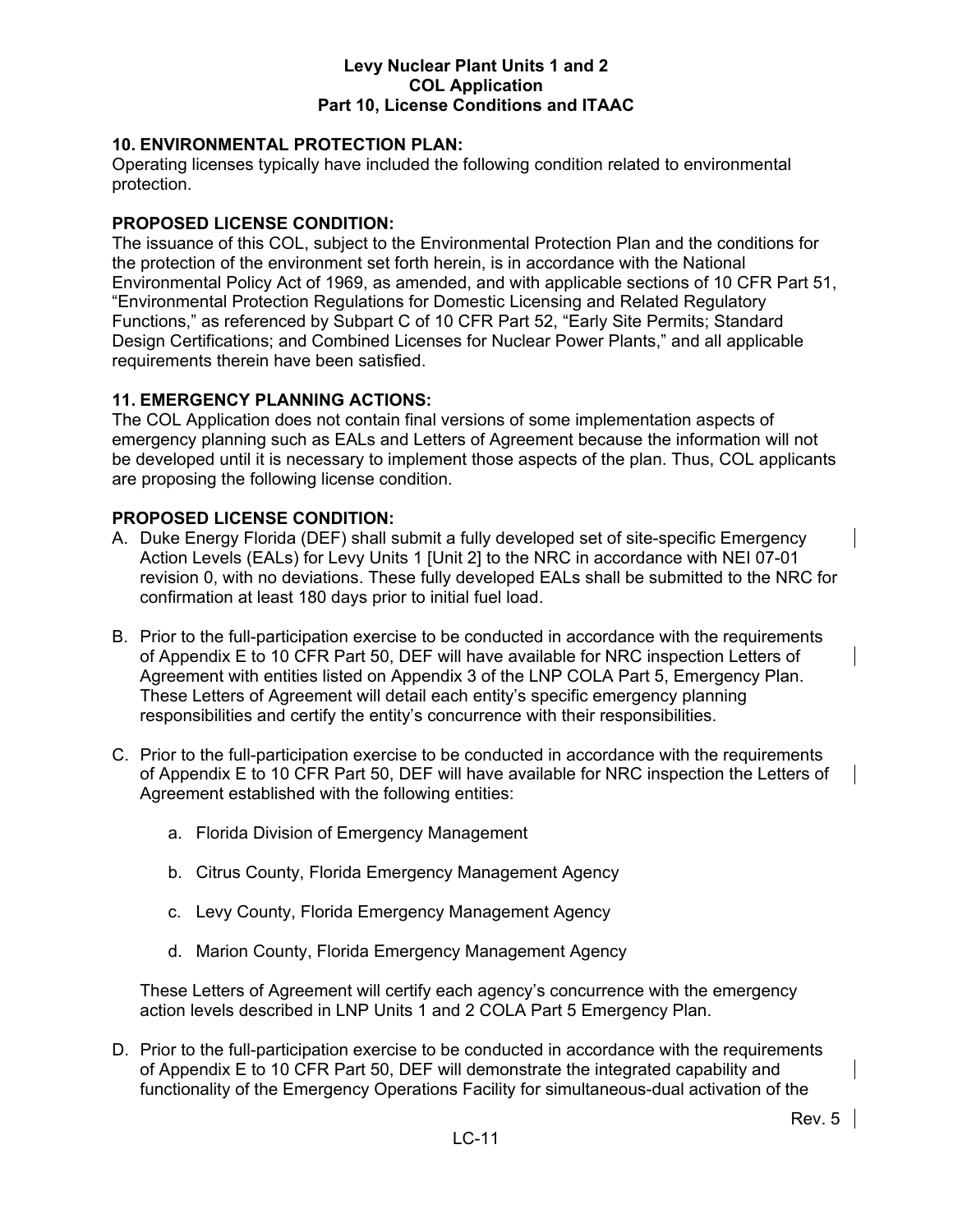Facility by the LNP and Crystal River Unit 3 Emergency Response Organizations for a simulated emergency condition. Integrated communication and data capability and functionality will include the LNP and Crystal River Technical Support Center, NRC siteteams, NRC Incident Response Centers, and other Federal, State, and local coordination centers as appropriate.

- E. DEF will distribute initial LNP public information publications, developed in coordination with CR3 and consistent with the LNP Emergency Plan, to the public within 180 days prior to fuel load at LNP.
- F. At least two (2) years prior to scheduled initial fuel load, DEF shall have performed an assessment of emergency response staffing in accordance with NEI 10-05, "Assessment of On-Shift Emergency Response Organization Staffing and Capabilities", Revision 0.

# **12. FUKUSHIMA RESPONSE ACTIONS:**

The implementation of applicable Fukushima response actions not completed prior to license issuance will be the subject of the following license condition:

# **PROPOSED LICENSE CONDITION:**

# **A. MITIGATION STRATEGIES FOR BEYOND-DESIGN-BASIS EXTERNAL EVENTS**

Prior to initial fuel load, DEF shall address the following requirements using the guidance contained in JLD-ISG-2012-01, Compliance with Order EA-12-049, Order Modifying Licenses with Regard to Requirements for Mitigation Strategies for Beyond-Design-Basis External Events, Revision 0:

a. DEF shall develop, implement, and maintain guidance and strategies to maintain or restore core cooling, containment and spent fuel pool cooling capabilities following a beyond-design-basis external event.

b. These strategies must be capable of mitigating a simultaneous loss of all ac power and loss of normal access to the normal heat sink and have adequate capacity to address challenges to core cooling, containment, and spent fuel pool cooling capabilities at all units on the LNP site.

c. DEF must provide reasonable protection for the associated equipment from external events. Such protection must demonstrate that there is adequate capacity to address challenges to core cooling, containment, and spent fuel pool cooling capabilities at all units on the LNP site.

d. DEF must be capable of implementing the strategies in all modes.

e. Full compliance shall include procedures, guidance, training, and acquisition, staging, or installing of equipment needed for the strategies.

DEF shall within one (1) year after issuance of the LNP COL, develop an overall integrated plan, including a description of how compliance with the requirements described in this license condition will be achieved.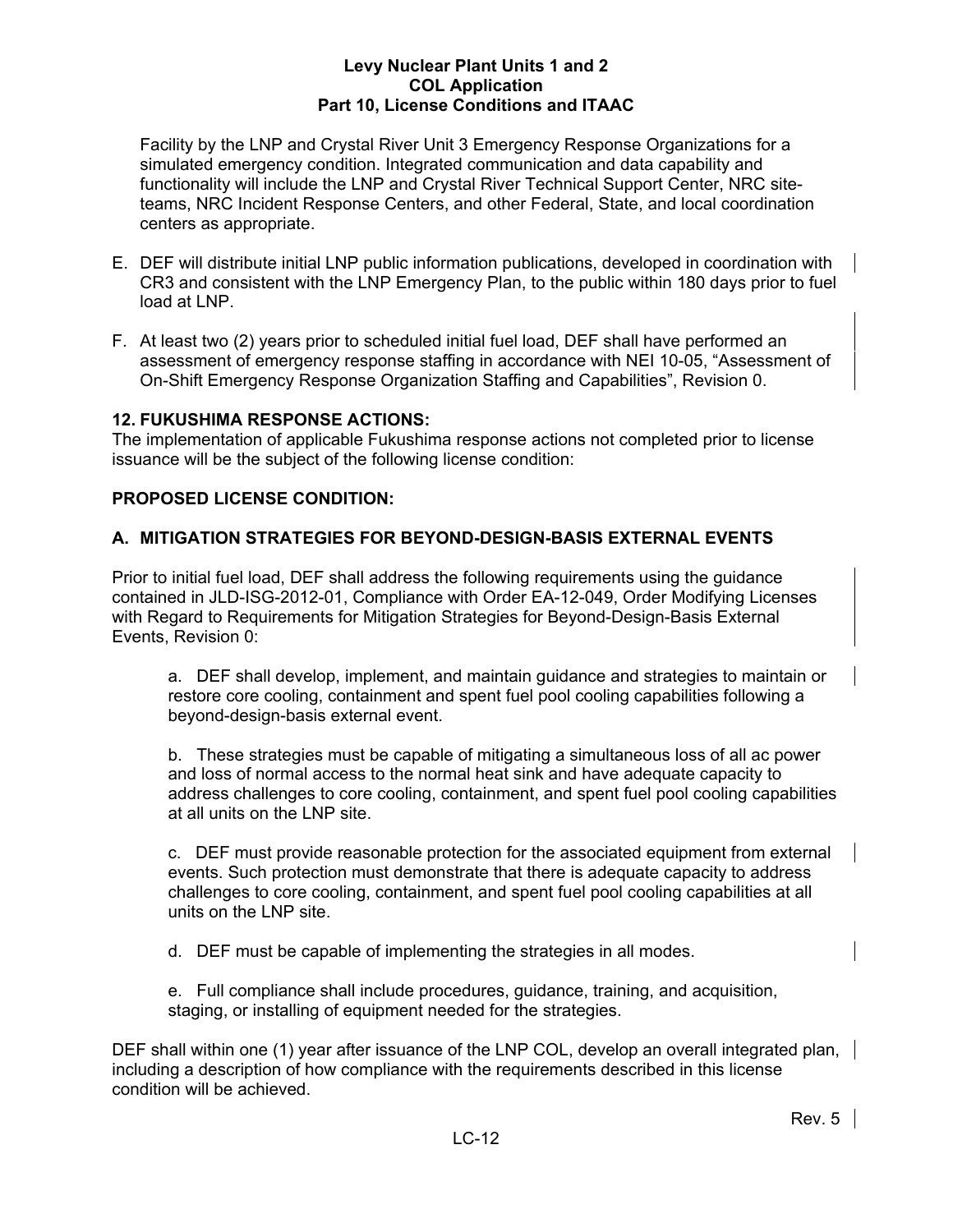DEF shall provide to the NRC an initial status report sixty (60) days following issuance of the LNP COL and at six (6) month intervals thereafter which delineates progress made in implementing the requirements of this license condition.

# **B. RELIABLE SPENT FUEL POOL LEVEL INSTRUMENTATION**

Prior to initial fuel load, DEF shall fully implement the following requirements for spent fuel pool level indication using the guidance contained in JLD-ISG-2012-03, Compliance with Order EA-12-051, Reliable Spent Fuel Pool Instrumentation, Revision 0.

• The spent fuel pool instrumentation shall be maintained available and reliable through appropriate development and implementation of a training program. Personnel shall be trained in the use and the provision of alternate power to the safety-related level instrument channels.

# **C. EMERGENCY PLANNING ACTIONS**

# Communications:

At least two (2) years prior to scheduled initial fuel load, DEF shall have performed an assessment of on-site and off-site communications systems and equipment required during an emergency event to ensure communications capabilities can be maintained during prolonged station blackout conditions. The communications capability assessment will be performed in accordance with NEI 12-01, "Guideline for Assessing Beyond Design Basis Accident Response Staffing and Communications Capabilities", Revision 0.

At least one hundred eighty (180) days prior to scheduled initial fuel load, DEF shall complete implementation of corrective actions identified in the communications capability assessment described above, including any related emergency plan and implementing procedure changes and associated training.

# Staffing:

At least two (2) years prior to scheduled initial fuel load, DEF shall have performed assessments of the on-site and augmented staffing capability to satisfy the regulatory requirements for response to a multi-unit event. The staffing assessments will be performed in accordance with NEI 12-01, "Guideline for Assessing Beyond Design Basis Accident Response Staffing and Communications Capabilities", Revision 0.

At least two (2) years prior to scheduled initial fuel load, DEF shall revise the LNP Emergency Plan to include the following:

- Incorporation of corrective actions identified in the staffing assessments described above.
- Identification of how the augmented staff will be notified given degraded communications capabilities.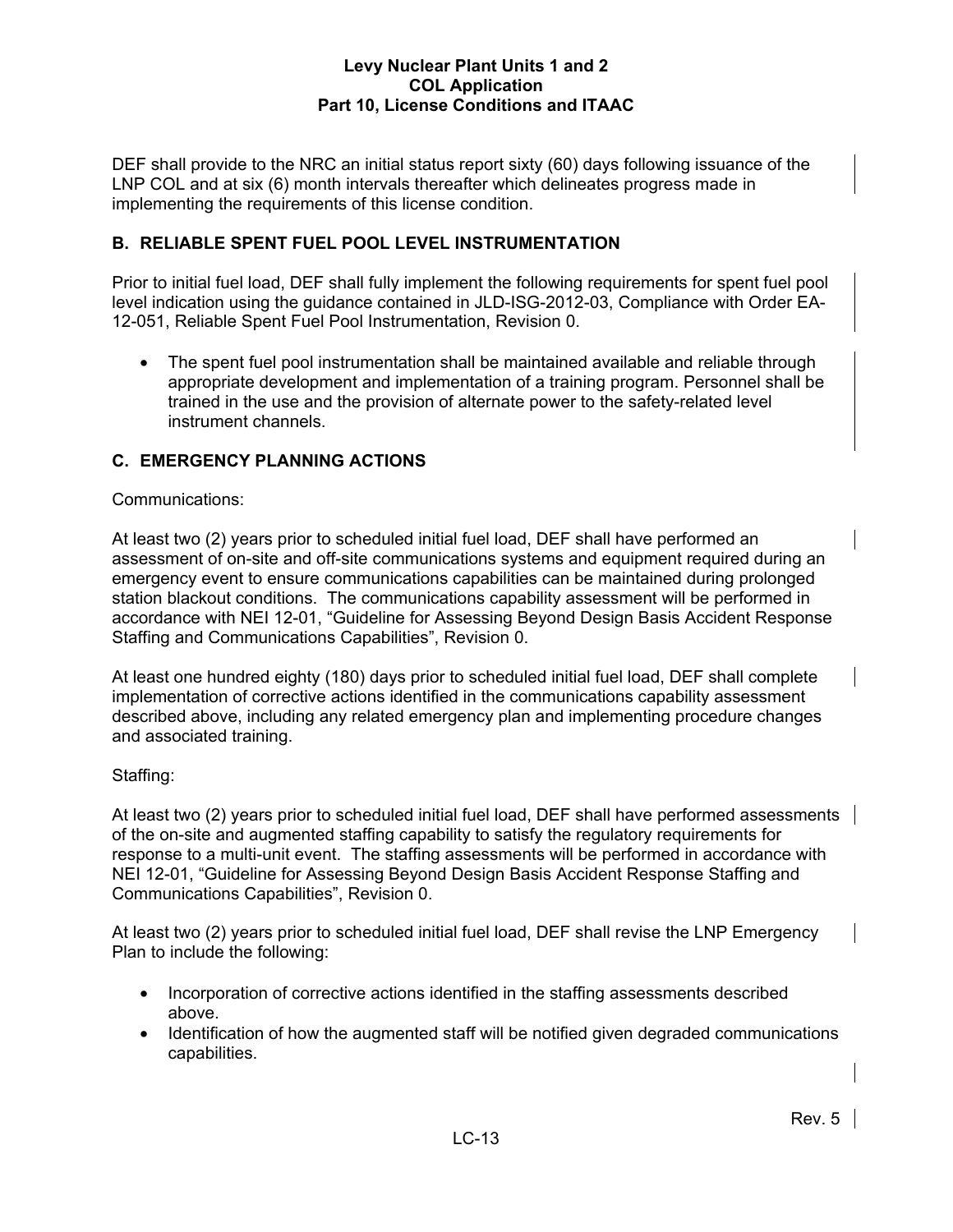# **13. RADWASTE BUILDING RADIOACTIVITY LIMITS:**

# **PROPOSED LICENSE CONDITION:**

Prior to initial fuel load, procedural controls limiting radionuclide inventory in each of the Radwaste Building monitor tanks, and separately in each of up to three (3) Radwaste Building mobile radwaste processing systems to below  $A_2$  quantities for radionuclides specified in Appendix A to 10 CFR Part 71 shall be in place, as described in FSAR Subsection 13.5.2.2.5. Procedures shall also ensure that any additional equipment located in the Radwaste Building is limited to  $A<sub>2</sub>$  quantities and that the total cumulative source term of unpackaged wastes, including liquid, wet solid, gaseous, activated, and contaminated waste present at any time in the Radwaste Building is limited consistent with RG 1.143, Revision 2, unmitigated radiological release and exposure acceptance criteria.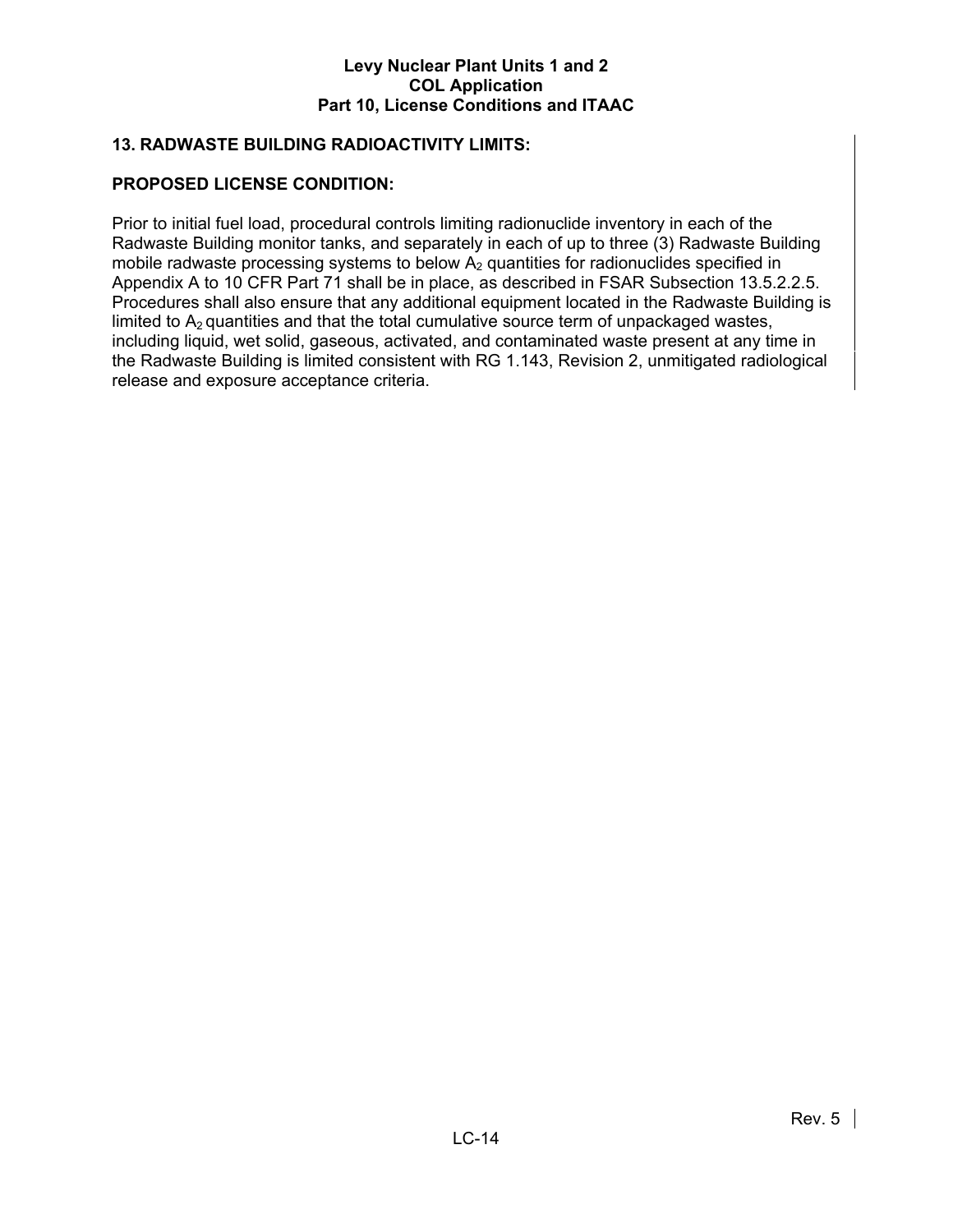# **Appendix A: Environmental Protection Plan (Nonradiological)**

# **1.0 Objectives of the Environmental Protection Plan**

The purpose of the Environmental Protection Plan (EPP) is to provide for protection of nonradiological environmental resources during construction and operation of the nuclear facility. The principal objectives of the EPP are as follows:

- (1) Verify that the facility is operated in an environmentally acceptable manner, as established by the Final Environmental Impact Statement (FEIS) and other NRC environmental impact assessments.
- (2) Coordinate NRC requirements and maintain consistency with other Federal, State and local requirements for environmental protection.
- (3) Keep NRC informed of the environmental effects of facility construction and operation and of actions taken to control those effects.

Environmental concerns identified in the FEIS, which relate to water quality matters, are regulated by way of the licensee's NPDES permit.

#### **2.0 Environmental Protection Issues**

In the FEIS dated [month year], the staff considered the environmental impacts associated with the construction and operation of the Levy Nuclear Plant, Units 1 and 2 (LNP 1 and 2). Certain environmental issues were identified which required study or license conditions to resolve environmental concerns and to assure adequate protection of the environment.

2.1 Aquatic Issues

No specific nonradiological aquatic impact issues were identified by NRC staff in the FEIS.

#### 2.2 Terrestrial Issues

No specific nonradiological terrestrial impact issues were identified by NRC staff in the FEIS.

#### **3.0 Consistency Requirements**

#### 3.1 Plant Design, Construction, and Operation Activities

The licensee may make changes in station design or operation or perform tests or experiments affecting the environment provided such activities do not involve an unreviewed environmental question and do not involve a change in the EPP\*. Changes in station design or operation or performance of tests or experiments which do not affect the environment are not subject to the requirements of this EPP. Activities governed by Section 3.3 are not subject to the requirements of this section.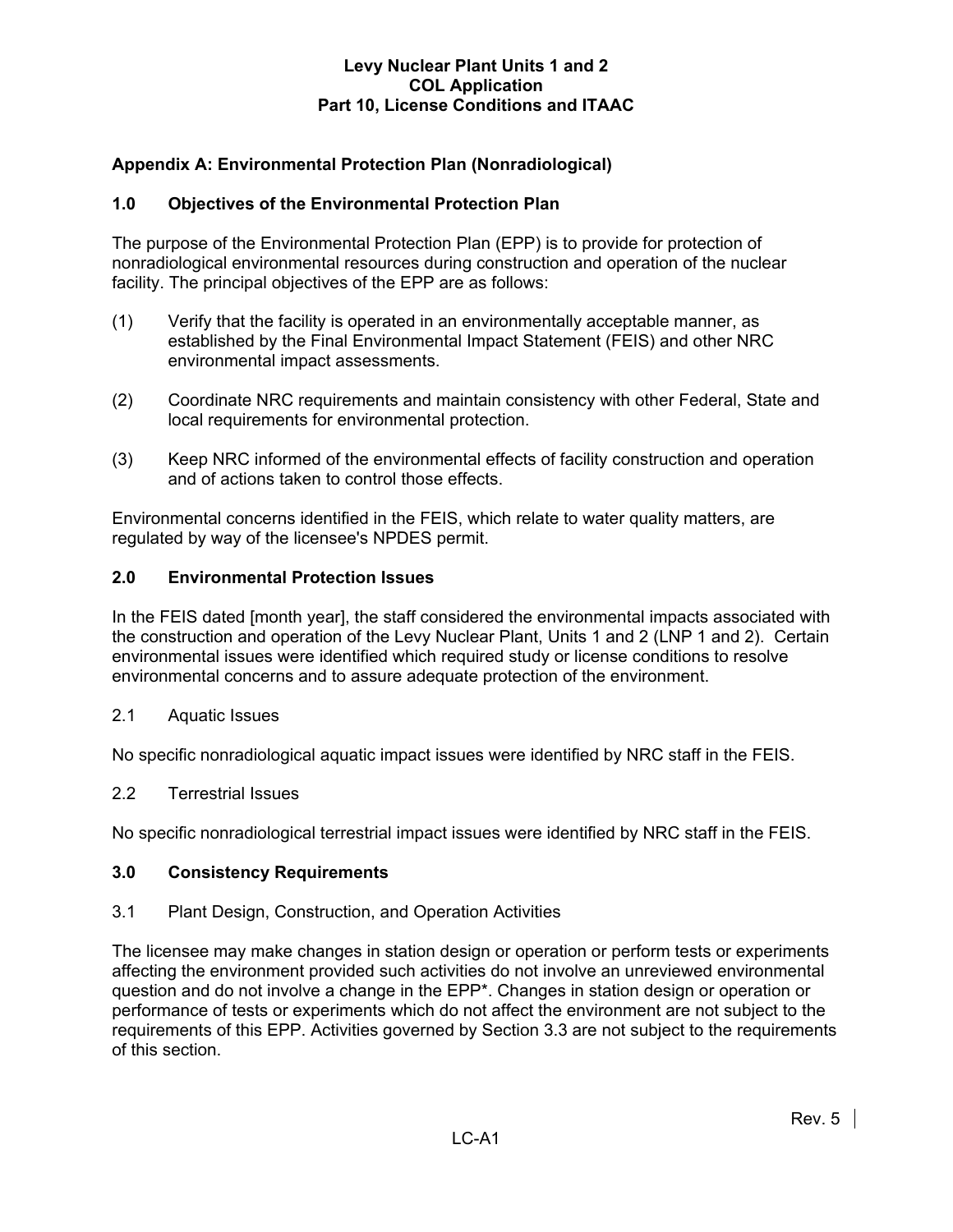Before engaging in additional construction or operational activities, which may significantly affect the environment, the licensee shall prepare and record an environmental evaluation of such activity. Activities are excluded from this requirement if all measurable nonradiological environmental effects are confined to the on-site-areas previously disturbed during site preparation and plant construction. When the evaluation indicates that such activity involves an unreviewed environmental question, the licensee shall provide a written evaluation of such activity and obtain prior NRC approval. When such activity involves a change in the EPP, such activity and change to the EPP may be implemented only in accordance with an appropriate license amendment as set forth in Section 5.3 of this EPP.

A proposed change, test, or experiment shall be deemed to involve an unreviewed environmental question if it concerns: (1) a matter which may result in a significant increase in any adverse environmental impact previously evaluated in the FEIS, environmental impact appraisals, or in any decisions of the Atomic Safety and Licensing Board; or (2) a significant change in effluents or power level; or (3) a matter, not previously reviewed and evaluated in the documents specified in (1) of this Subsection, which may have a significant adverse environmental impact.

The licensee shall maintain records of changes in facility design or operation and of tests and experiments carried out pursuant to this Subsection. These records shall include written evaluations which provide bases for the determination that the change, test, or experiment does not involve an unreviewed environmental question or constitute a decrease in the effectiveness of this EPP to meet the objectives specified in Section 1.0. The licensee shall include as part of the Annual Environmental Operating Report (per Subsection 5.4.1 of this EPP) brief descriptions, analyses, interpretations, and evaluations of such changes, tests, and experiments.

\* This provision does not relieve the licensee of the requirements of 10 CFR 50.59.

3.2 Reporting Related to the NPDES Permit and State Certification

Changes to, or renewals of, the NPDES Permits or the State certification shall be reported to the NRC within 30 days following the date the change or renewal is approved. If a permit or certification, in part or in its entirety, is appealed and stayed, the NRC shall be notified within 30 days following the date the stay is granted.

The licensee shall notify the NRC of changes to the effective NPDES Permit proposed by the licensee by providing NRC with a copy of the proposed change at the same time it is submitted to the permitting agency. The licensee shall provide the NRC a copy of the application for renewal of the NPDES Permit at the same time the application is submitted to the permitting agency.

3.3 Changes Required for Compliance with Other Environmental Regulations

Changes in plant design or operation and performance of tests or experiments which are required to achieve compliance with other Federal, State, and local environmental regulations are not subject to the requirements of Section 3.1 of this EPP.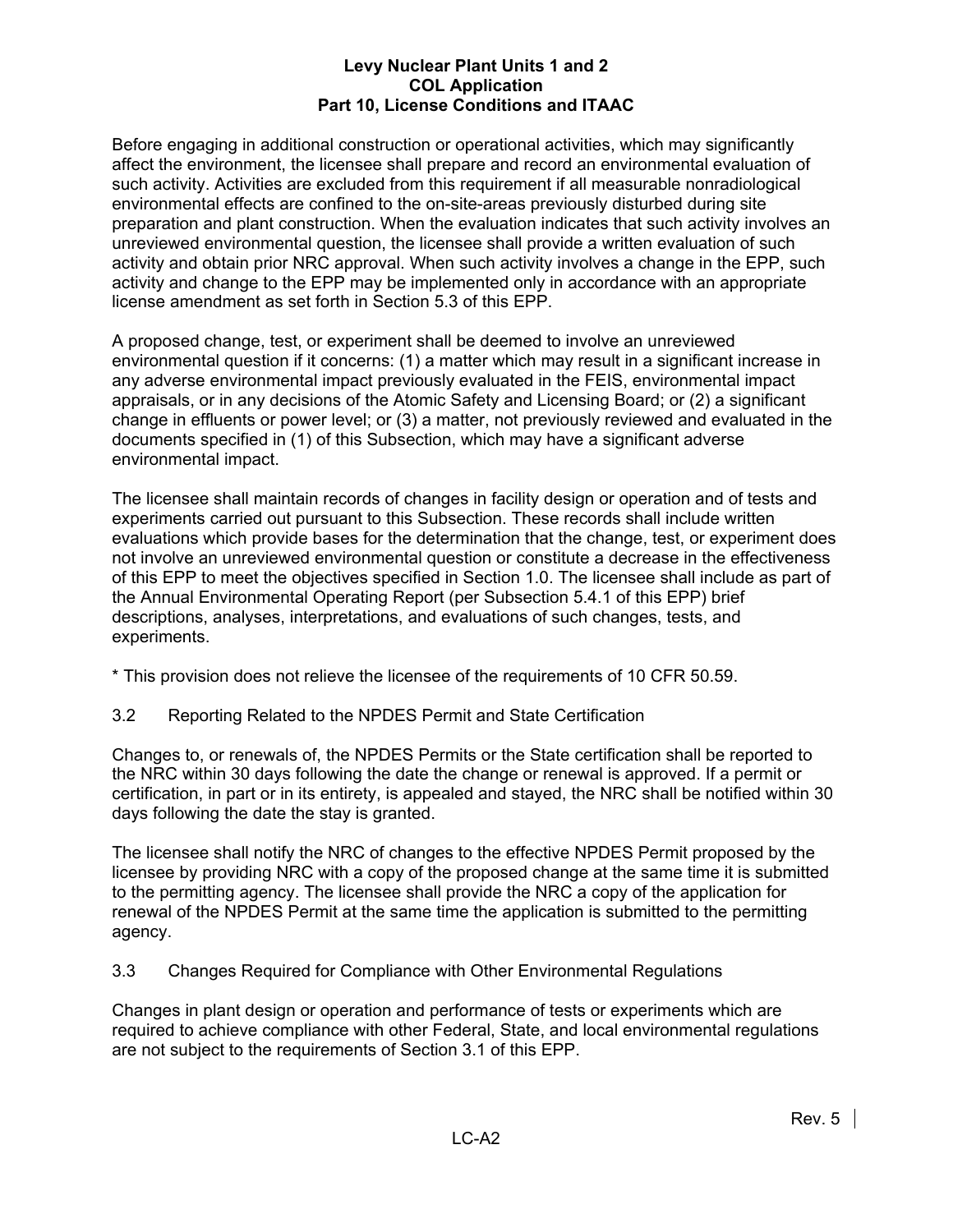# **4.0 Environmental Conditions**

# 4.1 Unusual or Important Environmental Events

The licensee shall evaluate and report to the NRC Operations Center within 24 hours (followed by a written report in accordance with Section 5.4 of this EPP) any occurrence of an unusual or important event that indicates or could result in significant environmental impact causally related to the construction activities or plant operation. The following are examples of unusual or important environmental events: on-site plant or animal disease outbreaks, mortality or unusual occurrence of any species protected by the Endangered Species Act of 1973, unusual fish kills, unusual increase in nuisance organisms or conditions, and unanticipated or emergency discharge of waste water or chemical substances.

Routine monitoring programs are not required to implement this condition.

# 4.2 Environmental Monitoring

# 4.2.1 Aquatic Monitoring

No specific nonradiological aquatic monitoring requirements were identified by NRC staff in the FEIS.

#### 4.2.2 Terrestrial Monitoring

No specific nonradiological terrestrial monitoring requirements were identified by NRC staff in the FEIS.

#### **5.0 Administrative Procedures**

#### 5.1 Review and Audit

The licensee shall provide for review and audit of compliance with the EPP. The audits shall be conducted independently; they may not be conducted by the individual or groups responsible for performing the specific activity. A description of the organizational structure utilized to achieve the independent review and audit function and results of the audit activities shall be maintained and made available for inspection.

#### 5.2 Records Retention

The licensee shall make and retain records associated with this EPP in a manner convenient for review and inspection and shall make them available to the NRC on request.

The licensee shall retain records of construction and operation activities determined to potentially affect the continued protection of the environment for the life of the station. The licensee shall retain all other records relating to this EPP for five years or, where applicable, in accordance with the requirements of other agencies.

# 5.3 Changes in the Environmental Protection Plan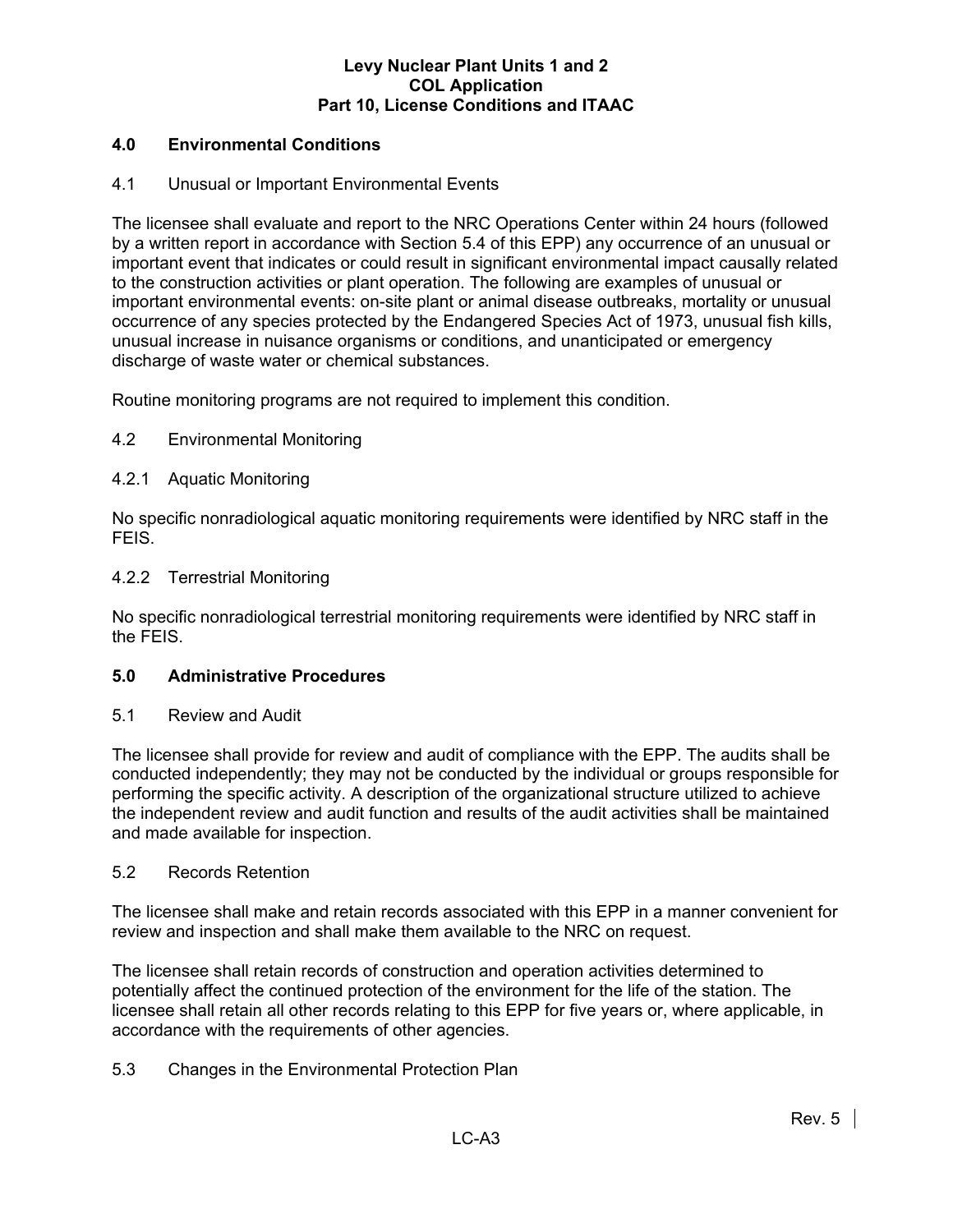Requests for changes in the EPP shall include an assessment of the environmental impact of the proposed change and a supporting justification. Implementation of such changes in the EPP shall not commence prior to NRC approval of the proposed changes in the form of a permit amendment incorporating the appropriate revision to the EPP.

# 5.4 Reporting Requirements

# 5.4.1 Routine Reports

An Annual Nonradiological Environmental Report describing implementation of this EPP for the previous year shall be submitted to the NRC prior to June 1 of each year. The initial report shall be submitted prior to June 1 of the year following issuance of the operating license.

The report shall include summaries and analyses of the results of the environmental protection activities required by Section 4.2 of this EPP for the report period, including a comparison with related preoperational studies, operational controls (as appropriate), and previous nonradiological environmental monitoring reports, and an assessment of the observed impacts of the plant operation on the environment. If harmful effects or evidence of trends toward irreversible damage to the environment are observed, the licensee shall provide a detailed analysis of the data and a proposed course of mitigating action.

The Annual Nonradiological Environmental Report shall also include:

- (1) A list of EPP noncompliances and the corrective actions taken to remedy them.
- (2) A list of changes in station design or operation, tests, and experiments made in accordance with Section 3.1 of this EPP, which involved a potentially significant unreviewed environmental question.
- (3) A list of nonroutine reports submitted in accordance with Subsection 5.4.2 of this EPP.

In the event that some results are not available by the report due date, the report shall be submitted noting and explaining the missing results. The missing results shall be submitted as soon as possible in a supplementary report.

# 5.4.2 Nonroutine Reports

The licensee shall submit a written report to the NRC within 30 days of occurrence of any event described in Section 4.1 of this plan. The report should:

- (1) Describe, analyze, and evaluate the event, including the extent and magnitude of the impact, and site preparation and preliminary construction activities underway at the time of the event,
- (2) Describe the likely cause of the event.
- (3) Indicate the action taken to correct the reported event.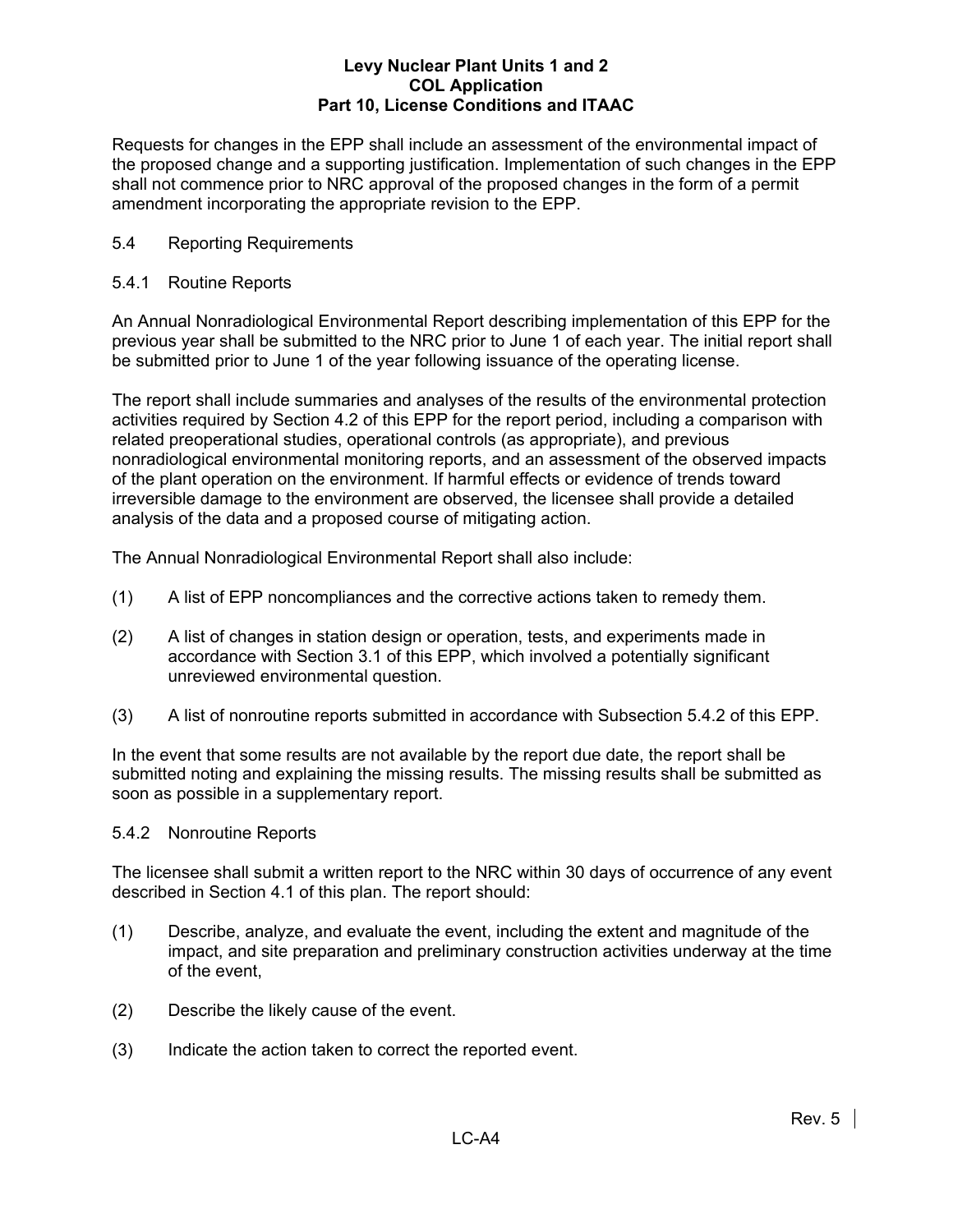- (4) Indicate the corrective action taken to preclude repetition of the event and to prevent similar occurrences involving similar site preparation and preliminary construction activities.
- (5) Indicate the agencies notified and their preliminary responses.

For events reportable under this subsection that also require reports to other Federal, State or local agencies, the licensee shall report in accordance with those reporting requirements in lieu of the requirements of this subsection. The licensee shall provide the NRC with a copy of such report at the same time it submits it to the other agency.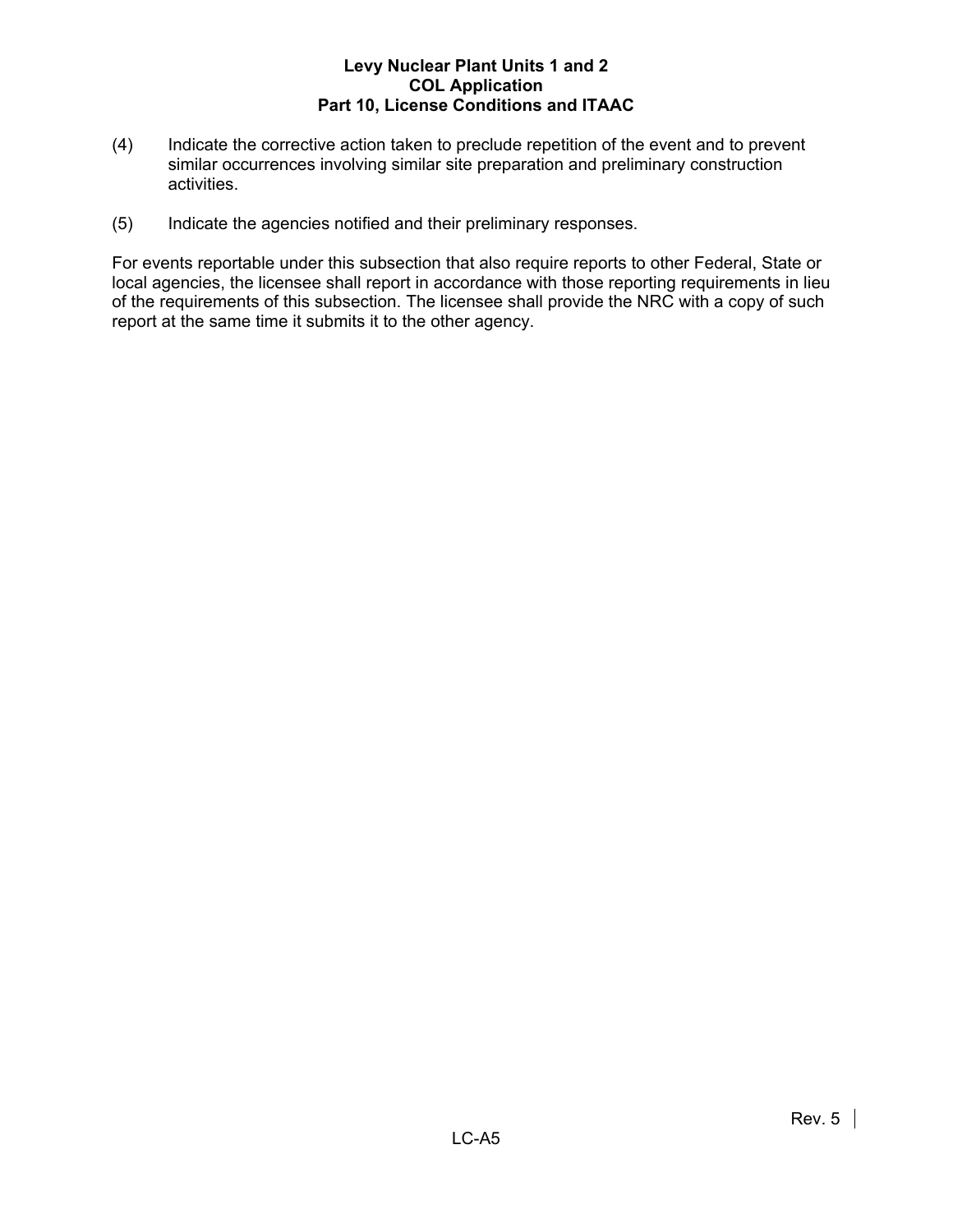# **Appendix B. Inspections, Tests, Analyses and Acceptance Criteria**

AP1000 DCD Tier 1 ITAAC

The Tier 1 information (including the ITAAC) of the referenced DCD is incorporated by reference with the following departures and/or supplements.

Physical Security ITAAC

The physical security ITAAC that are in the scope of the Westinghouse AP1000 standard design are included in the referenced DCD Tier 1 Subsection 2.6.9 as incorporated by reference above. Site-specific physical security ITAAC that are outside the scope of the Westinghouse AP1000 standard design in DCD Tier 1 Subsection 2.6.9 are provided in the attached Table 2.6.9-2. Include these ITAAC after the DCD Tier 1 Table 2.6.9-1 ITAAC.

#### Plant Specific ITAAC

Add the following information to the information provided in the referenced DCD Tier 1 following Section 2.3.29:

#### 2.3.30 Storm Drain System

No entry for this system.

#### 2.3.31 Raw Water System

No entry for this system.

#### 2.3.32 Yard Fire Water System

No entry for this system.

Add the following information to the information provided in the referenced DCD Tier 1 Section 2.5.4, as a new item 4 under the Design Description section:

4. The plant operating instrumentation installed for feedwater flow measurement is one that has been specifically approved by the NRC; the power calorimetric uncertainty calculation includes uncertainties for the associated instrumentation based on an NRC approved methodology; and the calculated calorimetric values are bounded by the uncertainty value assumed for the initial reactor power in the safety analysis.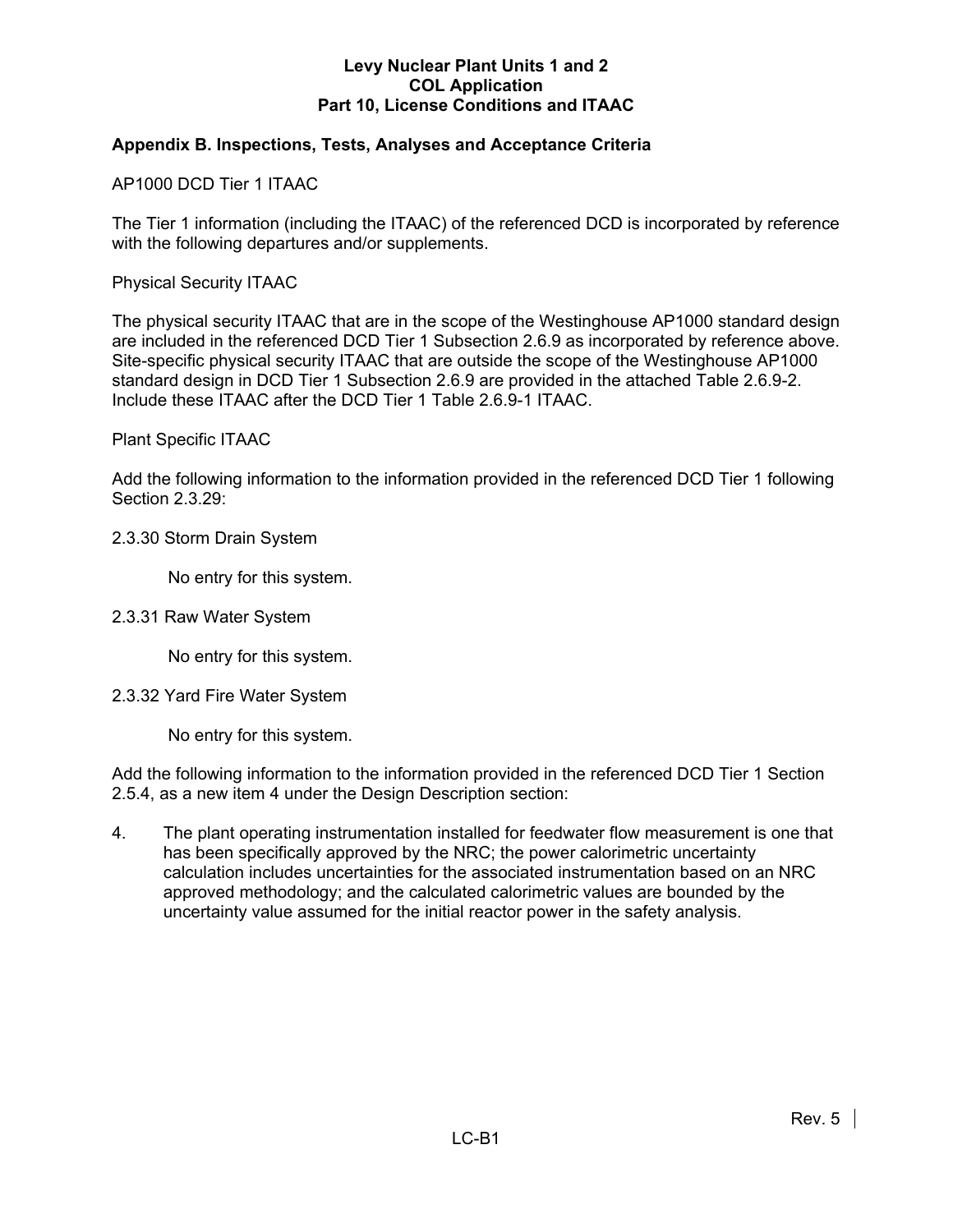Add the following information to the information provided in the referenced DCD Tier 1 Section 2.5.4, as a new, final line item in Table 2.5.4-2:

| <b>Design Commitment</b>                                                                                                                                                                                              | <b>Inspections, Tests, Analyses</b>                                                                                                                                                                                                | <b>Acceptance Criteria</b>                                                                                                                                                                                                                                                                                                                                                                                                                                                                                                                                                                                          |
|-----------------------------------------------------------------------------------------------------------------------------------------------------------------------------------------------------------------------|------------------------------------------------------------------------------------------------------------------------------------------------------------------------------------------------------------------------------------|---------------------------------------------------------------------------------------------------------------------------------------------------------------------------------------------------------------------------------------------------------------------------------------------------------------------------------------------------------------------------------------------------------------------------------------------------------------------------------------------------------------------------------------------------------------------------------------------------------------------|
| The plant calorimetric<br>4.<br>uncertainty and plant<br>instrumentation performance<br>is bounded by the 1%<br>calorimetric uncertainty<br>value assumed for the initial<br>reactor power in the safety<br>analysis. | Inspection will be performed of<br>the plant operating<br>instrumentation installed for<br>feedwater flow measurement, its<br>associated power calorimetric<br>uncertainty calculation, and the<br>calculated calorimetric values. | a) The as-built system takes input<br>for feedwater flow measurement<br>from a Caldon [Cameron] LEFM<br>CheckPlus™ System;<br>b) the power calorimetric<br>uncertainty calculation<br>documented for that<br>instrumentation is based on an<br>accepted Westinghouse<br>methodology and the uncertainty<br>values for that instrumentation are<br>not lower than those for the actual<br>installed instrumentation; and<br>c) the calculated calorimetric<br>power uncertainty measurement<br>values are bounded by the 1%<br>uncertainty value assumed for the<br>initial reactor power in the safety<br>analysis. |

Add the following information to the information provided in the referenced DCD Tier 1 following Section 2.5.10:

2.5.11 Meteorological and Environmental Monitoring System

No entry for this system.

2.5.12 Closed Circuit TV System

No entry for this system.

Add the following information to the information provided in the referenced DCD Tier 1 following Section 2.6.11:

2.6.12 Transmission Switchyard and Offsite Power System

Inspection, Test, Analysis and Acceptance Criteria

Table 2.6.12-1 provides a definition of the inspections, tests, and/or analyses, together with associated acceptance criteria for the offsite power system.

2.6.13 Offsite Retail Power System

No entry for this system.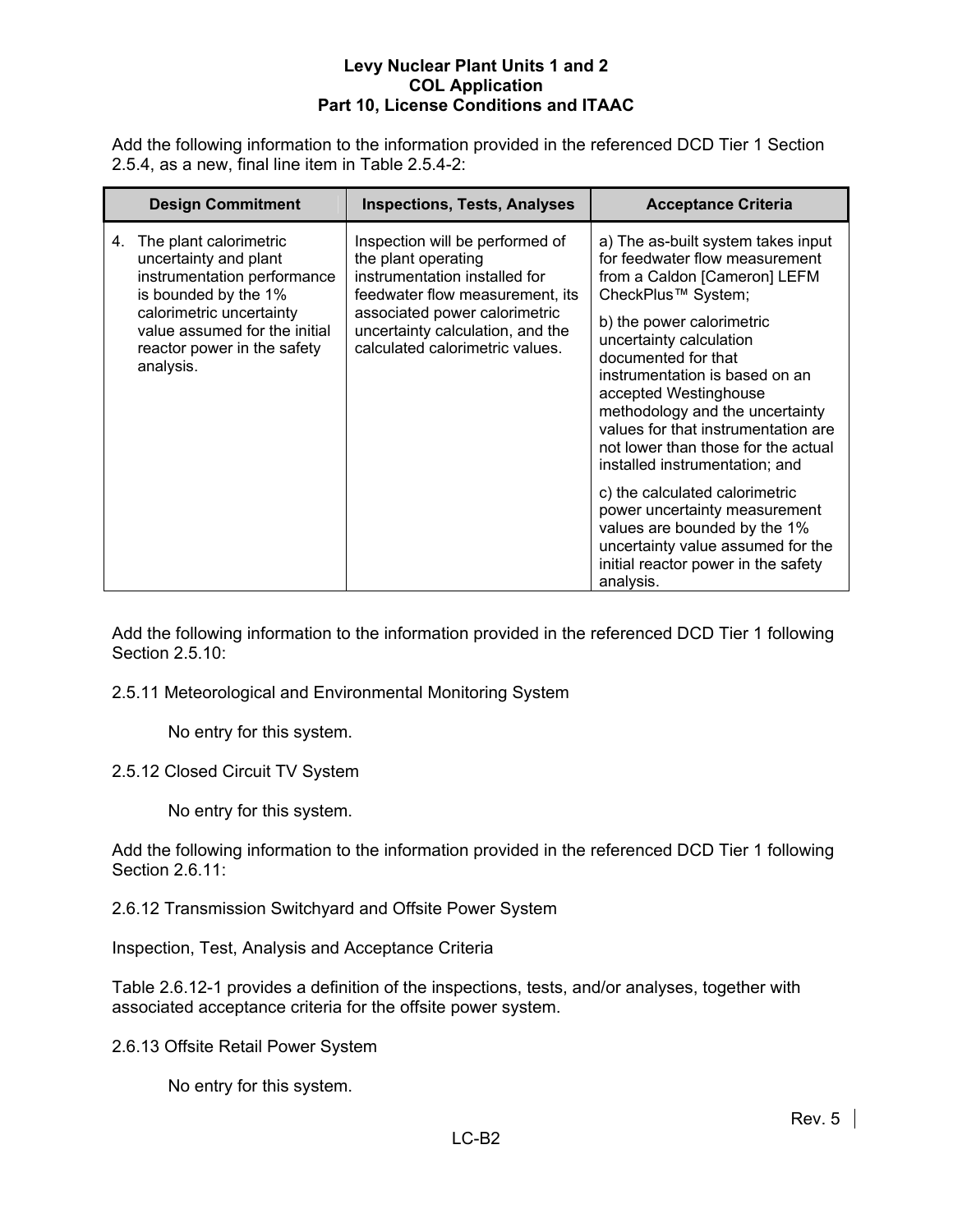The following non-system based site specific ITAAC are provided:

Include the following non-system ITAAC after DCD Tier 1 Section 3.7.

Emergency Planning ITAAC

The emergency planning ITAAC are included in attached Table 3.8-1.

Waterproof Membrane

The waterproof membrane ITAAC are included in the attached Table 3.8-2.

Roller Compacted Concrete

The roller compacted concrete ITAAC are included in attached Table 3.8-3.

Turbine Building, Radwaste Building, and Annex Building Drilled Shaft Foundations

The ITAAC that are applicable to the drilled shaft foundations that support these buildings are included in attached Table 3.8-4.

Pipe Rupture Hazard Analysis ITAAC

The ITAAC for Pipe Rupture Hazard Analysis are included in attached Table 3.8-5.

Piping Design ITAAC

The ITAAC for Piping Design are included in attached Table 3.8-6.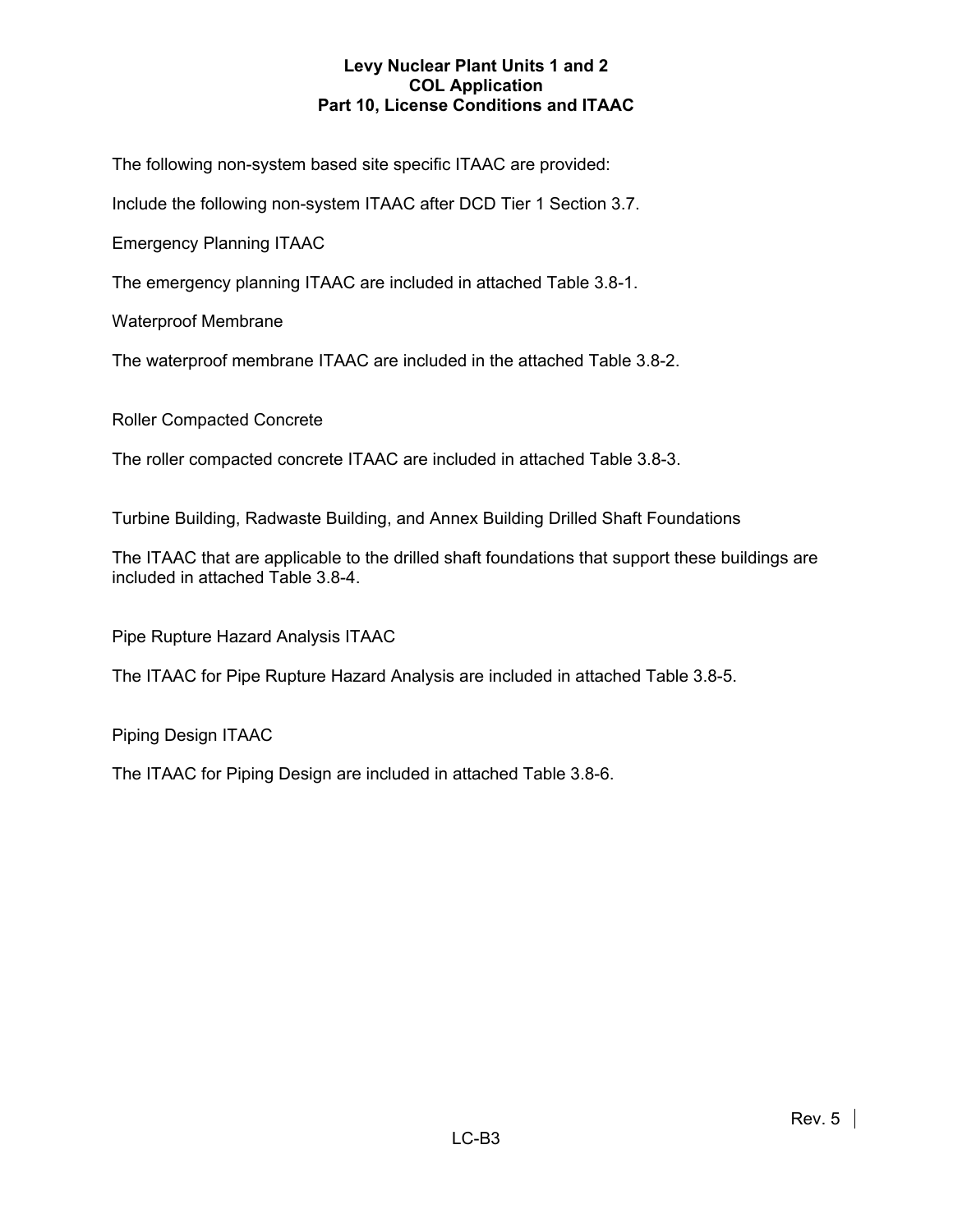| TABLE 2.6.9-2 - SITE-SPECIFIC PHYSICAL SECURITY INSPECTIONS, TESTS, ANALYSES<br>AND ACCEPTANCE CRITERIA                                                                                                                                                                                                                                                                                                                                                          |                                                                                                                                                                                                                                                                            |                                                                                                                                                                                                                                                                                                                                                                                                                                                                                                                                                                                  |  |  |
|------------------------------------------------------------------------------------------------------------------------------------------------------------------------------------------------------------------------------------------------------------------------------------------------------------------------------------------------------------------------------------------------------------------------------------------------------------------|----------------------------------------------------------------------------------------------------------------------------------------------------------------------------------------------------------------------------------------------------------------------------|----------------------------------------------------------------------------------------------------------------------------------------------------------------------------------------------------------------------------------------------------------------------------------------------------------------------------------------------------------------------------------------------------------------------------------------------------------------------------------------------------------------------------------------------------------------------------------|--|--|
| <b>Design Commitment</b>                                                                                                                                                                                                                                                                                                                                                                                                                                         | Inspections, Tests, and<br>Analyses                                                                                                                                                                                                                                        | Acceptance Criteria                                                                                                                                                                                                                                                                                                                                                                                                                                                                                                                                                              |  |  |
| 1. The external walls, doors,<br>ceiling, and floors in the<br>location within which the<br>last access control function<br>for access to the protected<br>area is performed are<br>bullet-resistant to at least<br><b>Underwriters Laboratory</b><br>Ballistic Standard 752, level<br>4.                                                                                                                                                                        | Type test, analysis, or a<br>combination of type test and<br>analysis will be performed for<br>the external walls, doors,<br>ceilings, and floors in the<br>location within which the last<br>access control function for<br>access to the protected area<br>is performed. | The external walls, doors,<br>ceilings, and floors in the<br>location within which the last<br>access control function for<br>access to the protected area<br>is performed are bullet-<br>resistant to at least<br><b>Underwriters Laboratory</b><br>Ballistic Standard 752, level 4.                                                                                                                                                                                                                                                                                            |  |  |
| 2. Physical barriers for the<br>protected area perimeter<br>are not part of vital area<br>barriers.                                                                                                                                                                                                                                                                                                                                                              | An inspection of the protected<br>area perimeter barrier will be<br>performed.                                                                                                                                                                                             | Physical barriers at the<br>perimeter of the protected<br>area are separated from any<br>other barrier designated as a<br>vital area barrier.                                                                                                                                                                                                                                                                                                                                                                                                                                    |  |  |
| 3. a) Isolation zones exist in<br>outdoor areas adjacent to<br>the physical barrier at the<br>perimeter of the protected<br>area that allow 20 feet of<br>observation on either side<br>of the barrier. Where<br>permanent buildings do not<br>allow a 20-foot observation<br>and assessment distance<br>on the inside of the<br>protected area, the building<br>walls are immediately<br>adjacent to, or an integral<br>part of, the protected area<br>barrier. | Inspections will be performed<br>of the isolation zones in<br>outdoor areas adjacent to the<br>physical barrier at the<br>perimeter of the protected<br>area.                                                                                                              | Isolation zones exist in<br>outdoor areas adjacent to the<br>physical barrier at the<br>perimeter of the protected<br>area and allow 20 feet of<br>observation and assessment<br>of the activities of people on<br>either side of the barrier.<br>Where permanent buildings<br>do not allow a 20-foot<br>observation and assessment<br>distance on the inside of the<br>protected area, the building<br>walls are immediately<br>adjacent to, or an integral part<br>of, the protected area barrier<br>and the 20-foot observation<br>and assessment distance<br>does not apply. |  |  |
| b) The isolation zones are<br>monitored with intrusion<br>detection equipment that<br>provides the capability to<br>detect and assess<br>unauthorized persons.                                                                                                                                                                                                                                                                                                   | Inspections will be performed<br>of the intrusion detection<br>equipment within the isolation<br>zones.                                                                                                                                                                    | The isolation zones are<br>equipped with intrusion<br>detection equipment that<br>provides the capability to<br>detect and assess<br>unauthorized persons.                                                                                                                                                                                                                                                                                                                                                                                                                       |  |  |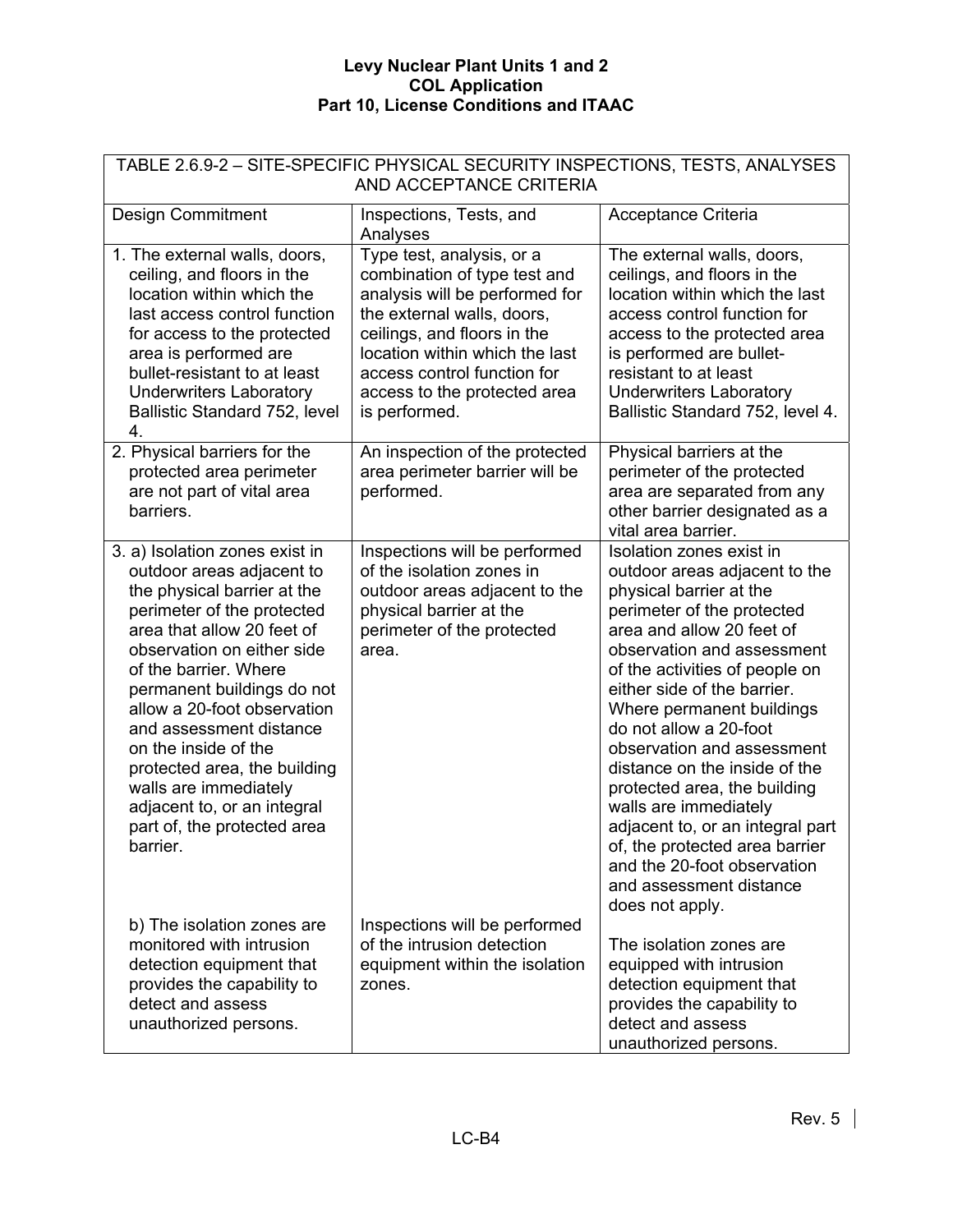| TABLE 2.6.9-2 - SITE-SPECIFIC PHYSICAL SECURITY INSPECTIONS, TESTS, ANALYSES |                                      |                                                              |  |  |
|------------------------------------------------------------------------------|--------------------------------------|--------------------------------------------------------------|--|--|
| AND ACCEPTANCE CRITERIA                                                      |                                      |                                                              |  |  |
| <b>Design Commitment</b>                                                     | Inspections, Tests, and              | Acceptance Criteria                                          |  |  |
|                                                                              | Analyses                             |                                                              |  |  |
| 4. The intrusion detection and                                               | Tests, inspections or a              | The intrusion detection and                                  |  |  |
| assessment equipment at                                                      | combination of tests and             | assessment equipment at the                                  |  |  |
| the protected area                                                           | inspections of the intrusion         | protected area perimeter:                                    |  |  |
| perimeter:                                                                   | detection and assessment             |                                                              |  |  |
|                                                                              | equipment at the protected           |                                                              |  |  |
| a) detects penetration or                                                    | area perimeter and its               | a) detects penetration or                                    |  |  |
| attempted penetration of                                                     | uninterruptible power supply         | attempted penetration of                                     |  |  |
| the protected area barrier<br>and concurrently alarms                        | will be performed.                   | the protected area barrier<br>and concurrently alarms        |  |  |
| in both the Central Alarm                                                    |                                      | in the Central Alarm                                         |  |  |
| <b>Station and Secondary</b>                                                 |                                      | <b>Station and Secondary</b>                                 |  |  |
| Alarm Station, and                                                           |                                      | Alarm Station, and                                           |  |  |
|                                                                              |                                      |                                                              |  |  |
| b) remains operable from                                                     |                                      | b) remains operable from                                     |  |  |
| an uninterruptible power                                                     |                                      | an uninterruptible power                                     |  |  |
| supply in the event of the                                                   |                                      | supply in the event of the                                   |  |  |
| loss of normal power.                                                        |                                      | loss of normal power                                         |  |  |
| 5. Access control points are                                                 | Tests, inspections, or               | The access control points for                                |  |  |
| established to:                                                              | combination of tests and             | the protected area:                                          |  |  |
|                                                                              | inspections of installed             |                                                              |  |  |
| a) control personnel and                                                     | systems and equipment at the         | a) are configured to                                         |  |  |
| vehicle access into the                                                      | access control points to the         | control personnel and<br>vehicle access.                     |  |  |
| protected area.                                                              | protected area will be<br>performed. |                                                              |  |  |
| b) detect firearms,                                                          |                                      | b) include detection                                         |  |  |
| explosives, and                                                              |                                      | equipment that is capable                                    |  |  |
| incendiary devices at the                                                    |                                      | of detecting firearms,                                       |  |  |
| protected area personnel                                                     |                                      | incendiary devices, and                                      |  |  |
| access points.                                                               |                                      | explosives at the                                            |  |  |
|                                                                              |                                      | protected area personnel                                     |  |  |
|                                                                              |                                      | access points.                                               |  |  |
| 6. An access control system                                                  | A test of the access control         | The access authorization                                     |  |  |
| with numbered picture                                                        | system with numbered picture         | system with numbered picture                                 |  |  |
| badges is installed for use                                                  | badges will be performed.            | badges can identify and                                      |  |  |
| by individuals who are<br>authorized access to                               |                                      | authorize protected area and                                 |  |  |
| protected areas and vital                                                    |                                      | vital area access only to those<br>personnel with unescorted |  |  |
| areas without escort.                                                        |                                      | access authorization.                                        |  |  |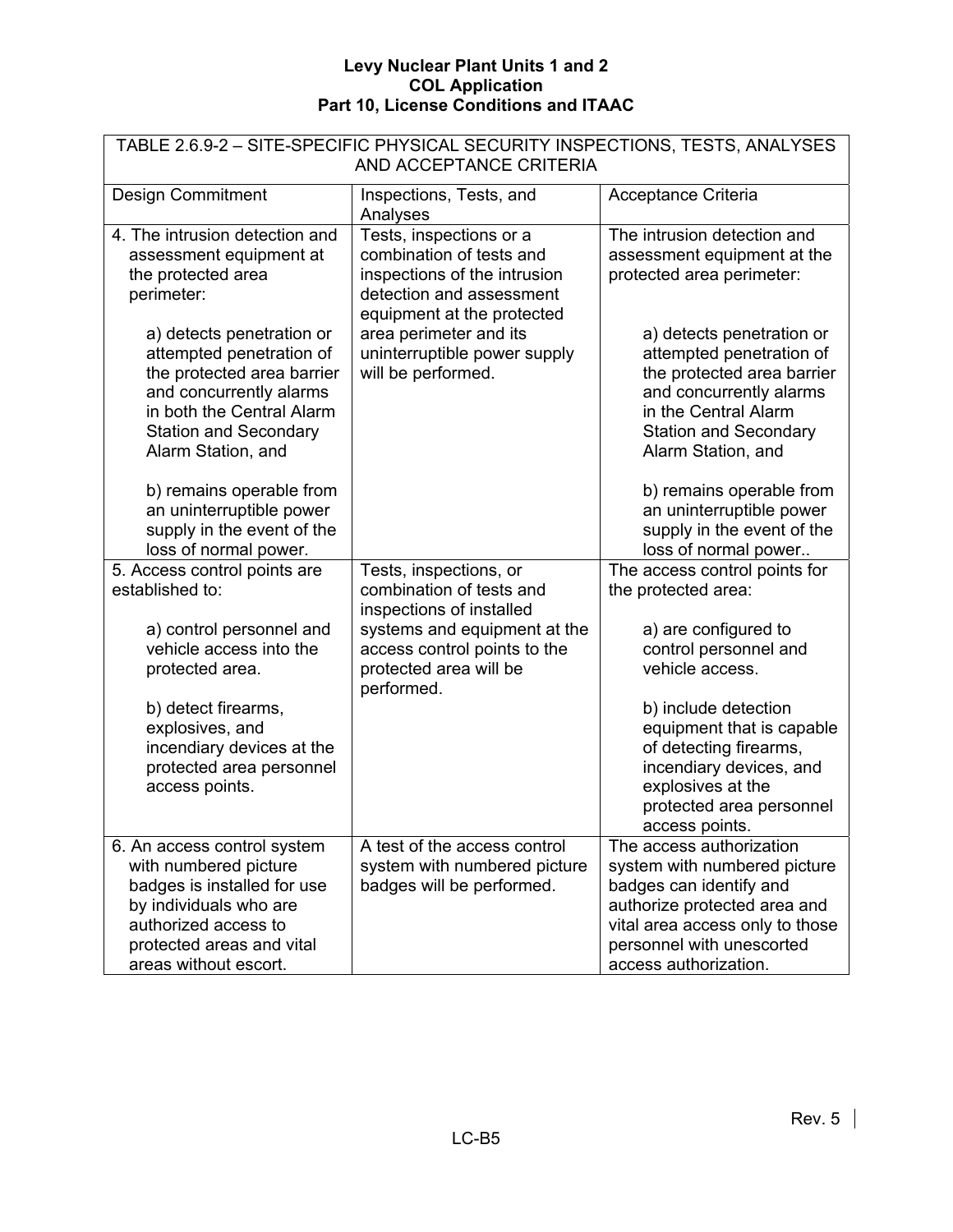| TABLE 2.6.9-2 - SITE-SPECIFIC PHYSICAL SECURITY INSPECTIONS, TESTS, ANALYSES<br>AND ACCEPTANCE CRITERIA                                                                                                                                                                                                                    |                                                                                                                                                                        |                                                                                                                                                                                                                                                                                                                  |  |  |
|----------------------------------------------------------------------------------------------------------------------------------------------------------------------------------------------------------------------------------------------------------------------------------------------------------------------------|------------------------------------------------------------------------------------------------------------------------------------------------------------------------|------------------------------------------------------------------------------------------------------------------------------------------------------------------------------------------------------------------------------------------------------------------------------------------------------------------|--|--|
| <b>Design Commitment</b><br>Inspections, Tests, and<br>Acceptance Criteria<br>Analyses                                                                                                                                                                                                                                     |                                                                                                                                                                        |                                                                                                                                                                                                                                                                                                                  |  |  |
| 7. Access to vital equipment<br>physical barriers requires<br>passage through the<br>protected area perimeter<br>barrier.                                                                                                                                                                                                  | Inspection will be performed<br>to confirm that access to vital<br>equipment physical barriers<br>requires passage through the<br>protected area perimeter<br>barrier. | Vital equipment is located<br>within a protected area such<br>that access to vital equipment<br>physical barriers requires<br>passage through the<br>protected area perimeter<br>barrier.                                                                                                                        |  |  |
| 8. a) Penetrations through the<br>protected area barrier are<br>secured and monitored.                                                                                                                                                                                                                                     | Inspections will be performed<br>of penetrations through the<br>protected area barrier.                                                                                | Penetrations and openings<br>through the protected area<br>barrier are secured and<br>monitored.                                                                                                                                                                                                                 |  |  |
| b) Unattended openings<br>(such as underground<br>pathways) that intersect the<br>protected area boundary or<br>vital area boundary will be<br>protected by a physical<br>barrier and monitored by<br>intrusion detection<br>equipment or provided<br>surveillance at a frequency<br>sufficient to detect<br>exploitation. | Inspections will be performed<br>of unattended openings that<br>intersect the protected area<br>boundary or vital area<br>boundary.                                    | Unattended openings (such<br>as underground pathways)<br>that intersect the protected<br>area boundary or vital area<br>boundary are protected by a<br>physical barrier and monitored<br>by intrusion detection<br>equipment or provided<br>surveillance at a frequency<br>sufficient to detect<br>exploitation. |  |  |
| 9. Emergency exits through<br>the protected area<br>perimeter are alarmed and<br>secured with locking<br>devices to allow for<br>emergency egress.                                                                                                                                                                         | Tests, inspections, or a<br>combination of tests and<br>inspections of emergency<br>exits through the protected<br>area perimeter will be<br>performed.                | Emergency exits through the<br>protected area perimeter are<br>alarmed and secured by<br>locking devices that allow<br>prompt egress during an<br>emergency.                                                                                                                                                     |  |  |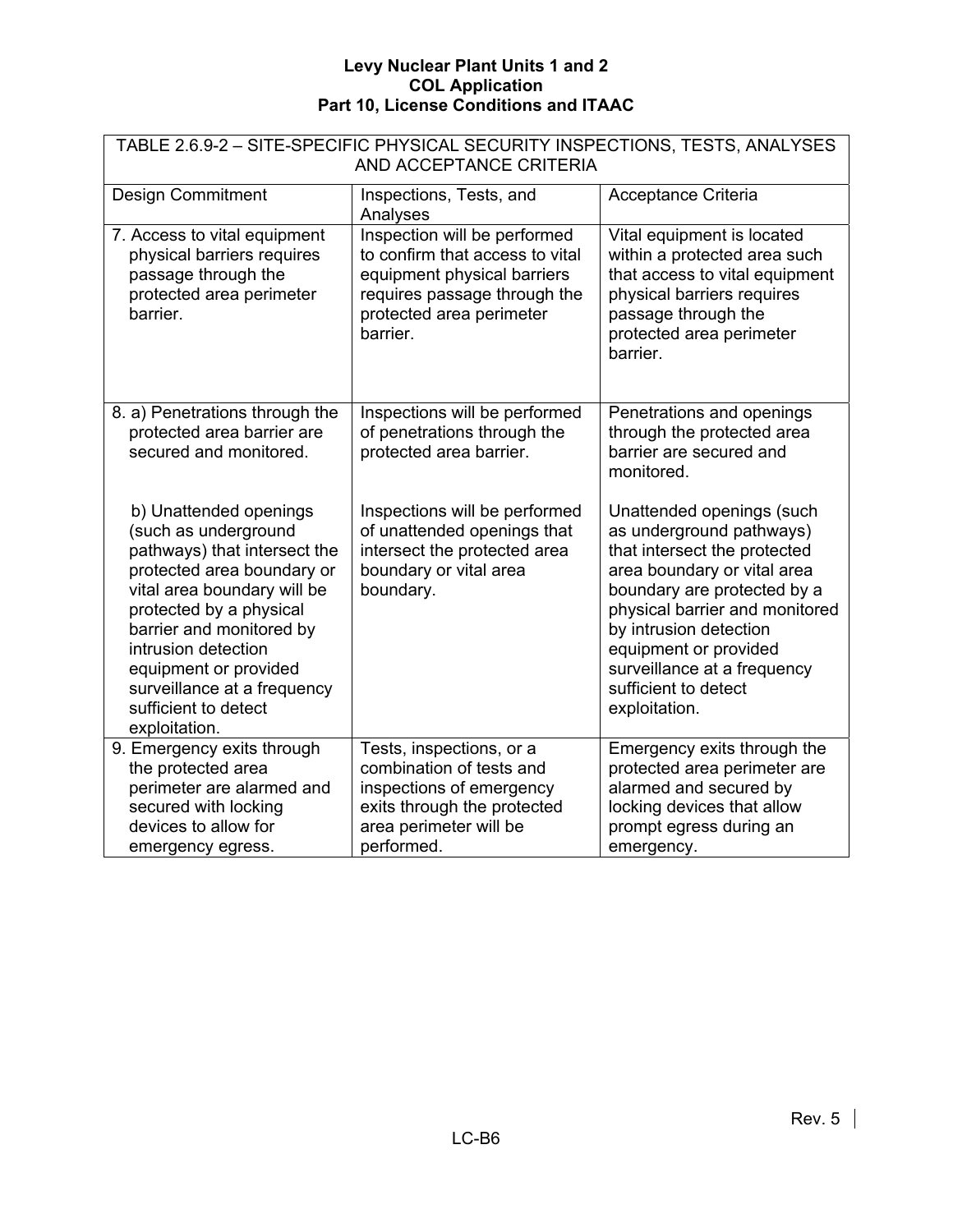| Table 2.6.12-1                                                                                                                                                                                                                                                              |                                                                                                                                                                                                                        |                                                                                                                                                                                                                                                                                                              |  |  |
|-----------------------------------------------------------------------------------------------------------------------------------------------------------------------------------------------------------------------------------------------------------------------------|------------------------------------------------------------------------------------------------------------------------------------------------------------------------------------------------------------------------|--------------------------------------------------------------------------------------------------------------------------------------------------------------------------------------------------------------------------------------------------------------------------------------------------------------|--|--|
| <b>Offsite Power System</b>                                                                                                                                                                                                                                                 |                                                                                                                                                                                                                        |                                                                                                                                                                                                                                                                                                              |  |  |
| Inspections, Tests, and<br><b>Design Commitment</b><br>Acceptance Criteria<br>Analyses                                                                                                                                                                                      |                                                                                                                                                                                                                        |                                                                                                                                                                                                                                                                                                              |  |  |
| 1. A minimum of one offsite<br>circuit supplies electric<br>power from the<br>transmission switchyard to<br>the interface with the onsite<br>ac power system.                                                                                                               | Inspections of the as-built<br>offsite circuit will be<br>performed.                                                                                                                                                   | At least one offsite circuit is<br>provided from the<br>transmission switchyard<br>interface to the interface with<br>the onsite ac power system.                                                                                                                                                            |  |  |
| 2. Each offsite circuit<br>interfacing with the onsite<br>ac power system is<br>adequately rated to supply<br>assumed loads during<br>normal, abnormal and<br>accident conditions.                                                                                          | Analyses of the offsite power<br>system will be performed to<br>evaluate the as-built ratings of<br>each offsite circuit interfacing<br>with the onsite ac power<br>system against the load<br>assumptions.            | A report exists and concludes<br>that each as-built offsite circuit<br>is rated to supply the load<br>assumptions, during normal,<br>abnormal and accident<br>conditions.                                                                                                                                    |  |  |
| 3. During steady state<br>operation, each offsite<br>circuit is capable of<br>supplying required voltage<br>to the interface with the<br>onsite ac power system that<br>will support operation of<br>assumed loads during<br>normal, abnormal and<br>accident conditions.   | Analyses of the as-built offsite<br>circuit will be performed to<br>evaluate the capability of each<br>offsite circuit to supply the<br>voltage requirements at the<br>interface with the onsite ac<br>power system.   | A report exists and concludes<br>that during steady state<br>operation each as-built offsite<br>circuit is capable of supplying<br>the voltage at the interface<br>with the onsite ac power<br>system that will support<br>operation of assumed loads<br>during normal, abnormal and<br>accident conditions. |  |  |
| 4. During steady state<br>operation, each offsite<br>circuit is capable of<br>supplying required<br>frequency to the interface<br>with the onsite ac power<br>system that will support<br>operation of assumed loads<br>during normal, abnormal<br>and accident conditions. | Analyses of the as-built offsite<br>circuit will be performed to<br>evaluate the capability of each<br>offsite circuit to supply the<br>frequency requirements at the<br>interface with the onsite ac<br>power system. | A report exists and concludes<br>that during steady state<br>operation each as-built offsite<br>circuit is capable of supplying<br>the frequency at the interface<br>with onsite ac power system<br>that will support operation of<br>assumed loads during normal,<br>abnormal and accident<br>conditions.   |  |  |
| 5. The fault current<br>contribution of each offsite<br>circuit is compatible with the<br>interrupting capability of the<br>onsite ac power system<br>short circuit interrupting<br>devices.                                                                                | Analyses of the as-built offsite<br>circuit will be performed to<br>evaluate the fault current<br>contribution of each offsite<br>circuit at the interface with the<br>onsite ac power system.                         | A report exists and concludes<br>the short circuit contribution of<br>each as-built offsite circuit at<br>the interface with the onsite ac<br>power system is compatible<br>with the interrupting capability<br>of the onsite fault current<br>interrupting devices                                          |  |  |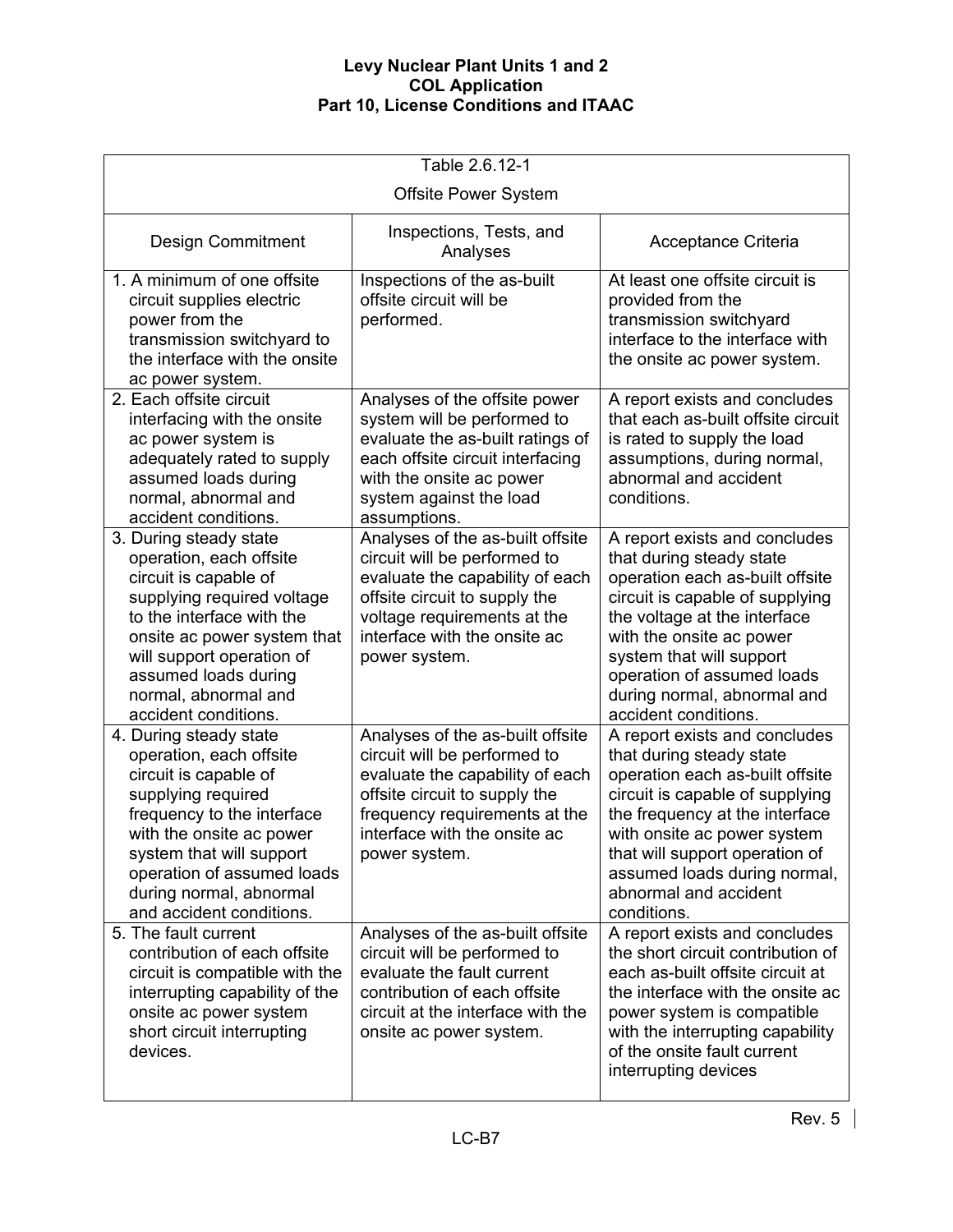| Table 2.6.12-1                                                                                                                                                        |                                                                                                                                                                                                                                                                                                                      |                                                                                                                                                                                                                                                                                                                                              |  |  |
|-----------------------------------------------------------------------------------------------------------------------------------------------------------------------|----------------------------------------------------------------------------------------------------------------------------------------------------------------------------------------------------------------------------------------------------------------------------------------------------------------------|----------------------------------------------------------------------------------------------------------------------------------------------------------------------------------------------------------------------------------------------------------------------------------------------------------------------------------------------|--|--|
|                                                                                                                                                                       | <b>Offsite Power System</b>                                                                                                                                                                                                                                                                                          |                                                                                                                                                                                                                                                                                                                                              |  |  |
| <b>Design Commitment</b>                                                                                                                                              | Acceptance Criteria                                                                                                                                                                                                                                                                                                  |                                                                                                                                                                                                                                                                                                                                              |  |  |
| 6. The reactor coolant pumps<br>continue to receive power<br>from either the main<br>generator or the grid for a<br>minimum of 3 seconds<br>following a turbine trip. | Analyses of the as-built offsite<br>power system will be<br>performed to confirm that<br>power will be available to the<br>reactor coolant pumps for a<br>minimum of 3 seconds<br>following a turbine trip when<br>the buses powering the<br>reactor coolant pumps are<br>aligned to either the UATs or<br>the RATs. | A report exists and concludes<br>that voltage at the high-side of<br>the GSU, and the RATs, does<br>not drop more than 0.15 pu<br>from the pre-trip steady-state<br>voltage for a minimum of 3<br>seconds following a turbine<br>trip when the buses powering<br>the reactor coolant pumps are<br>aligned to either the UATs or<br>the RATs. |  |  |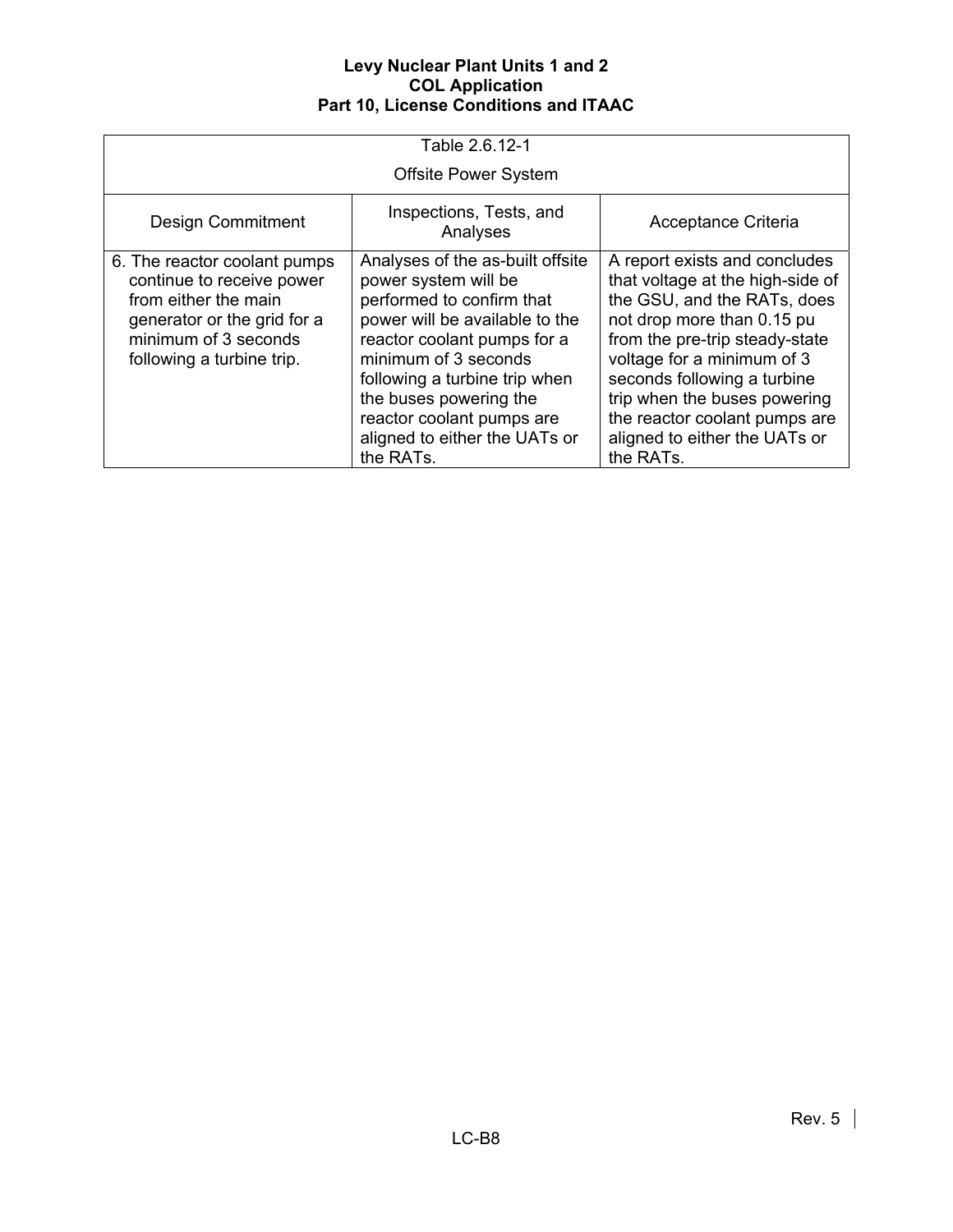**Table 3.8-1 Emergency Plan Inspections, Tests, Analyses, and Acceptance Criteria (Sheet 1 of 29)** 

| <b>Planning Standard</b>                                                                                                                                                                                                                                                                                                                                                                                                                                     | <b>EP Program Elements</b>                                                                                                                                                                                                                                                                                                          | <b>Inspections, Tests, Analyses</b>                                                      | <b>Acceptance Criteria</b>                                                                                                                                                                                                        |  |  |
|--------------------------------------------------------------------------------------------------------------------------------------------------------------------------------------------------------------------------------------------------------------------------------------------------------------------------------------------------------------------------------------------------------------------------------------------------------------|-------------------------------------------------------------------------------------------------------------------------------------------------------------------------------------------------------------------------------------------------------------------------------------------------------------------------------------|------------------------------------------------------------------------------------------|-----------------------------------------------------------------------------------------------------------------------------------------------------------------------------------------------------------------------------------|--|--|
|                                                                                                                                                                                                                                                                                                                                                                                                                                                              | 1.0 Assignment of Responsibility - Organizational Control                                                                                                                                                                                                                                                                           |                                                                                          |                                                                                                                                                                                                                                   |  |  |
| 10 CFR 50.47(b)(1) - Primary<br>responsibilities for emergency<br>response by the nuclear facility<br>licensee, and by State and local<br>organizations within the EPZs<br>have been assigned, the<br>emergency responsibilities of the<br>various supporting organizations<br>have been specifically established,<br>and each principle response<br>organization has staff to respond<br>and to augment its initial response<br>on a continuous basis.      | 1.1 The staff exists to provide<br>24-hour per day emergency<br>response and manning of<br>communications links, including<br>continuous operations for a<br>protracted period. [A.1.e, A.4]**<br>[**References in brackets]<br>throughout this table<br>correspond to with<br>NUREG 0654/FEMA-REP-1<br><b>Evaluation Criterial</b> | 1.1 An inspection of the emergency<br>plan implementing procedures will<br>be performed. | 1.1 Emergency plan implementing procedures<br>provide for 24-hour per day emergency<br>response staffing and manning of<br>communications links, including continuous<br>operations for a protracted period.                      |  |  |
| 2.0 Onsite Emergency Organization                                                                                                                                                                                                                                                                                                                                                                                                                            |                                                                                                                                                                                                                                                                                                                                     |                                                                                          |                                                                                                                                                                                                                                   |  |  |
| 10 CFR 50.47(b)(2) - On-shift<br>facility licensee responsibilities for<br>emergency response are<br>unambiguously defined, adequate<br>staffing to provide initial facility<br>accident response in key<br>functional areas is maintained at<br>all times, timely augmentation of<br>response capabilities is available,<br>and the interfaces among various<br>onsite response activities and<br>offsite support and response<br>activities are specified. | 2.1 The staff exists to provide<br>minimum and augmented on-<br>shift staffing levels, consistent<br>with Table B-1 of NUREG-<br>0654/FEMA-REP-1, Rev. 1.<br>[B.5, B.7]                                                                                                                                                             | 2.1 An inspection of the emergency<br>plan implementing procedures will<br>be performed. | 2.1 Emergency plan implementing procedures<br>provide minimum and augmented on-shift<br>staffing levels, consistent with Table B-1 of the<br>Levy Nuclear Plant Units 1 & 2 Combined<br>License (COL) Application Emergency Plan. |  |  |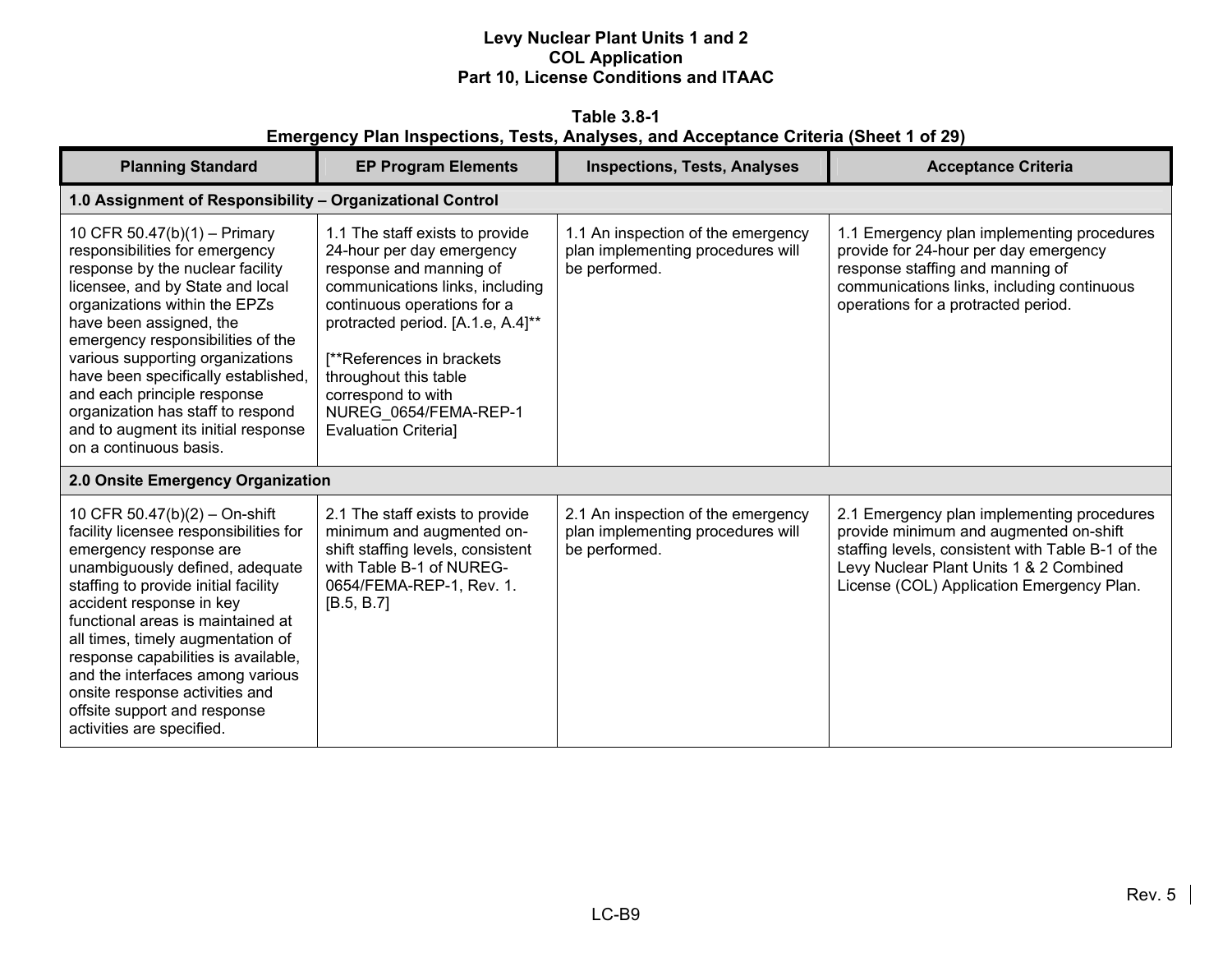**Table 3.8-1 Emergency Plan Inspections, Tests, Analyses, and Acceptance Criteria (Sheet 2 of 29)** 

| <b>Planning Standard</b>                                                                                                                                                                                                                                                                                                                                                                                                                                                                                                        | <b>EP Program Elements</b>                                                                                                                                                                                                         | <b>Inspections, Tests, Analyses</b>                                                                                                                                                                                                                                                                                                                   | <b>Acceptance Criteria</b>                                                                                                                                                                                                                                                                                                                                                                                                                                                                                                                                                                                     |
|---------------------------------------------------------------------------------------------------------------------------------------------------------------------------------------------------------------------------------------------------------------------------------------------------------------------------------------------------------------------------------------------------------------------------------------------------------------------------------------------------------------------------------|------------------------------------------------------------------------------------------------------------------------------------------------------------------------------------------------------------------------------------|-------------------------------------------------------------------------------------------------------------------------------------------------------------------------------------------------------------------------------------------------------------------------------------------------------------------------------------------------------|----------------------------------------------------------------------------------------------------------------------------------------------------------------------------------------------------------------------------------------------------------------------------------------------------------------------------------------------------------------------------------------------------------------------------------------------------------------------------------------------------------------------------------------------------------------------------------------------------------------|
| 3.0 Emergency Classification System                                                                                                                                                                                                                                                                                                                                                                                                                                                                                             |                                                                                                                                                                                                                                    |                                                                                                                                                                                                                                                                                                                                                       |                                                                                                                                                                                                                                                                                                                                                                                                                                                                                                                                                                                                                |
| 10 CFR 50.47(b)(4) - A standard<br>emergency classification and<br>action level scheme, the bases of<br>which include facility system and<br>effluent parameters, is in use by<br>the nuclear facility licensee, and<br>State and local response plans<br>call for reliance on information<br>provided by facility licensees for<br>determinations of minimum initial<br>offsite response measures.                                                                                                                             | 3.1 A standard emergency<br>classification and emergency<br>action level (EAL) scheme<br>exists, and identifies facility<br>system and effluent parameters<br>constituting the bases for the<br>classification scheme. [D.2]       | 3.1 An inspection of the Control<br>Rooms, Technical Support Centers<br>(TSCs), and Emergency Operations<br>Facility (EOF) will be performed to<br>verify that they have displays for<br>retrieving facility system and effluent<br>parameters are specified in the<br>Emergency Classification and EAL<br>scheme and the displays are<br>functional. | 3.1 The specified parameters are retrievable in<br>the Control Rooms, TSC and EOF, and the<br>ranges of the displays encompass the values<br>specified in the Emergency Classification and<br>EAL scheme.                                                                                                                                                                                                                                                                                                                                                                                                      |
| <b>4.0 Notification Methods and Procedures</b>                                                                                                                                                                                                                                                                                                                                                                                                                                                                                  |                                                                                                                                                                                                                                    |                                                                                                                                                                                                                                                                                                                                                       |                                                                                                                                                                                                                                                                                                                                                                                                                                                                                                                                                                                                                |
| 10 CFR $50.47(b)(5)$ – Procedures<br>have been established for<br>notification, by the licensee, of<br>State and local response<br>organizations and for notification<br>of emergency personnel by all<br>organizations; the content of initial<br>and follow-up messages to<br>response organizations and the<br>public has been established; and<br>means to provide early notification<br>and clear instruction to the<br>populace within the plume<br>exposure pathway Emergency<br>Planning Zone have been<br>established. | 4.1 The means exists to notify<br>responsible State and local<br>organizations within 15 minutes<br>after the licensee declares an<br>emergency. [E.2]<br>4.2 The means exists to notify<br>emergency response personnel.<br>[E.1] | 4.1 A test will be performed to<br>demonstrate the capabilities for<br>providing initial notification to the<br>offsite authorities after a simulated<br>emergency classification.<br>4.2 A test of the primary and back-up<br>ERO notification systems will be<br>performed.                                                                         | 4.1 The State of Florida and the counties of<br>Levy, Citrus, and Marion receive notification<br>within 15 minutes after the declaration of an<br>emergency from the control room and the<br>EOF.<br>4.2 The primary and back-up ERO notification<br>system tests result in:<br>• Emergency response personnel receiving<br>the notification message;<br>• Mobilization communication is validated<br>by personnel response to the notification<br>system or by telephone;<br>• Response to electronic notification and<br>plant page system is accomplished<br>during normal working hours, and off<br>hours. |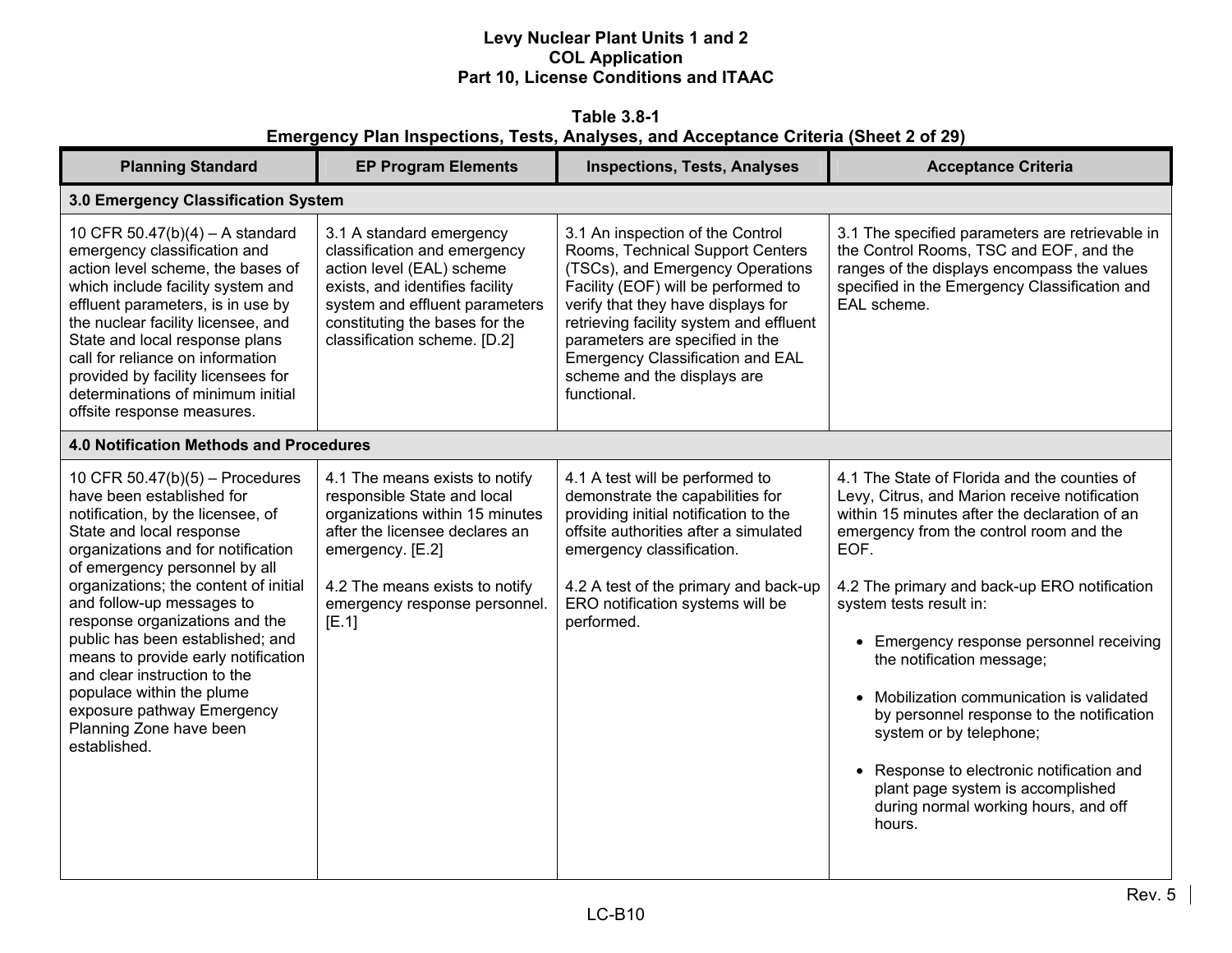**Table 3.8-1 Emergency Plan Inspections, Tests, Analyses, and Acceptance Criteria (Sheet 3 of 29)** 

| <b>Planning Standard</b>                                                                                                                                       | <b>EP Program Elements</b>                                                                                                                                                                                                                                                                                                              | <b>Inspections, Tests, Analyses</b>                                                                                                                                                                                                                                                                                                                                                                                                                   | <b>Acceptance Criteria</b>                                                                                                                                                                                                                                                                                                                                                                                                                                                 |
|----------------------------------------------------------------------------------------------------------------------------------------------------------------|-----------------------------------------------------------------------------------------------------------------------------------------------------------------------------------------------------------------------------------------------------------------------------------------------------------------------------------------|-------------------------------------------------------------------------------------------------------------------------------------------------------------------------------------------------------------------------------------------------------------------------------------------------------------------------------------------------------------------------------------------------------------------------------------------------------|----------------------------------------------------------------------------------------------------------------------------------------------------------------------------------------------------------------------------------------------------------------------------------------------------------------------------------------------------------------------------------------------------------------------------------------------------------------------------|
|                                                                                                                                                                | 4.3 The means exists to notify<br>and provide instructions to the<br>populace within the plume<br>exposure EPZ. [E.3]                                                                                                                                                                                                                   | 4.3 The full test of notification<br>capabilities will be conducted.                                                                                                                                                                                                                                                                                                                                                                                  | 4.3 Notification and clear instructions to the<br>public are successfully accomplished in<br>accordance with the emergency plan<br>requirements.                                                                                                                                                                                                                                                                                                                           |
| <b>5.0 Emergency Communications</b>                                                                                                                            |                                                                                                                                                                                                                                                                                                                                         |                                                                                                                                                                                                                                                                                                                                                                                                                                                       |                                                                                                                                                                                                                                                                                                                                                                                                                                                                            |
| 10 CFR $50.47(b)(6)$ – Provisions<br>exist for prompt communications<br>among principal response<br>organizations to emergency<br>personnel and to the public. | 5.1 The means exists for<br>communications among the<br>Control Rooms, TSCs, EOF,<br>principal State and local<br>emergency operations centers<br>(EOCs), and radiological field<br>assessment teams. [F3, F.5]                                                                                                                         | 5.1 A test will be performed of the<br>capabilities. The test for the contact<br>with the principal EOCs and the<br>radiological field assessment teams<br>will be from the Control Room and<br>the EOF. The TSC communication<br>with the Control Room and the EOF<br>will be performed.                                                                                                                                                             | 5.1 Communications (both primary and<br>secondary methods/systems) are established<br>between the Control Rooms, TSC and the EOF<br>with Florida Division of Emergency<br>Management (DEM) warning point and EOC;<br>Levy County Warning Point and EOC; Citrus<br>County Warning Point and EOC; and Marion<br>County Warning Point and EOC.<br>Communications are established between the<br>Control Rooms, TSC and the EOF with the<br>LNP radiological monitoring teams. |
|                                                                                                                                                                | 5.2 The means exists for<br>communications from the<br>Control Rooms, TSCs, and EOF<br>to the NRC headquarters and<br>regional office EOCs (including<br>establishment of the Emergency<br>Response Data System (ERDS)<br>[or its successor system]<br>between the onsite computer<br>system and the NRC<br>Operations Center.) [F.2.6] | 5.2 A test is performed of the<br>capabilities to communicate using<br>ENS from each operating Control<br>Room, TSC and EOF to the NRC<br>headquarters and regional office<br>EOCs. The Health Physics Network<br>(HPN) is tested to ensure<br>communications between the TSC<br>and EOF with the NRC Operations<br>Center. ERDS is established [or its<br>successor system] between the<br>onsite computer systems and the<br>NRC Operations Center. | 5.2 Communications are established between<br>the Control Rooms, TSC and EOF to the NRC<br>headquarters and regional office EOCs utilizing<br>the ENS. The TSC and EOF demonstrate<br>communications with the NRC Operations<br>Center using HPN. The access port for ERDS<br>[or its successor system] is provided and<br>successfully completes a transfer of data from<br>the plant computer system to the NRC<br>Operations Center.                                    |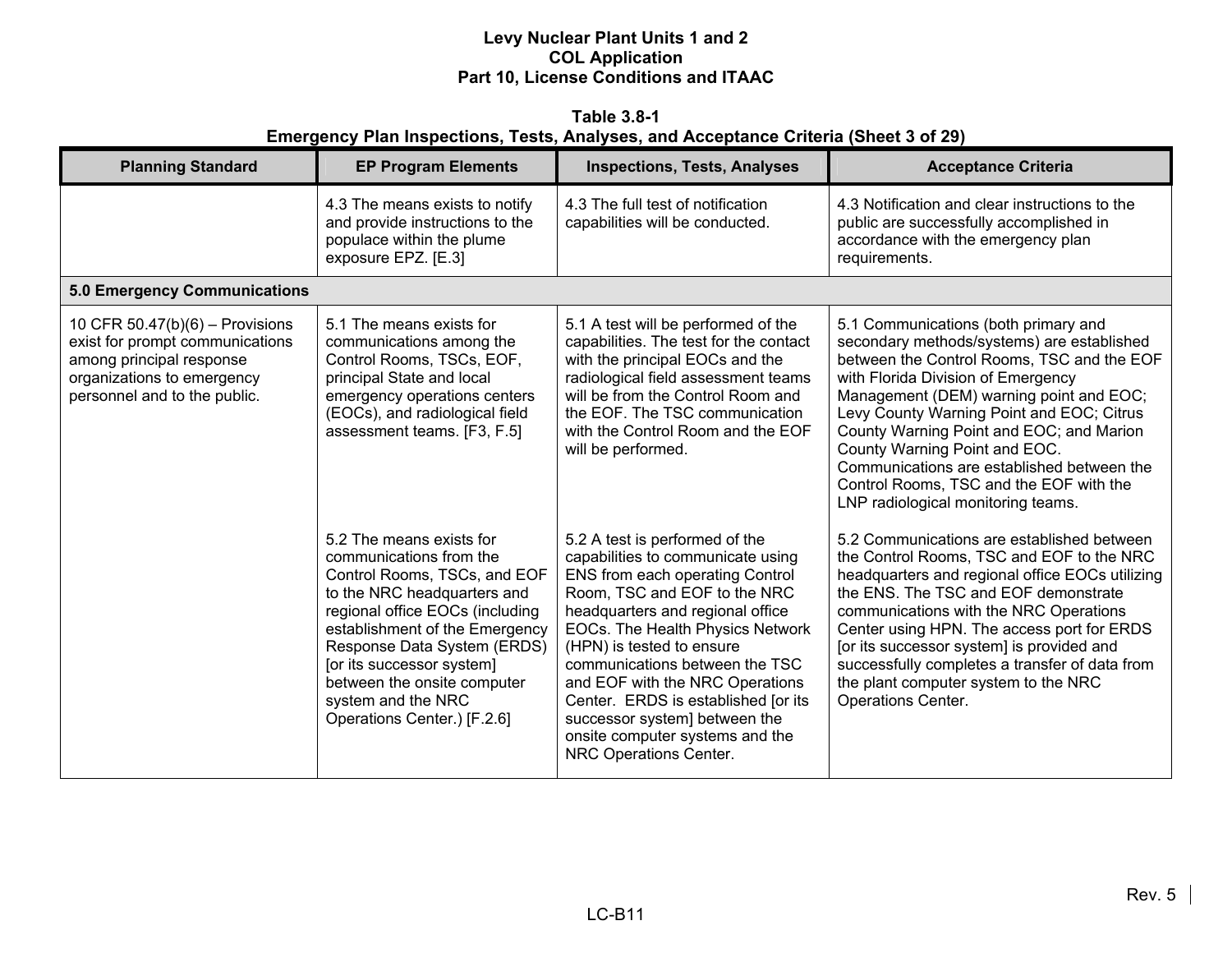**Table 3.8-1 Emergency Plan Inspections, Tests, Analyses, and Acceptance Criteria (Sheet 4 of 29)** 

| <b>Planning Standard</b>                                                                                                                                                                                                                                                                                                                                                                                                                                                                                                                                                        | <b>EP Program Elements</b>                                                                                                                                    | <b>Inspections, Tests, Analyses</b>                                                                                                                                                                                                              | <b>Acceptance Criteria</b>                                                                                                                                 |
|---------------------------------------------------------------------------------------------------------------------------------------------------------------------------------------------------------------------------------------------------------------------------------------------------------------------------------------------------------------------------------------------------------------------------------------------------------------------------------------------------------------------------------------------------------------------------------|---------------------------------------------------------------------------------------------------------------------------------------------------------------|--------------------------------------------------------------------------------------------------------------------------------------------------------------------------------------------------------------------------------------------------|------------------------------------------------------------------------------------------------------------------------------------------------------------|
| 6.0 Public Education and Information                                                                                                                                                                                                                                                                                                                                                                                                                                                                                                                                            |                                                                                                                                                               |                                                                                                                                                                                                                                                  |                                                                                                                                                            |
| 10 CFR 50.47(b)(7) – Information<br>is made available to the public on<br>a periodic basis on how they will<br>be notified and what their initial<br>actions should be in an<br>emergency (e.g., listening to a<br>local broadcast station and<br>remaining indoors), the principal<br>points of contact with the news<br>media for dissemination of<br>information during an emergency<br>(including the physical location or<br>locations) are established in<br>advance, and procedures for<br>coordinated dissemination of<br>information to the public are<br>established. | 6.1 The licensee has provided<br>space which may be used for a<br>limited number of the news<br>media. [H.1.5]                                                | 6.1 A test of the facility/area provides<br>adequate equipment to support ENC<br>operation, including communications<br>with the site and with the Emergency<br>Operation Centers in the state and<br>emergency planning zone (EPZ)<br>counties. | 6.1 The ENC includes equipment to support<br>ENC operations, including communications<br>with the EOF and State and EPZ County<br>EOC <sub>s</sub> .       |
| 7.0 Emergency Facilities and Equipment                                                                                                                                                                                                                                                                                                                                                                                                                                                                                                                                          |                                                                                                                                                               |                                                                                                                                                                                                                                                  |                                                                                                                                                            |
| 10 CFR 50.47(b)(8) - Adequate<br>emergency facilities and<br>equipment to support the<br>emergency response are provided<br>and maintained.                                                                                                                                                                                                                                                                                                                                                                                                                                     | 7.1 The licensee has<br>established a TSC and onsite<br>OSC. [The TSC and OSC may<br>be combined at a single<br>location.] [H.1.2, H.1.3,<br>Annexes 1 and 2] | 7.1.1 An inspection of the as-built<br>TSCs and OSCs will be performed,<br>including a test of the capabilities.<br>These facilities will meet the criteria<br>of NUREG-0696.                                                                    | 7.1.1 Each TSC has at least 1875 $\text{ft}^2$ of floor<br>space (75 ft <sup>2</sup> per person for a minimum of 25<br>persons).                           |
|                                                                                                                                                                                                                                                                                                                                                                                                                                                                                                                                                                                 |                                                                                                                                                               |                                                                                                                                                                                                                                                  | 7.1.2 The TSC is close to the control room,<br>and the walking distance from the TSC to the<br>control room does not exceed two minutes.                   |
|                                                                                                                                                                                                                                                                                                                                                                                                                                                                                                                                                                                 |                                                                                                                                                               |                                                                                                                                                                                                                                                  | 7.1.3 Communications equipment is installed,<br>and voice transmission and reception are<br>accomplished between the Control Rooms,<br>TSC, OSCs, and EOF. |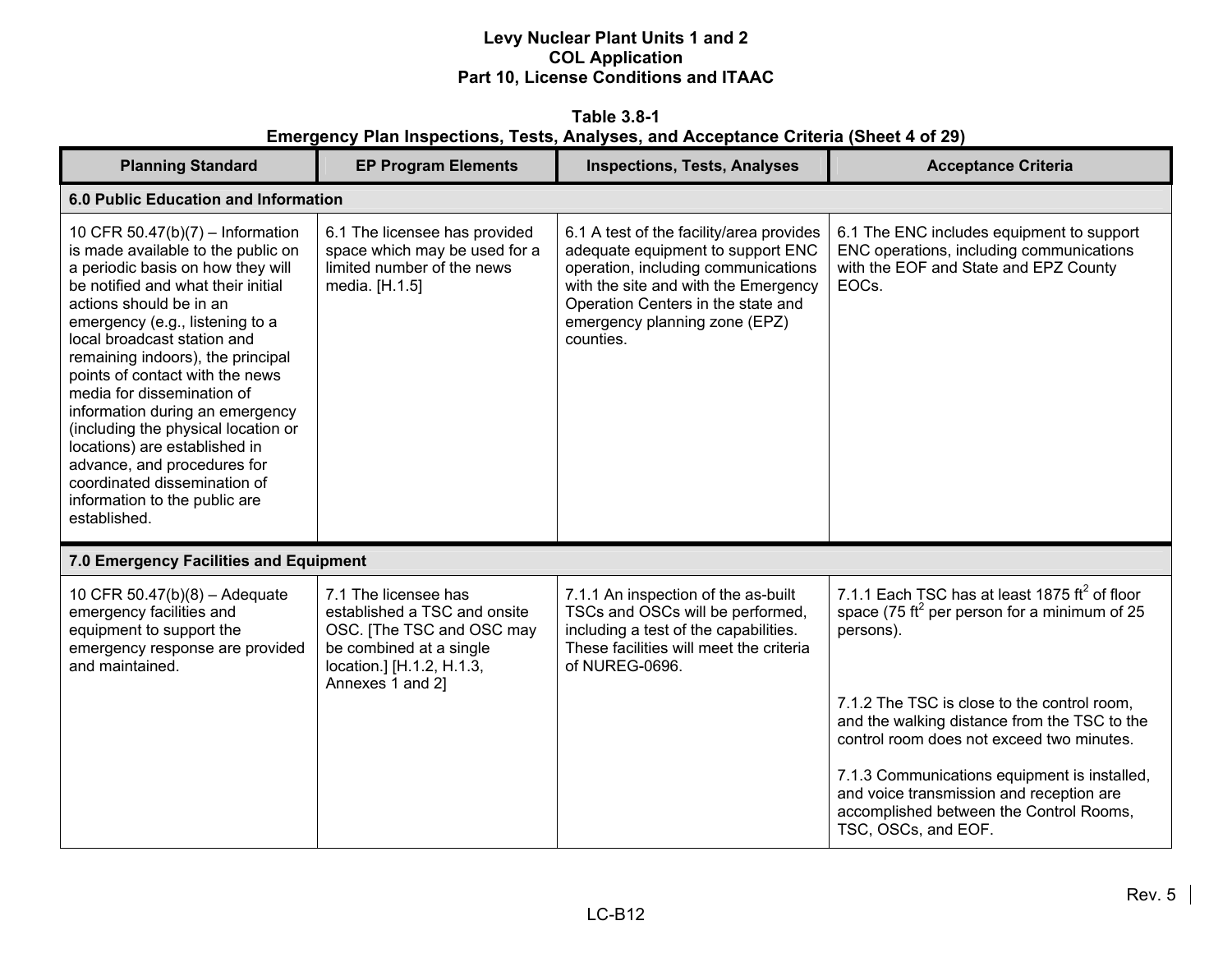**Table 3.8-1 Emergency Plan Inspections, Tests, Analyses, and Acceptance Criteria (Sheet 5 of 29)** 

| <b>Planning Standard</b> | <b>EP Program Elements</b>                          | <b>Inspections, Tests, Analyses</b>                                                  | <b>Acceptance Criteria</b>                                                                                                                                                                                                                                                             |
|--------------------------|-----------------------------------------------------|--------------------------------------------------------------------------------------|----------------------------------------------------------------------------------------------------------------------------------------------------------------------------------------------------------------------------------------------------------------------------------------|
|                          |                                                     |                                                                                      | 7.1.4 The TSC ventilation systems include a<br>high efficiency particulate air (HEPA), and<br>charcoal filter and radiation monitors are<br>installed.                                                                                                                                 |
|                          |                                                     |                                                                                      | 7.1.5 The TSC receives, stores, processes,<br>and displays plant and environmental<br>information, and enables the initiation of<br>emergency measures and the conduct of<br>emergency assessment. These capabilities are<br>demonstrated during testing and acceptance<br>activities. |
|                          |                                                     |                                                                                      | 7.1.6 There is an OSC located inside the Unit's<br>Protected Area. It is separate from the Control<br>Room and TSC within the Protected Area.                                                                                                                                          |
|                          |                                                     |                                                                                      | 7.1.7 Communications equipment is installed,<br>and voice transmission and reception are<br>accomplished between the OSC and OSC<br>Teams, the TSC, and Control Rooms.                                                                                                                 |
|                          | 7.2 The licensee has<br>established an EOF. [H.1.4] | 7.2 A test of the EOF will be<br>performed, including a test of the<br>capabilities. | 7.2.1 Communications equipment is installed<br>and voice transmission and reception are<br>accomplished between the Control Rooms,<br>TSC, EOF, radiological monitoring teams<br>(RMTs), NRC, State and county agencies, and<br>ENS.                                                   |
|                          |                                                     |                                                                                      | 7.2.2 Radiological data, meteorological data,<br>and plant system data is acquired, displayed<br>and evaluated pertinent to offsite protective<br>measures in the EOF.                                                                                                                 |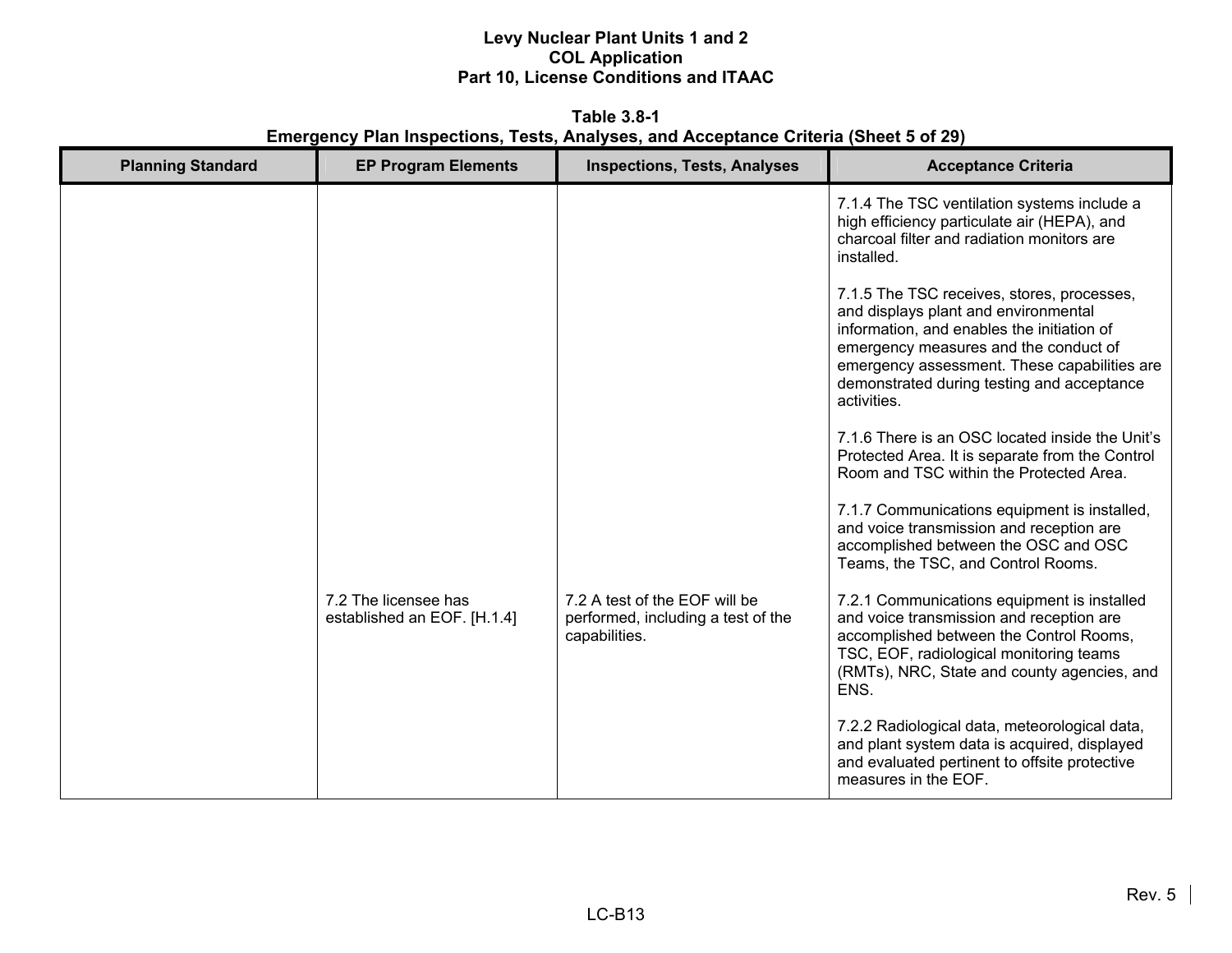**Table 3.8-1 Emergency Plan Inspections, Tests, Analyses, and Acceptance Criteria (Sheet 6 of 29)** 

| <b>Planning Standard</b> | <b>EP Program Elements</b>                                                                                                                                                                                                                                              | <b>Inspections, Tests, Analyses</b>                        | <b>Acceptance Criteria</b>                                                                                                                                                                                                                                                                                                                                                                                                                                      |
|--------------------------|-------------------------------------------------------------------------------------------------------------------------------------------------------------------------------------------------------------------------------------------------------------------------|------------------------------------------------------------|-----------------------------------------------------------------------------------------------------------------------------------------------------------------------------------------------------------------------------------------------------------------------------------------------------------------------------------------------------------------------------------------------------------------------------------------------------------------|
|                          | 7.3 The means exists to initiate<br>emergency measures,<br>consistent with Appendix 1 of<br>NUREG-0654/FEMA-REP-1,<br>Rev. 1. [H.5]<br>7.4 The means exists to acquire<br>data from, or for emergency<br>access to, offsite monitoring<br>and analysis equipment. [H.6] | 7.3 - 7.6 A test will be performed of<br>the capabilities. | 7.3 The means exists to initiate emergency<br>measures, consistent with Appendix 1 of<br>NUREG-0654/FEMA-REP-1, Rev. 1. EALs will<br>be classified within 15 minutes or less of<br>initiating condition.<br>7.4 The means exists to acquire data from, or<br>for emergency access to, offsite monitoring<br>and analysis equipment. EALs using offsite<br>does monitoring and analysis equipment will<br>be made within 15 minutes of initiating<br>conditions. |
|                          | 7.5 The means exists to provide<br>offsite radiological monitoring<br>equipment in the vicinity of the<br>nuclear facility. [H.7]                                                                                                                                       |                                                            | 7.5 The means exists to provide offsite<br>radiological monitoring equipment in the<br>vicinity of LNP for environmental monitoring<br>including radiological monitoring team<br>dosimetry.                                                                                                                                                                                                                                                                     |
|                          | 7.6 The means exists to provide<br>meteorological information,<br>consistent with Appendix 2 of<br>NUREG-0654/FEMA-REP-1,<br>Rev. 1. [H.8]                                                                                                                              |                                                            | 7.6 The means exists to provide<br>meteorological information, consistent with<br>Appendix 2 of NUREG-0654/FEMA-REP-1,<br>Rev. 1. LNP meteorological equipment will be<br>able to assess and monitor actual or potential<br>offsite consequences of a radiological<br>condition related to atmospheric<br>measurements.                                                                                                                                         |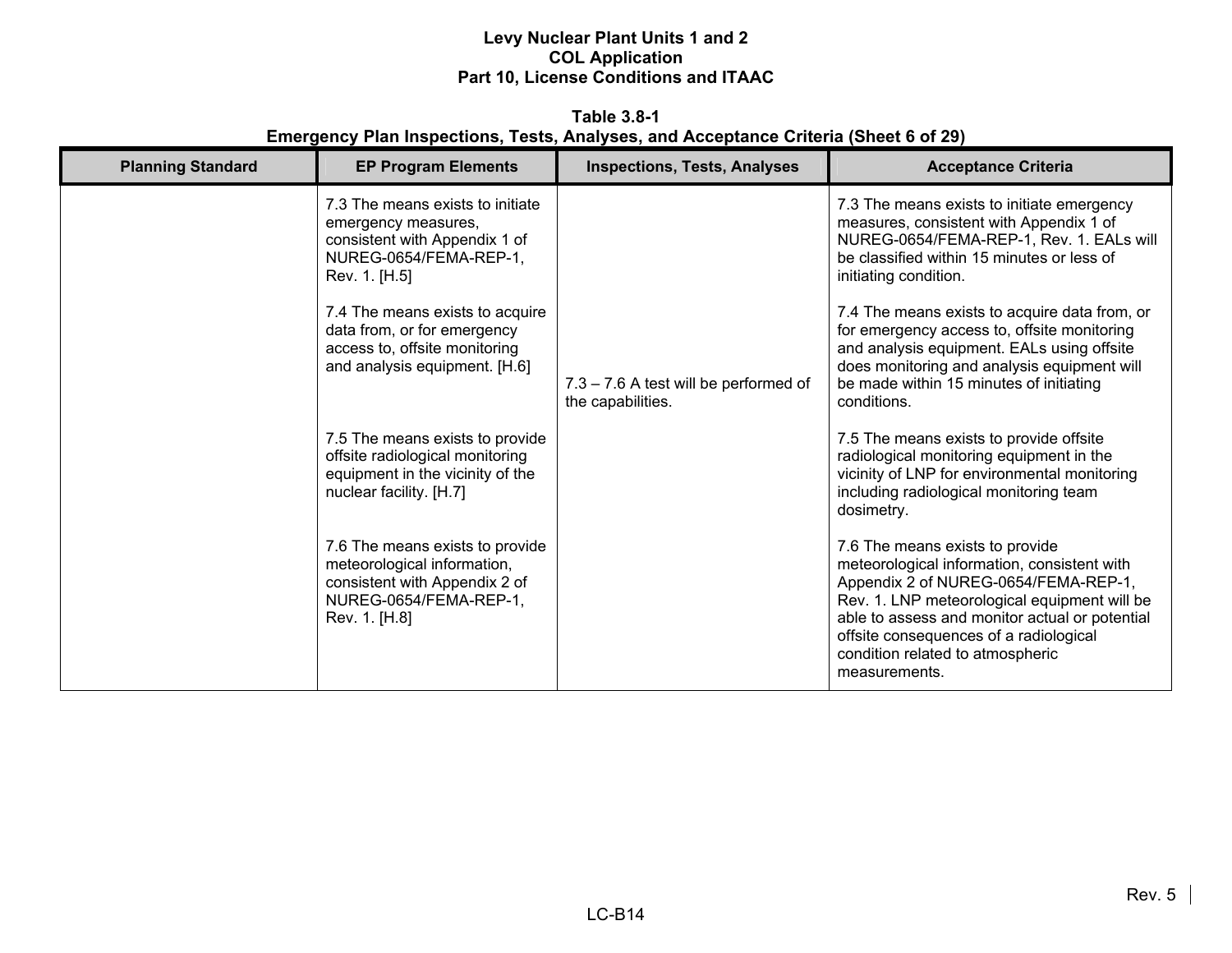**Table 3.8-1 Emergency Plan Inspections, Tests, Analyses, and Acceptance Criteria (Sheet 7 of 29)** 

| <b>Planning Standard</b>                                                                                                                                                                               | <b>EP Program Elements</b>                                                                                                                | <b>Inspections, Tests, Analyses</b>                                                                                                                                                                                                                       | <b>Acceptance Criteria</b>                                                                                                                                                                                                                                                                                                                                                                                                                                                                                                                                                                                                                                         |
|--------------------------------------------------------------------------------------------------------------------------------------------------------------------------------------------------------|-------------------------------------------------------------------------------------------------------------------------------------------|-----------------------------------------------------------------------------------------------------------------------------------------------------------------------------------------------------------------------------------------------------------|--------------------------------------------------------------------------------------------------------------------------------------------------------------------------------------------------------------------------------------------------------------------------------------------------------------------------------------------------------------------------------------------------------------------------------------------------------------------------------------------------------------------------------------------------------------------------------------------------------------------------------------------------------------------|
| <b>8.0 Accident Assessment</b>                                                                                                                                                                         |                                                                                                                                           |                                                                                                                                                                                                                                                           |                                                                                                                                                                                                                                                                                                                                                                                                                                                                                                                                                                                                                                                                    |
| 10 CFR $50.47(b)(9) -$ Adequate<br>methods, systems, and equipment<br>for assessing and monitoring<br>actual or potential offsite<br>consequences of a radiological<br>emergency condition are in use. | 8.1 The means exists to provide<br>initial and continuing<br>radiological assessment<br>throughout the course of an<br>accident. [I, I.3] | 8.1 A test will be performed to<br>demonstrate that the means exists to<br>provide initial and continuing<br>radiological assessment throughout<br>the course of an accident through<br>the plant computer or<br>communications with the Control<br>Room. | 8.1 Using selected monitoring parameters,<br>simulated degraded plant conditions are<br>assessed, and protective actions are initiated<br>in accordance with the following criteria:<br>A. Accident Assessment and Classification<br>Demonstrate the ability to identify initiating<br>conditions, determine emergency action<br>level (EAL) parameters, and correctly<br>classify the emergency throughout the drill.<br>B. Radiological Assessment and Control<br>Demonstrate the ability to obtain onsite<br>radiological surveys and samples.<br>2. Demonstrate the ability to continuously<br>monitor and control radiation exposure to<br>emergency workers. |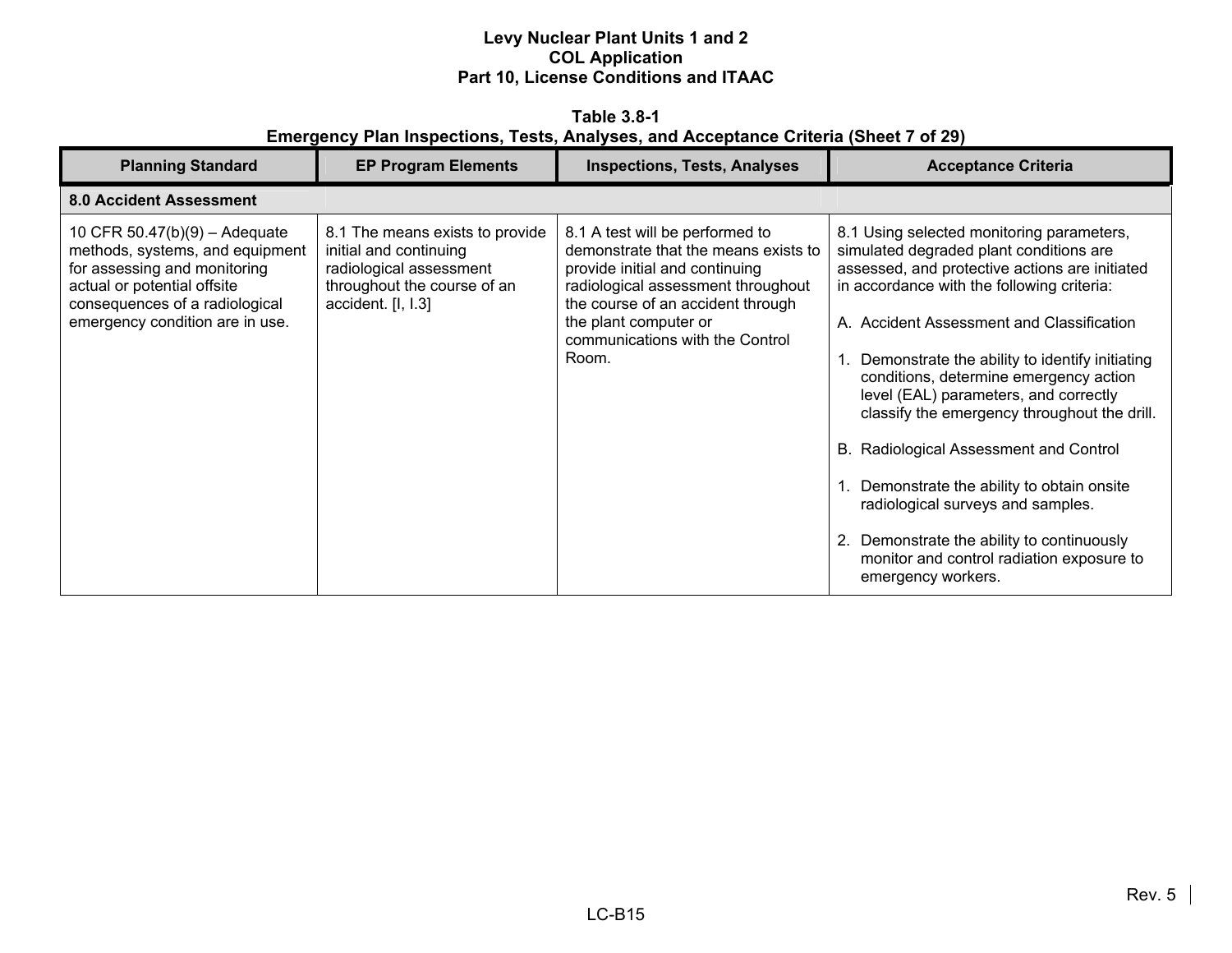**Table 3.8-1 Emergency Plan Inspections, Tests, Analyses, and Acceptance Criteria (Sheet 8 of 29)** 

| <b>Planning Standard</b> | <b>EP Program Elements</b>                                                                                                                                                                                                                               | <b>Inspections, Tests, Analyses</b>                                                                                                                                                                                                                                                                | <b>Acceptance Criteria</b>                                                                                                                                                                |
|--------------------------|----------------------------------------------------------------------------------------------------------------------------------------------------------------------------------------------------------------------------------------------------------|----------------------------------------------------------------------------------------------------------------------------------------------------------------------------------------------------------------------------------------------------------------------------------------------------|-------------------------------------------------------------------------------------------------------------------------------------------------------------------------------------------|
|                          |                                                                                                                                                                                                                                                          |                                                                                                                                                                                                                                                                                                    | 3. Demonstrate the ability to activate:<br>a. One radiological monitoring team (2)                                                                                                        |
|                          |                                                                                                                                                                                                                                                          |                                                                                                                                                                                                                                                                                                    | personnel) within 30 minutes of event<br>declaration and,                                                                                                                                 |
|                          |                                                                                                                                                                                                                                                          |                                                                                                                                                                                                                                                                                                    | b. A second radiological monitoring team (2)<br>personnel) within 60 minutes of event<br>declaration.                                                                                     |
|                          |                                                                                                                                                                                                                                                          |                                                                                                                                                                                                                                                                                                    | 4. Demonstrate the ability to satisfactorily<br>collect and disseminate field team data.                                                                                                  |
|                          |                                                                                                                                                                                                                                                          |                                                                                                                                                                                                                                                                                                    | 5. Demonstrate the ability to develop dose<br>projections.                                                                                                                                |
|                          |                                                                                                                                                                                                                                                          |                                                                                                                                                                                                                                                                                                    | 6. Demonstrate the ability to make the<br>decision whether to issue radioprotective<br>drugs (KI) to emergency workers.                                                                   |
|                          |                                                                                                                                                                                                                                                          |                                                                                                                                                                                                                                                                                                    | 7. Demonstrate the ability to develop<br>appropriate protective action<br>recommendations (PARs) and notify<br>appropriate authorities within 15 minutes of<br>development.               |
|                          | 8.2 The means exists to<br>determine the source term of<br>releases of radioactive material<br>within plant systems, and the<br>magnitude of the release of<br>radioactive materials based on<br>plant system parameters and<br>effluent monitors. [I.3] | 8.2 A test will be performed to<br>demonstrate that the means exists to<br>determine the source term of<br>releases of radioactive material<br>within plant systems, and the<br>magnitude of the release of<br>radioactive materials based on plant<br>system parameters and effluent<br>monitors. | 8.2 Emergency plan implementing procedures<br>provide sufficient direction to calculate the<br>source terms and the magnitude of the release<br>of postulated accident scenario releases. |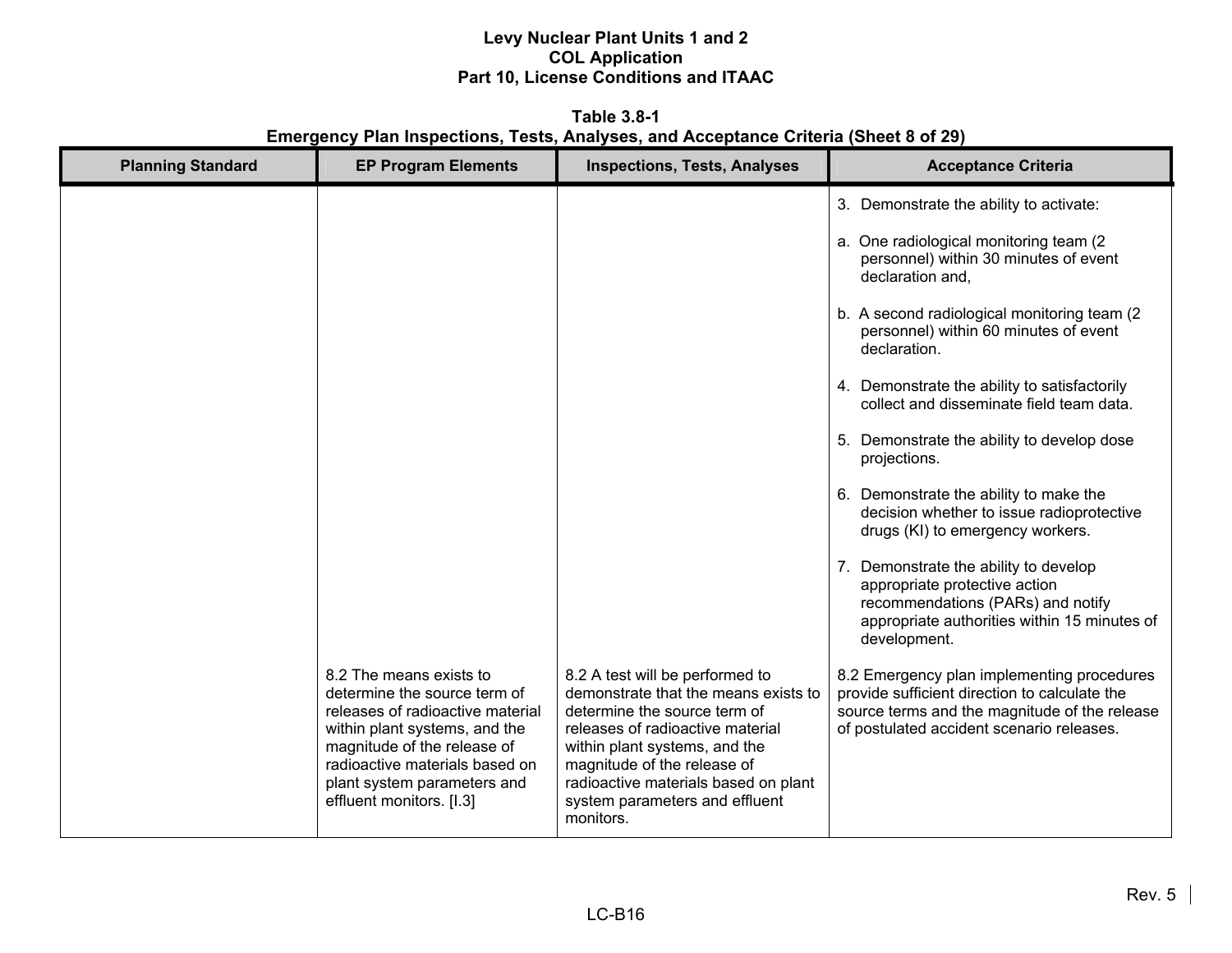**Table 3.8-1 Emergency Plan Inspections, Tests, Analyses, and Acceptance Criteria (Sheet 9 of 29)** 

| <b>Planning Standard</b> | <b>EP Program Elements</b>                                                                                                                                                                                                                                                                                       | <b>Inspections, Tests, Analyses</b>                                                                                                                                                                                                                                                                                | <b>Acceptance Criteria</b>                                                                                                                                                                                                                                                                                                                                               |
|--------------------------|------------------------------------------------------------------------------------------------------------------------------------------------------------------------------------------------------------------------------------------------------------------------------------------------------------------|--------------------------------------------------------------------------------------------------------------------------------------------------------------------------------------------------------------------------------------------------------------------------------------------------------------------|--------------------------------------------------------------------------------------------------------------------------------------------------------------------------------------------------------------------------------------------------------------------------------------------------------------------------------------------------------------------------|
|                          | 8.3 The means exists to<br>continuously assess the impact<br>of the release of radioactive<br>materials to the environment,<br>accounting for the relationship<br>between effluent monitor<br>readings, and onsite and offsite<br>exposures and contamination<br>for various meteorological<br>conditions. [I.4] | 8.3 A test will be performed to<br>demonstrate that the impact of a<br>radiological release to the<br>environment is able to be assessed<br>by utilizing the relationship between<br>effluent monitor readings, and onsite<br>and offsite exposures and<br>contamination for various<br>meteorological conditions. | 8.3 Response personnel can continuously<br>assess the impact of the release of radioactive<br>materials to the environment, accounting for<br>the relationship between effluent monitor<br>readings, and onsite and offsite exposures and<br>contamination for various meteorological<br>conditions under drill conditions.                                              |
|                          | 8.4 The means exists to acquire<br>and evaluate meteorological                                                                                                                                                                                                                                                   | 8.4 A test will be performed to<br>acquire and evaluate meteorological                                                                                                                                                                                                                                             | 8.4 The following parameters are displayed in<br>the Control Room, TSC and EOF:                                                                                                                                                                                                                                                                                          |
|                          | information. [I.6]                                                                                                                                                                                                                                                                                               | data/information.                                                                                                                                                                                                                                                                                                  | Wind speed (at 10m and 60m)<br>$\bullet$<br>Wind direction (at 10m and 60m)<br>$\bullet$<br>Delta-temperature (between 10m and<br>$\bullet$<br>60m)<br>Ambient temperature (at 10m and 60m)<br>$\bullet$<br>Dew point temperature (at 10m)<br>$\bullet$<br>Precipitation (at 2m)<br>This data is in the format needed for the<br>appropriate emergency plan implementing |
|                          |                                                                                                                                                                                                                                                                                                                  |                                                                                                                                                                                                                                                                                                                    | procedures.                                                                                                                                                                                                                                                                                                                                                              |
|                          | 8.5 The means exists to<br>determine the release rate and<br>projected doses if the<br>instrumentation used for<br>assessment is off-scale or<br>inoperable. [I.4]                                                                                                                                               | 8.5 A test will be performed of the<br>capabilities to determine the release<br>rate and projected doses if the<br>instrumentation used for assessment<br>is off-scale or inoperable.                                                                                                                              | 8.5 A drill or exercise is conducted that<br>demonstrates the capability to determine the<br>release rate and projected doses with the<br>instrumentation used for assessment off-scale<br>or inoperable.                                                                                                                                                                |
|                          | 8.6 The means exist for field<br>monitoring within the plume<br>exposure EPZ. [I.7]                                                                                                                                                                                                                              | 8.6 A test will be performed of the<br>capabilities for field monitoring within<br>the plume exposure EPZ.                                                                                                                                                                                                         | 8.6 A drill or exercise is conducted that<br>demonstrates the ability of the radiological<br>monitoring teams to be dispatched and locate<br>and monitor a radiological release within the<br>plume exposure EPZ.                                                                                                                                                        |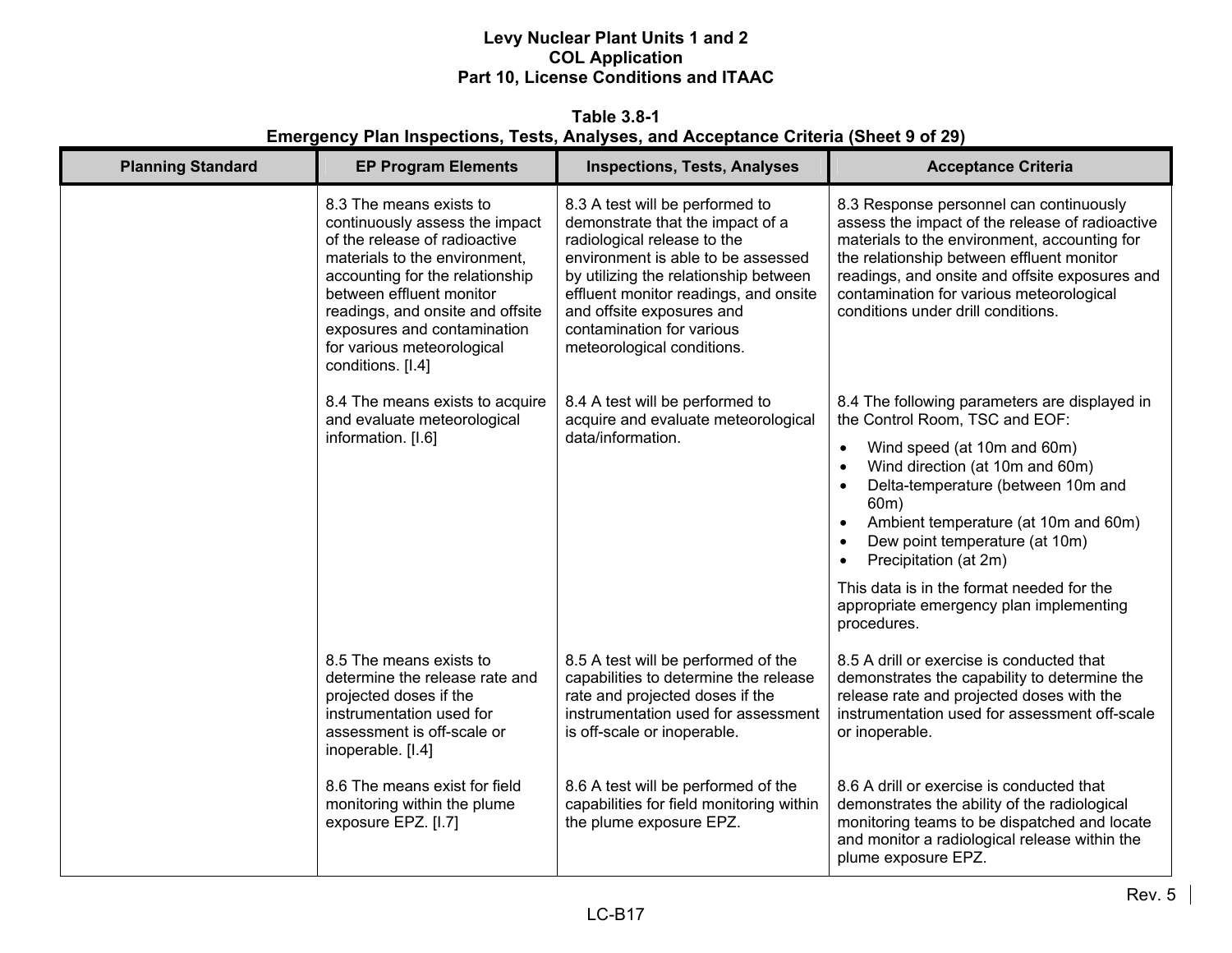**Table 3.8-1 Emergency Plan Inspections, Tests, Analyses, and Acceptance Criteria (Sheet 10 of 29)** 

| <b>Planning Standard</b> | <b>EP Program Elements</b>                                                                                                                                                                                                                                                                                                                                 | <b>Inspections, Tests, Analyses</b>                                                                                                                                                                                                                                                                                                                                                   | <b>Acceptance Criteria</b>                                                                                                                                                                                                                                                                                                                                                                                                                                                                                                                                                                                                                                                                                             |
|--------------------------|------------------------------------------------------------------------------------------------------------------------------------------------------------------------------------------------------------------------------------------------------------------------------------------------------------------------------------------------------------|---------------------------------------------------------------------------------------------------------------------------------------------------------------------------------------------------------------------------------------------------------------------------------------------------------------------------------------------------------------------------------------|------------------------------------------------------------------------------------------------------------------------------------------------------------------------------------------------------------------------------------------------------------------------------------------------------------------------------------------------------------------------------------------------------------------------------------------------------------------------------------------------------------------------------------------------------------------------------------------------------------------------------------------------------------------------------------------------------------------------|
|                          | 8.7 The means exists to make<br>rapid assessments of actual or<br>potential magnitude and<br>locations of radiological hazards<br>through liquid or gaseous<br>release pathways, including<br>activation, notification means,<br>field team composition,<br>transportation, communication,<br>monitoring equipment, and<br>estimated deployment times. [I] | 8.7 A test will be performed of the<br>capabilities to make rapid<br>assessments of actual or potential<br>magnitude and locations of an<br>radiological hazards through liquid or<br>gaseous release pathways, including<br>activation, notification means, field<br>team composition, transportation,<br>communication, monitoring<br>equipment, and estimated<br>deployment times. | 8.7 A drill or exercise is conducted that<br>demonstrates the capability to activate the<br>radiological monitoring team(s). The team(s)<br>demonstrates the capability to make rapid<br>assessment of actual or potential magnitude<br>and locations of any radiological hazards<br>through simulated liquid or gaseous release<br>pathways. A qualified radiological monitoring<br>team is capable of being notified, activated,<br>briefed and dispatched from the EOF during a<br>radiological release scenario. The team<br>demonstrates conformance with procedural<br>guidance for team composition, use of<br>monitoring equipment, communication from the<br>field, and locating specific sampling locations. |
|                          | 8.8 The capability exists to<br>detect and measure radioiodine<br>concentrations in air in the<br>plume exposure EPZ, as low as<br>$10^{-7}$ µCi/cc (microcuries per<br>cubic centimeter) under field<br>conditions. [I.7.1]                                                                                                                               | 8.8 A test will be performed of the<br>capabilities detect and measure<br>radioiodine concentrations in air in<br>the plume exposure EPZ, as low as<br>$10^{-7}$ µCi/cc (microcuries per cubic<br>centimeter) under field conditions.                                                                                                                                                 | 8.8 A drill or exercise is conducted that<br>demonstrates the capability of a radiological<br>monitoring team to be dispatched during a<br>radiological release scenario and use sampling<br>and detection equipment for air concentrations<br>in the plume exposure EPZ, as low as $10^{-7}$<br>µCi/cc.                                                                                                                                                                                                                                                                                                                                                                                                               |
|                          | 8.9 The means exists to<br>estimate integrated dose from<br>the projected and actual dose<br>rates, and for comparing these<br>estimates with the EPA<br>protective action guides<br>(PAGs). [I.4]                                                                                                                                                         | 8.9 A test will be performed of the<br>capabilities to estimate integrated<br>dose from the projected and actual<br>dose rates, and for comparing these<br>estimates with the EPA protective<br>action guides.                                                                                                                                                                        | 8.9 A drill or exercise is conducted that<br>demonstrates the ability to estimate integrated<br>dose from the dose assessment program and<br>the radiological monitoring team reading during<br>a radioactive release scenario for the following<br>radioisotopes: Kr-88, Ru-106, I-131, I-132, I-<br>133, I-134, I-135, Te-132, Xe-133, Xe-135, Cs-<br>134, Cs-137, Ce-144. Results are compared<br>with the PAGs.                                                                                                                                                                                                                                                                                                    |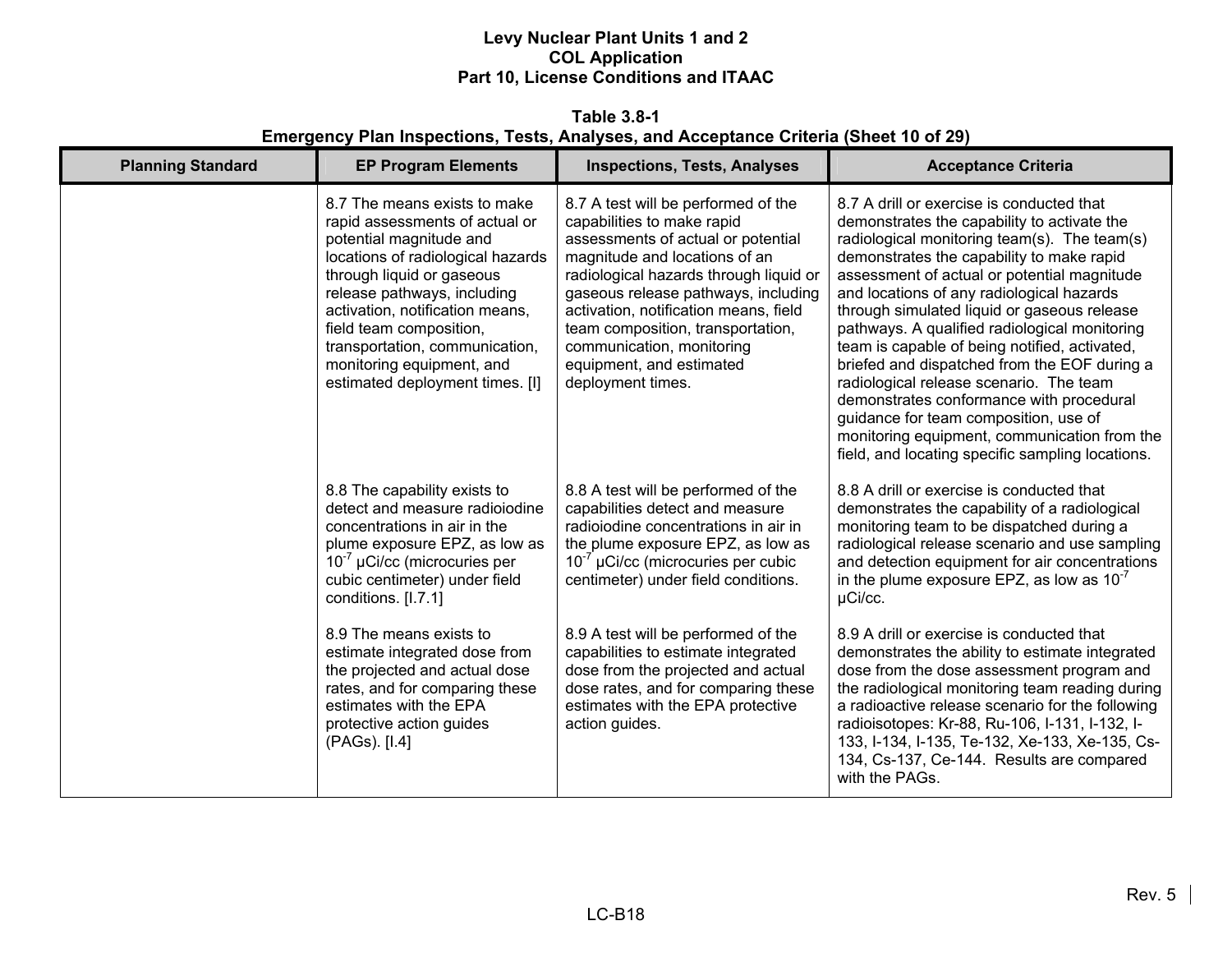**Table 3.8-1 Emergency Plan Inspections, Tests, Analyses, and Acceptance Criteria (Sheet 11 of 29)** 

| <b>Planning Standard</b>                                                                                                                                                                                                                                                                                                                                                                                                                                                                                                                                                                                                      | <b>EP Program Elements</b>                                                                                                                                                                                                                                                                                                                                                                                                                                                                                                        | <b>Inspections, Tests, Analyses</b>                                                                          | <b>Acceptance Criteria</b>                                                                                                                                                                                                                                                                                                                                                                                                                                                                                                                                                                                                                                                                                                                                                                                                                                                                                                                                                                                                   |
|-------------------------------------------------------------------------------------------------------------------------------------------------------------------------------------------------------------------------------------------------------------------------------------------------------------------------------------------------------------------------------------------------------------------------------------------------------------------------------------------------------------------------------------------------------------------------------------------------------------------------------|-----------------------------------------------------------------------------------------------------------------------------------------------------------------------------------------------------------------------------------------------------------------------------------------------------------------------------------------------------------------------------------------------------------------------------------------------------------------------------------------------------------------------------------|--------------------------------------------------------------------------------------------------------------|------------------------------------------------------------------------------------------------------------------------------------------------------------------------------------------------------------------------------------------------------------------------------------------------------------------------------------------------------------------------------------------------------------------------------------------------------------------------------------------------------------------------------------------------------------------------------------------------------------------------------------------------------------------------------------------------------------------------------------------------------------------------------------------------------------------------------------------------------------------------------------------------------------------------------------------------------------------------------------------------------------------------------|
| 9.0 Protective Response                                                                                                                                                                                                                                                                                                                                                                                                                                                                                                                                                                                                       |                                                                                                                                                                                                                                                                                                                                                                                                                                                                                                                                   |                                                                                                              |                                                                                                                                                                                                                                                                                                                                                                                                                                                                                                                                                                                                                                                                                                                                                                                                                                                                                                                                                                                                                              |
| 10 CFR 50.47(b)(10) – A range of<br>protective actions has been<br>developed for the plume exposure<br>EPZ for emergency workers and<br>the public. In developing this<br>range of actions, consideration<br>has been given to evacuation,<br>sheltering, and, as a supplement<br>to these, the prophylactic use of<br>potassium iodide (KI), as<br>appropriate. Guidelines for the<br>choice of protective actions during<br>an emergency, consistent with<br>Federal guidance, are developed<br>and in place, and protective<br>actions for the ingestion exposure<br>EPZ appropriate to the locale have<br>been developed. | 9.1 The means exists to warn<br>and advise onsite individuals of<br>an emergency, including those<br>in areas controlled by the<br>operator, including:[J.1.1]<br>1. employees not having<br>emergency assignments;<br>2. visitors;<br>3. contractor and<br>construction<br>personnel; and<br>4. Other persons who may<br>be in the public access<br>areas, on or passing<br>through the site, or within<br>the owner controlled area.<br>9.2 The means exist to<br>radiological monitor people<br>evacuated from the site. [K.4] | 9.1 A test will be performed of the<br>capabilities.<br>9.2 A test will be performed of the<br>capabilities. | 9.1 The following objectives to warn and<br>advise onsite individuals using the plant public<br>address system are successfully satisfied<br>during a drill or exercise:<br>A. Demonstrate the ability to perform<br>assembly and accountability for all onsite<br>individuals, including those identified below,<br>within 30 minutes of an emergency requiring<br>protected area evacuation and accountability:<br>1. non-essential employees;<br>2. visitors;<br>3. contractor and construction personnel.<br>B. Demonstrate the ability to warn and advise<br>other personnel within the owner controlled<br>area in a timely manner (about 15 minutes).<br>C. Demonstrate the ability to perform site<br>dismissal.<br>9.2 A drill or exercise is conducted that<br>demonstrates the capability to radiologically<br>monitor people evacuated from the site.<br>Equipment is available, and personnel have<br>been assigned and trained to procedures that<br>are approved and in place to accomplish this<br>activity. |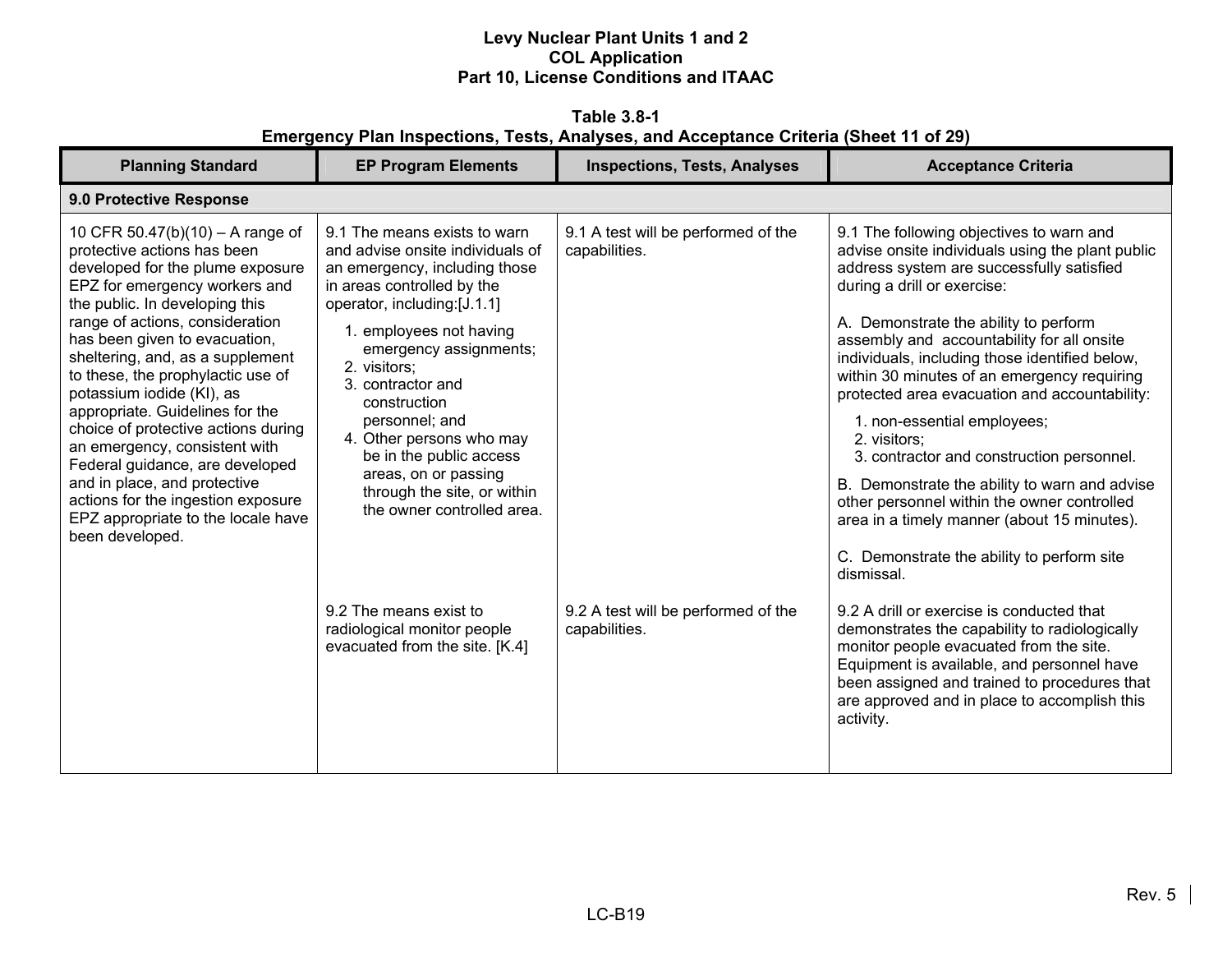**Table 3.8-1 Emergency Plan Inspections, Tests, Analyses, and Acceptance Criteria (Sheet 12 of 29)** 

| <b>Planning Standard</b>                                                                                                                                                    | <b>EP Program Elements</b>                                                                                                                                         | <b>Inspections, Tests, Analyses</b>                                                 | <b>Acceptance Criteria</b>                                                                                                                                                                                                                               |
|-----------------------------------------------------------------------------------------------------------------------------------------------------------------------------|--------------------------------------------------------------------------------------------------------------------------------------------------------------------|-------------------------------------------------------------------------------------|----------------------------------------------------------------------------------------------------------------------------------------------------------------------------------------------------------------------------------------------------------|
|                                                                                                                                                                             | 9.3 The means exists to notify<br>and protect all segments of the<br>transient and resident<br>populations. [J.2.1]                                                | 9.3 A test will be performed of the<br>capabilities.                                | 9.3 A drill or exercise is conducted to<br>demonstrate the capability of the Public Alert<br>and Notification System to successfully initiate<br>a broadcast message to notify and protect all<br>segments of the transient and resident<br>populations. |
| 10.0 Radiological Exposure Control                                                                                                                                          |                                                                                                                                                                    |                                                                                     |                                                                                                                                                                                                                                                          |
| 10 CFR 50.47(b)(11) - Means for<br>controlling radiological exposures,<br>in an emergency, are established<br>for emergency workers. The                                    | 10.1 The means exists to<br>provide onsite radiation<br>protection. [K.2]                                                                                          | 10.1 An analysis of site procedures<br>will be performed.                           | 10. 1 Site Procedures provide the means for<br>onsite radiation protection.                                                                                                                                                                              |
| means for controlling radiological<br>exposures shall include exposure<br>guidelines consistent with EPA<br><b>Emergency Worker and Lifesaving</b><br><b>Activity PAGs.</b> | 10.2 The means exists to<br>provide 24-hour-per-day<br>capability to determine the<br>doses received by emergency<br>personnel and maintain dose<br>records. [K.3] | 10.2 An analysis of emergency plan<br>implementing procedures will be<br>performed. | 10.2 Emergency plan implementing<br>procedures provide the means for 24-hour per-<br>day capability to determine the doses received<br>by emergency personnel and maintain dose<br>records.                                                              |
|                                                                                                                                                                             | 10.3 The means exists to<br>decontaminate relocated onsite<br>and emergency personnel,<br>including waste disposal. [K5.b,<br>K.7]                                 | 10.3 An analysis of emergency plan<br>implementing procedures will be<br>performed. | 10.3 Emergency plan implementing<br>procedures provide a means to decontaminate<br>relocated onsite and emergency personnel,<br>including waste disposal.                                                                                                |
|                                                                                                                                                                             | 10.4 The means exists to<br>provide onsite and<br>contamination control<br>measures. [K.6]                                                                         | 10.4 An analysis of site procedures<br>will be performed.                           | 10.4 Site procedures provide the means for<br>onsite contamination control measures.                                                                                                                                                                     |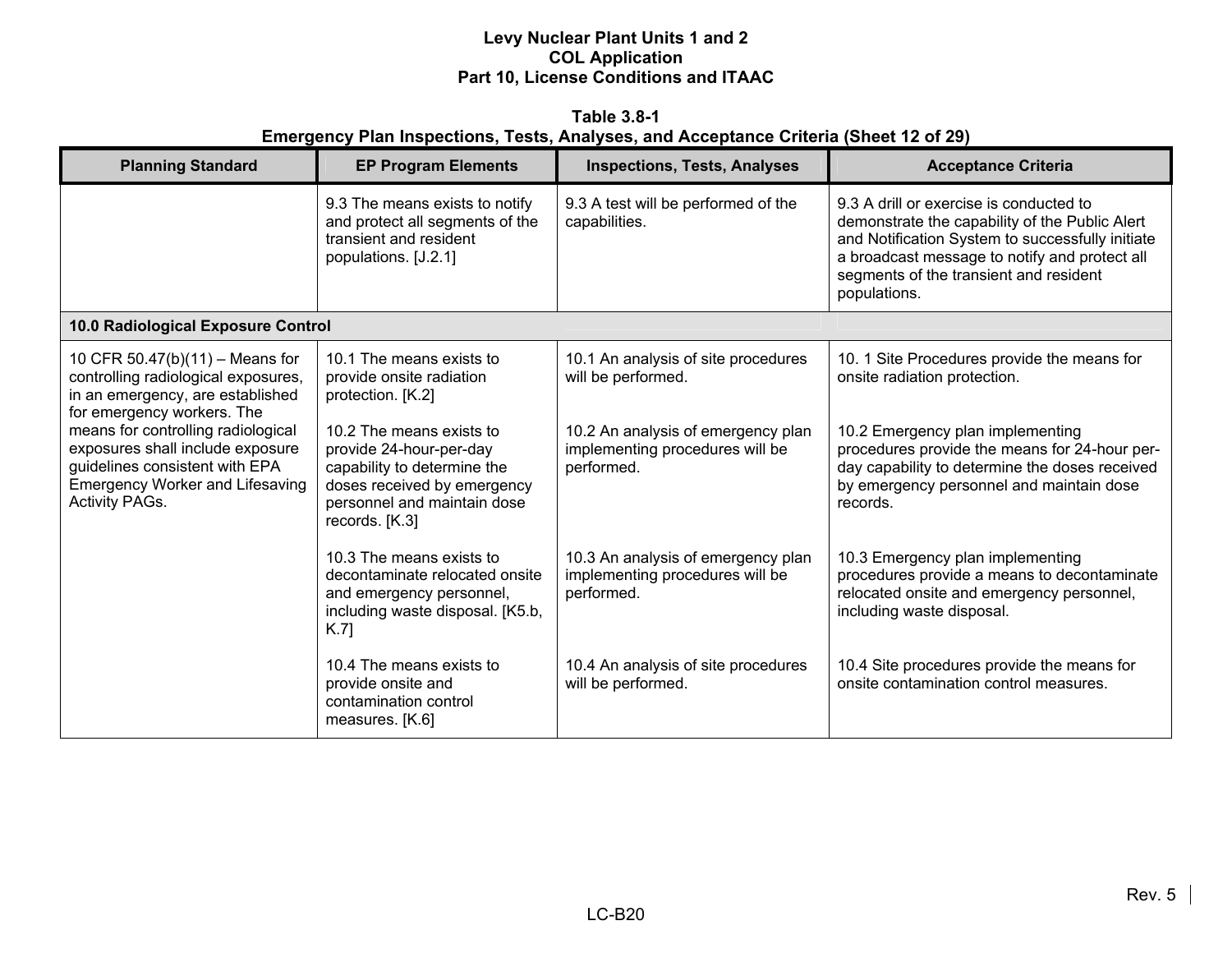**Table 3.8-1 Emergency Plan Inspections, Tests, Analyses, and Acceptance Criteria (Sheet 13 of 29)** 

| <b>Planning Standard</b>                                                                                         | <b>EP Program Elements</b>                                                                                                                                                                                           | <b>Inspections, Tests, Analyses</b>                                                                           | <b>Acceptance Criteria</b>                                                                                                                                                                                                                                                        |
|------------------------------------------------------------------------------------------------------------------|----------------------------------------------------------------------------------------------------------------------------------------------------------------------------------------------------------------------|---------------------------------------------------------------------------------------------------------------|-----------------------------------------------------------------------------------------------------------------------------------------------------------------------------------------------------------------------------------------------------------------------------------|
| 11.0 Medical and Public Health Support                                                                           |                                                                                                                                                                                                                      |                                                                                                               |                                                                                                                                                                                                                                                                                   |
| 10 CFR 50.47(b)(12) -<br>Arrangements are made for<br>medical services for contaminated,<br>injured individuals. | 11.1 Arrangements have been<br>implemented for local and<br>backup hospital and medical<br>services having the capability<br>for evaluation of radiation<br>exposure and uptake. [L.1]                               | 11.1 An analysis of emergency plan<br>implementing procedures will be<br>performed.                           | 11.1 Arrangements have been implemented for<br>local and backup hospital and medical services<br>having the capability for evaluation of radiation<br>exposure and uptake per Letter(s) of<br>Agreement and emergency plan implementing<br>procedures.                            |
|                                                                                                                  | 11.2 The means exist for onsite<br>first aid capability. [L.2]                                                                                                                                                       | 11.2 An analysis of station<br>procedures and emergency plan<br>implementing procedures will be<br>performed. | 11.2 The means exist for onsite first aid<br>capability to include a designated first aid<br>station, supplies and site medical response<br>team per station procedures and Emergency<br>plan implementing procedures.                                                            |
|                                                                                                                  | 11.3 Arrangements have been<br>implemented for transporting<br>victims of radiological accidents,<br>including contaminated injured<br>individuals, from the site to<br>offsite medical support facilities.<br>[L.4] | 11.3 An analysis of emergency plan<br>implementing procedures will be<br>performed.                           | 11.3 Arrangements have been implemented for<br>transporting victims of radiological accidents,<br>including contaminated injured individuals,<br>from the site to offsite medical support facilities<br>per Letter(s) of Agreement and emergency<br>plan implementing procedures. |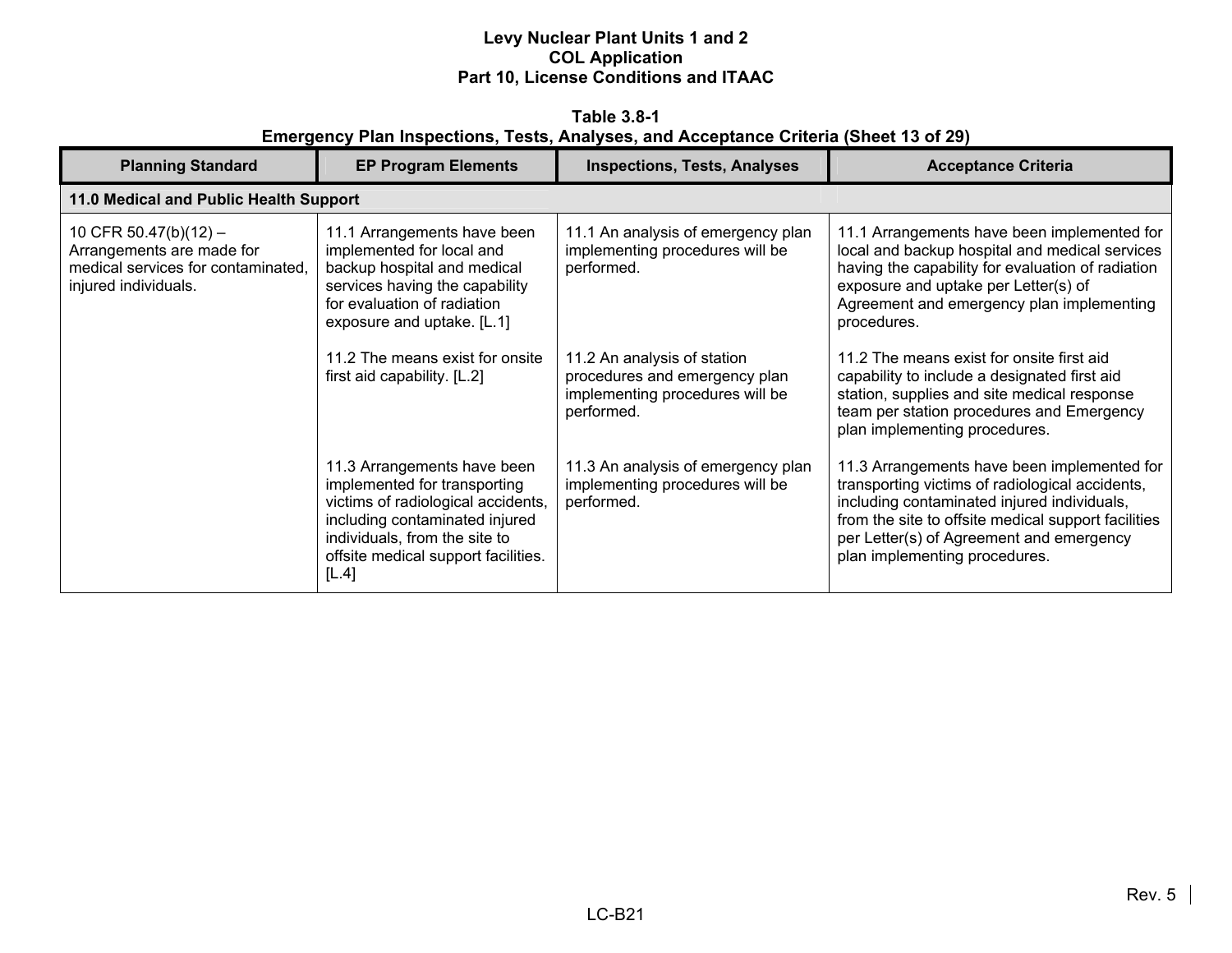**Table 3.8-1 Emergency Plan Inspections, Tests, Analyses, and Acceptance Criteria (Sheet 14 of 29)** 

| <b>Planning Standard</b>                                                                                                                                                                                                                                                                                                       | <b>EP Program Elements</b>                                                                                                                                                                                                                                                                       | <b>Inspections, Tests, Analyses</b>                                                                                                     | <b>Acceptance Criteria</b>                                                                                                                                                                                                                                                                                                                                                                                                                                                                                                                                                                                                                                                                                                                                                                      |
|--------------------------------------------------------------------------------------------------------------------------------------------------------------------------------------------------------------------------------------------------------------------------------------------------------------------------------|--------------------------------------------------------------------------------------------------------------------------------------------------------------------------------------------------------------------------------------------------------------------------------------------------|-----------------------------------------------------------------------------------------------------------------------------------------|-------------------------------------------------------------------------------------------------------------------------------------------------------------------------------------------------------------------------------------------------------------------------------------------------------------------------------------------------------------------------------------------------------------------------------------------------------------------------------------------------------------------------------------------------------------------------------------------------------------------------------------------------------------------------------------------------------------------------------------------------------------------------------------------------|
| 12.0 Exercises and Drills                                                                                                                                                                                                                                                                                                      |                                                                                                                                                                                                                                                                                                  |                                                                                                                                         |                                                                                                                                                                                                                                                                                                                                                                                                                                                                                                                                                                                                                                                                                                                                                                                                 |
| 10 CFR 50.47(b)(14) - Periodic<br>exercises are (will be) conducted<br>to evaluate major portions of<br>emergency response capabilities,<br>periodic drills are (will be)<br>conducted to develop and<br>maintain key skills, and<br>deficiencies identified as a result<br>of exercises or drills are (will be)<br>corrected. | 12.1 Licensee conducts a full<br>participation exercise to<br>evaluate major portions of<br>emergency response<br>capabilities, which includes<br>participation by each State and<br>local agency within the plume<br>exposure EPZ, and each State<br>within the ingestion control EPZ.<br>[N.1] | 12.1 A full participation exercise<br>(test) will be conducted within the<br>specified time periods of Appendix E<br>to 10 CFR Part 50. | 12.1.1 The exercise is completed within the<br>specified time periods of Appendix E to 10<br>CFR Part 50, onsite exercise objectives listed<br>below have been met, and there are no<br>uncorrected onsite exercise deficiencies.<br>A. Accident Assessment and Classification<br>1. Demonstrate the ability to identify initiating<br>conditions, determine emergency action level<br>(EAL) parameters, and correctly classify the<br>emergency throughout the exercise in<br>accordance with emergency plan implementing<br>procedures.<br>Standard Criteria:<br>a. The appropriate EAL condition associated<br>with a parameter or symptom was<br>recognized.<br>b. The correct emergency classification is<br>declared within 15 minutes of the time that<br>the EAL condition was present. |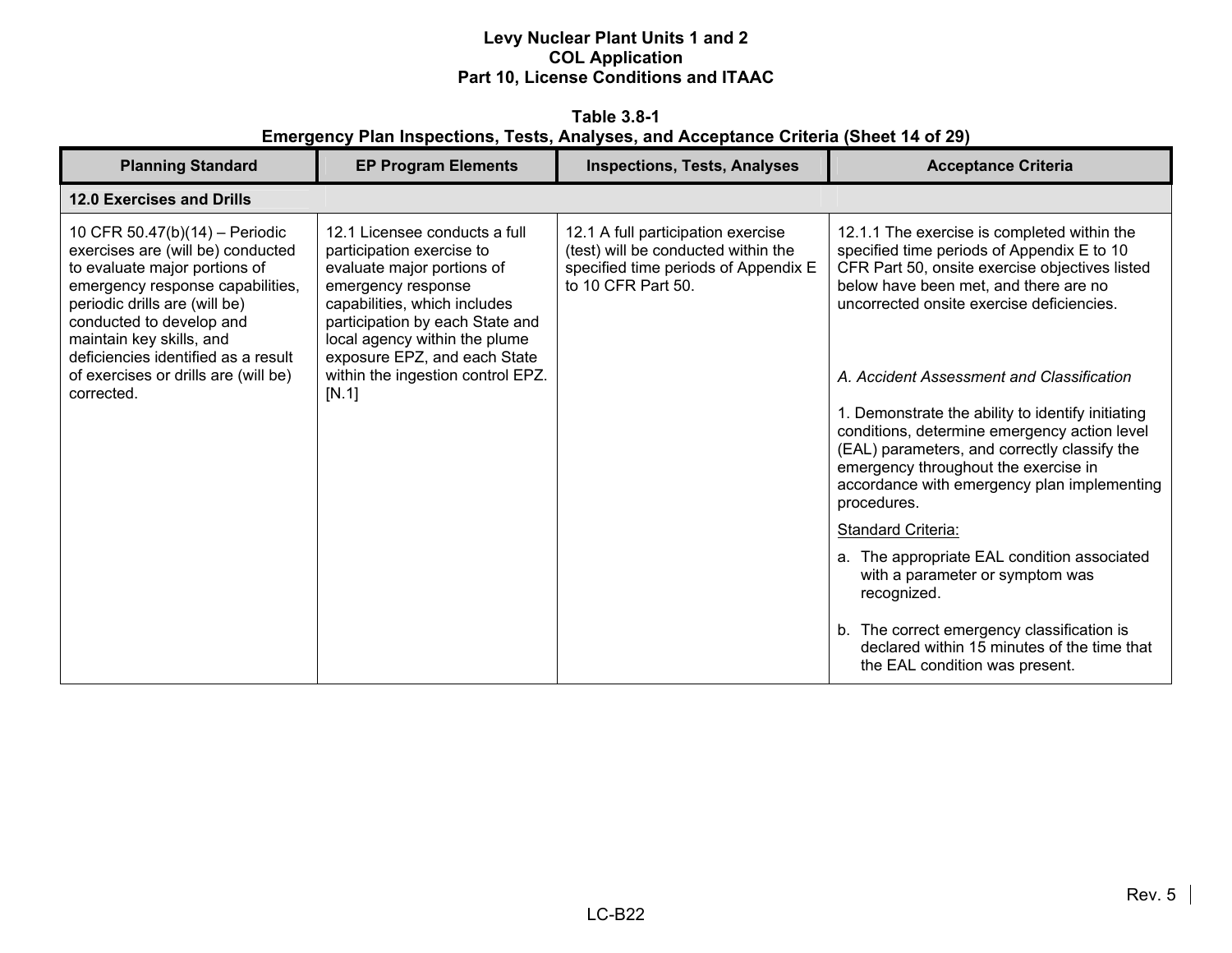**Table 3.8-1 Emergency Plan Inspections, Tests, Analyses, and Acceptance Criteria (Sheet 15 of 29)** 

| <b>Planning Standard</b> | <b>EP Program Elements</b> | <b>Inspections, Tests, Analyses</b> | <b>Acceptance Criteria</b>                                                                                                                                                                                                                |
|--------------------------|----------------------------|-------------------------------------|-------------------------------------------------------------------------------------------------------------------------------------------------------------------------------------------------------------------------------------------|
|                          |                            |                                     | <b>B.</b> Notifications                                                                                                                                                                                                                   |
|                          |                            |                                     | 1. Demonstrate the ability to alert, notify and<br>mobilize site emergency response personnel,<br>in accordance with emergency plan<br>implementing procedures.                                                                           |
|                          |                            |                                     | <b>Standard Criteria:</b>                                                                                                                                                                                                                 |
|                          |                            |                                     | a. Initiate a plant page announcement using<br>the appropriate message scenario for ERO<br>notification.                                                                                                                                  |
|                          |                            |                                     | b. Activate the computer based automated<br>callout system at declaration of an Alert<br>classification or higher.                                                                                                                        |
|                          |                            |                                     | 2. Demonstrate the ability to notify responsible<br>State and local government agencies within 15<br>minutes and the NRC within 60 minutes after<br>declaring an emergency, in accordance with<br>emergency plan implementing procedures. |
|                          |                            |                                     | Standard Criteria:                                                                                                                                                                                                                        |
|                          |                            |                                     | a. Transmit information to state and local<br>agencies within 15 minutes of event<br>classification.                                                                                                                                      |
|                          |                            |                                     | b. Transmit follow-up information to state and<br>local agencies within 60 minutes of last<br>transmittal.                                                                                                                                |
|                          |                            |                                     |                                                                                                                                                                                                                                           |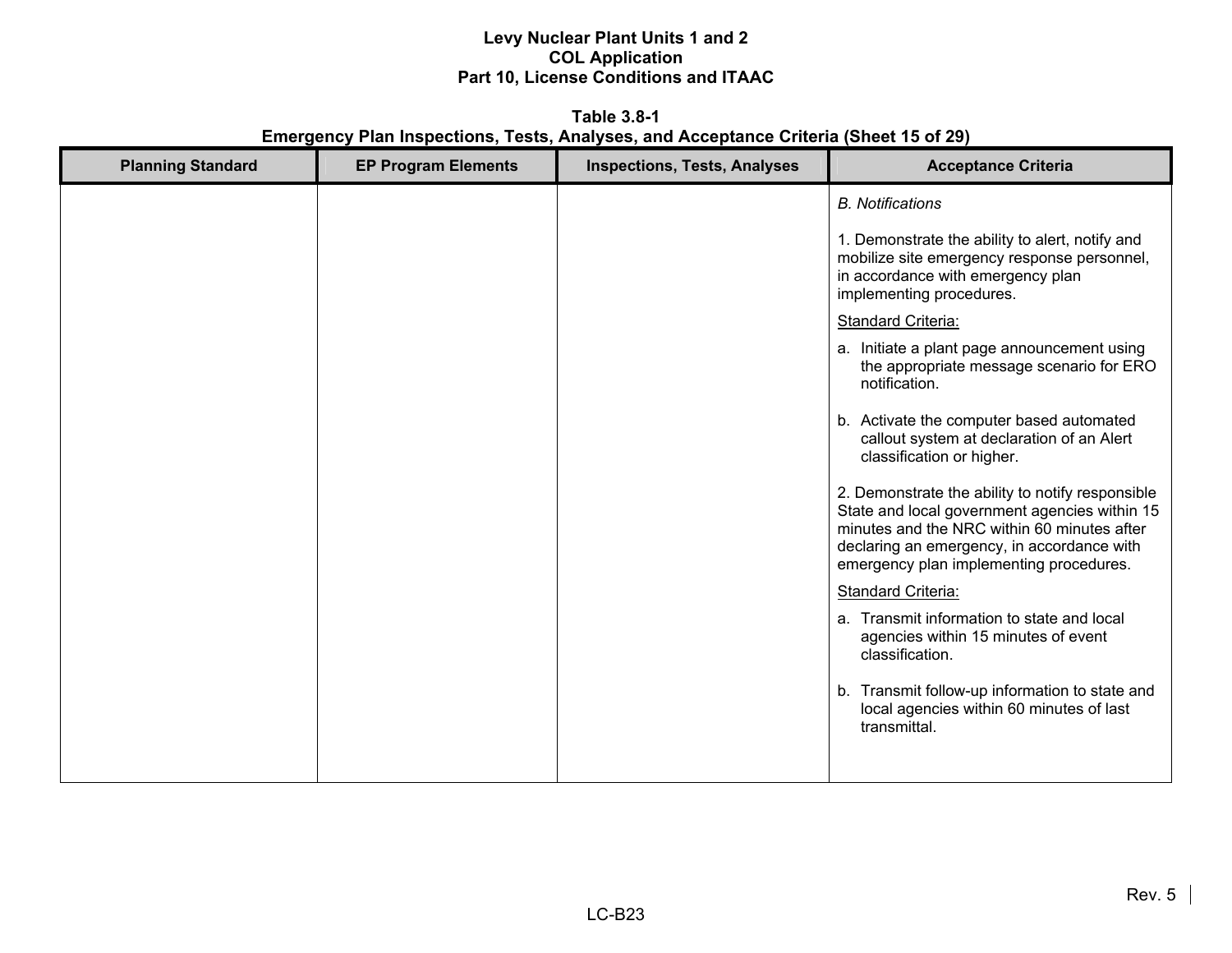**Table 3.8-1 Emergency Plan Inspections, Tests, Analyses, and Acceptance Criteria (Sheet 16 of 29)** 

| <b>Planning Standard</b> | <b>EP Program Elements</b> | <b>Inspections, Tests, Analyses</b> | <b>Acceptance Criteria</b>                                                                                                                                                                                                                                            |
|--------------------------|----------------------------|-------------------------------------|-----------------------------------------------------------------------------------------------------------------------------------------------------------------------------------------------------------------------------------------------------------------------|
|                          |                            |                                     | c. Transmit information within 60 minutes of<br>event classification for an initial notification<br>to the NRC.                                                                                                                                                       |
|                          |                            |                                     | 3. Demonstrate the ability to warn or advise<br>onsite individuals of emergency conditions in a<br>timely manner (about 15 minutes), in<br>accordance with emergency plan implementing<br>procedures.                                                                 |
|                          |                            |                                     | <b>Standard Criteria:</b>                                                                                                                                                                                                                                             |
|                          |                            |                                     | a. Initiate notification of onsite individuals of<br>event declaration (via plant page,<br>telephone, etc.)                                                                                                                                                           |
|                          |                            |                                     | 4. Demonstrate the capability of the Public<br>Alert and Notification System to operate<br>properly for public notification when required,<br>in accordance with emergency plan<br>implementing procedures.                                                           |
|                          |                            |                                     | <b>Standard Criteria:</b>                                                                                                                                                                                                                                             |
|                          |                            |                                     | a. Greater than 94% of ANS sirens are<br>capable of performing their function as<br>indicated by the feedback system. The<br>clarifying notes listed in NEI 99-02,<br><b>Regulatory Assessment Performance</b><br>Indicator Guideline, will be used for this<br>test. |
|                          |                            |                                     |                                                                                                                                                                                                                                                                       |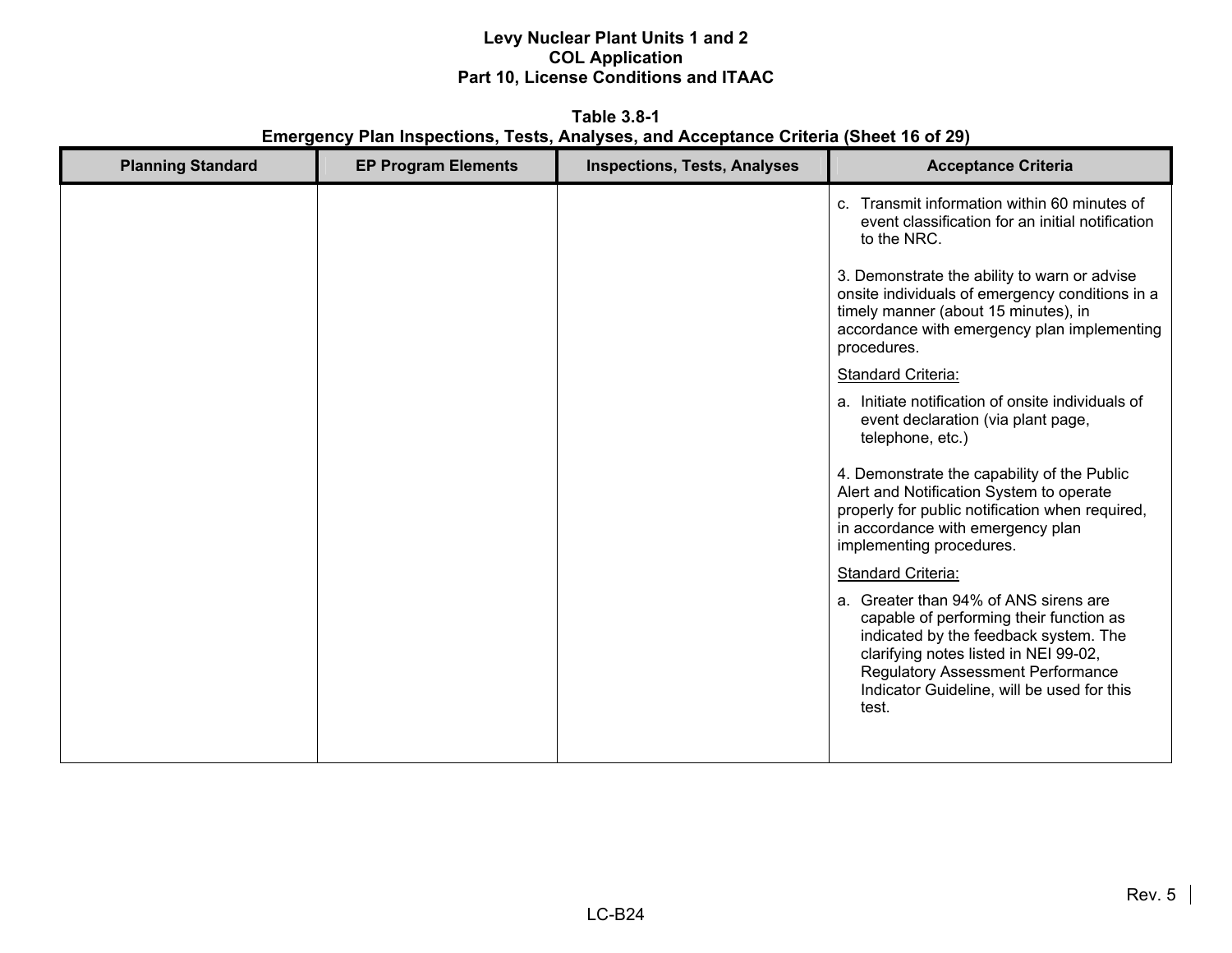**Table 3.8-1 Emergency Plan Inspections, Tests, Analyses, and Acceptance Criteria (Sheet 17 of 29)** 

| <b>Planning Standard</b> | <b>EP Program Elements</b> | <b>Inspections, Tests, Analyses</b> | <b>Acceptance Criteria</b>                                                                                                                                                                                                                                                                                                                                    |
|--------------------------|----------------------------|-------------------------------------|---------------------------------------------------------------------------------------------------------------------------------------------------------------------------------------------------------------------------------------------------------------------------------------------------------------------------------------------------------------|
|                          |                            |                                     | C. Emergency Response                                                                                                                                                                                                                                                                                                                                         |
|                          |                            |                                     | 1. Demonstrate the capability to direct and<br>control emergency operations, in accordance<br>with emergency plan implementing<br>procedures.                                                                                                                                                                                                                 |
|                          |                            |                                     | <b>Standard Criteria:</b>                                                                                                                                                                                                                                                                                                                                     |
|                          |                            |                                     | a. Facility command and control is<br>demonstrated by the Nuclear Shift Manager<br>- Operations in the Control Room<br>(simulator) upon event declaration, and by<br>the Emergency Coordinator - TSC in the<br>Technical Support Center (TSC) and the<br>EOF Director in the Emergency Operations<br>Facility (EOF) within 60 minutes of ERO<br>notification. |
|                          |                            |                                     | 2. Demonstrate the ability to transfer overall<br>command and control from the Nuclear Shift<br>Manager - Operations in the Control Room<br>(simulator) to the Emergency Coordinator -<br>TSC in the TSC and EOF Director in the EOF,<br>in accordance with emergency plan<br>implementing procedures.                                                        |
|                          |                            |                                     | <b>Standard Criteria:</b>                                                                                                                                                                                                                                                                                                                                     |
|                          |                            |                                     | a. Evaluation of briefings that were conducted<br>prior to turnover includes current plant<br>conditions, radiological release information,<br>response efforts and priorities, and the<br>formal relief of delegable and non-<br>delegable responsibilities.                                                                                                 |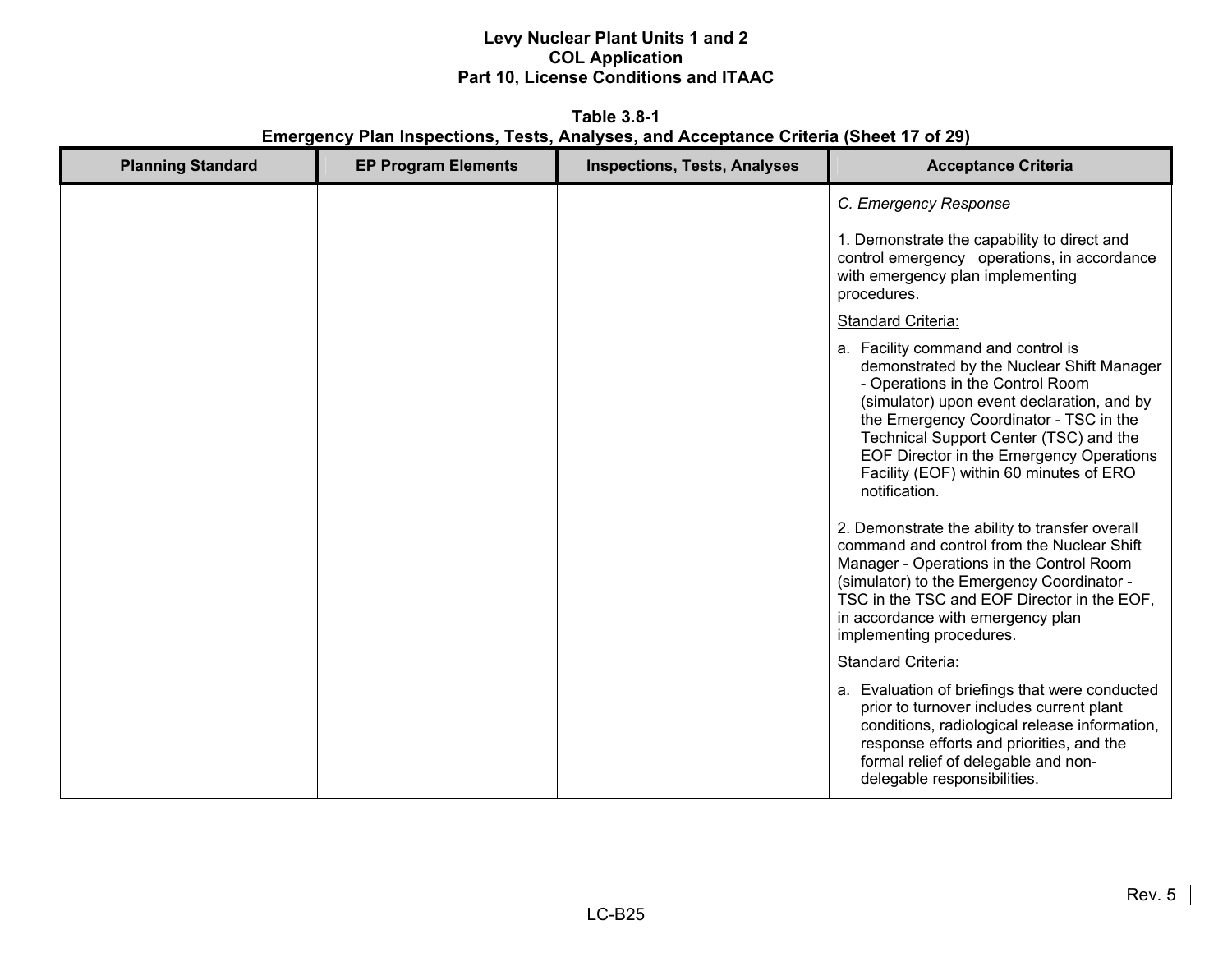**Table 3.8-1 Emergency Plan Inspections, Tests, Analyses, and Acceptance Criteria (Sheet 18 of 29)** 

| <b>EP Program Elements</b> | <b>Inspections, Tests, Analyses</b> | <b>Acceptance Criteria</b>                                                                                                                                                                                                                                         |
|----------------------------|-------------------------------------|--------------------------------------------------------------------------------------------------------------------------------------------------------------------------------------------------------------------------------------------------------------------|
|                            |                                     | 3. Demonstrate the ability to maintain<br>continuous staffing of the emergency response<br>facilities for a protracted period, in accordance<br>with emergency plan implementing<br>procedures.                                                                    |
|                            |                                     | <b>Standard Criteria:</b>                                                                                                                                                                                                                                          |
|                            |                                     | a. Complete shift relief schedule adequate to<br>support 24-hour staffing.                                                                                                                                                                                         |
|                            |                                     | 4. Demonstrate the ability to perform assembly<br>and accountability for all onsite individuals<br>within 30 minutes of an emergency requiring a<br>Protected Area evacuation and accountability,<br>in accordance with emergency plan<br>implementing procedures. |
|                            |                                     | <b>Standard Criteria:</b>                                                                                                                                                                                                                                          |
|                            |                                     | a. All Protected Area personnel are<br>assembled in their designated assembly<br>area and accountability is completed within<br>30 minutes of an emergency requiring<br>Protected Area evacuation and<br>accountability.                                           |
|                            |                                     |                                                                                                                                                                                                                                                                    |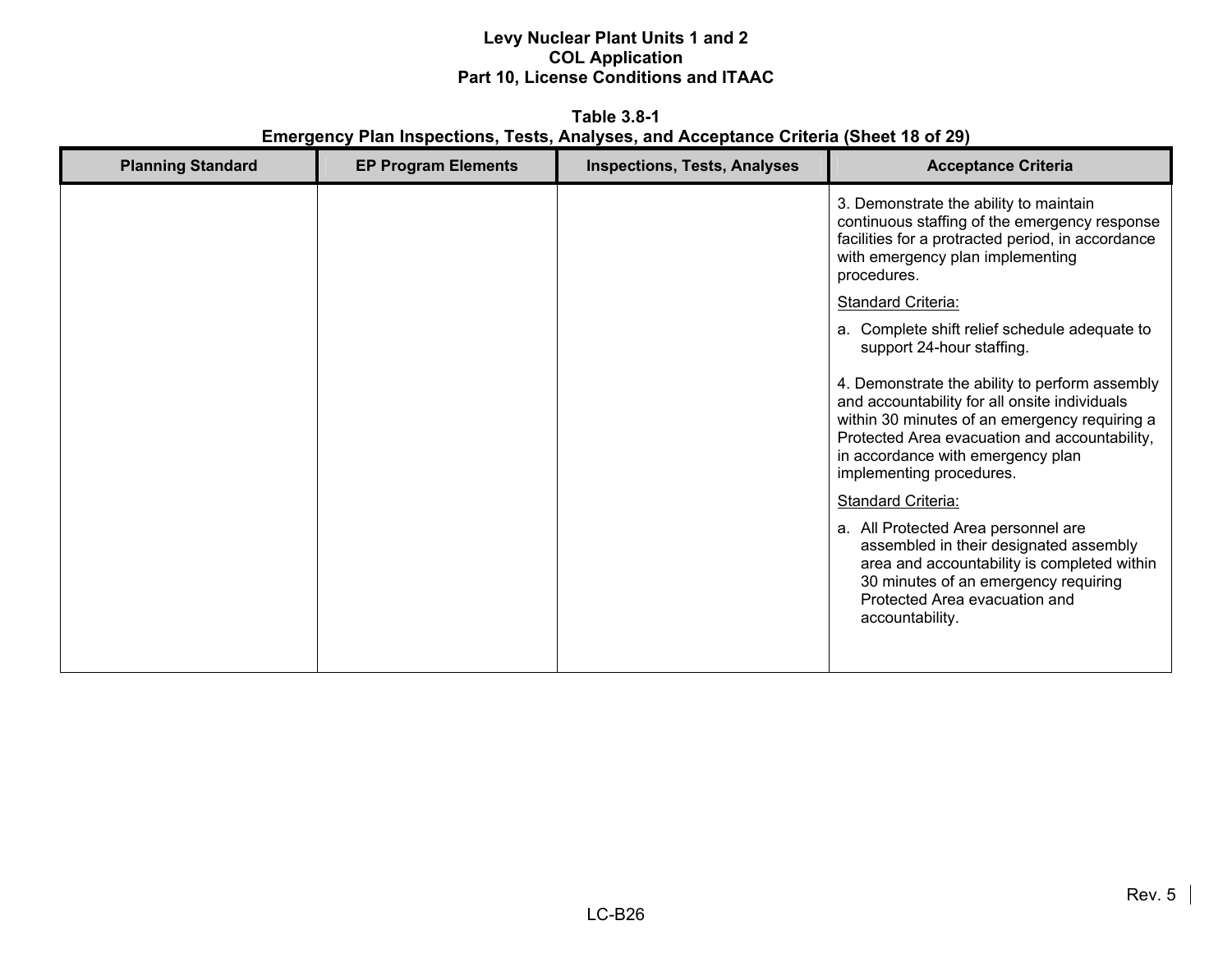**Table 3.8-1 Emergency Plan Inspections, Tests, Analyses, and Acceptance Criteria (Sheet 19 of 29)** 

| <b>Planning Standard</b> | <b>EP Program Elements</b> | <b>Inspections, Tests, Analyses</b> | <b>Acceptance Criteria</b>                                                                                                                                                                                                                        |
|--------------------------|----------------------------|-------------------------------------|---------------------------------------------------------------------------------------------------------------------------------------------------------------------------------------------------------------------------------------------------|
|                          |                            |                                     | D. Emergency Response Facilities                                                                                                                                                                                                                  |
|                          |                            |                                     | 1. Demonstrate activation of the Operations<br>Support Center (OSC), Technical Support<br>Center (TSC), Emergency Operations Facility<br>(EOF), and Emergency News Center (ENC), in<br>accordance with emergency plan implementing<br>procedures. |
|                          |                            |                                     | Standard Criteria:                                                                                                                                                                                                                                |
|                          |                            |                                     | a. The TSC and OSC, are activated within<br>approximately one (1) hour of an Alert or<br>higher emergency declaration with at least<br>minimum staffing.                                                                                          |
|                          |                            |                                     | b. The EOF is activated within approximately<br>one (1) hour of a Site Area Emergency or<br>higher emergency declaration with at least<br>minimum staffing.                                                                                       |
|                          |                            |                                     | c. The ENC minimum staffing positions are<br>available within approximately two (2) hours<br>of a Site Area Emergency or higher<br>emergency declaration.                                                                                         |
|                          |                            |                                     | 2. Demonstrate the adequacy of equipment,<br>security provisions, and habitability precautions<br>for the TSC, OSC, EOF, and ENC, as<br>appropriate, in accordance with emergency<br>plan implementing procedures.                                |
|                          |                            |                                     |                                                                                                                                                                                                                                                   |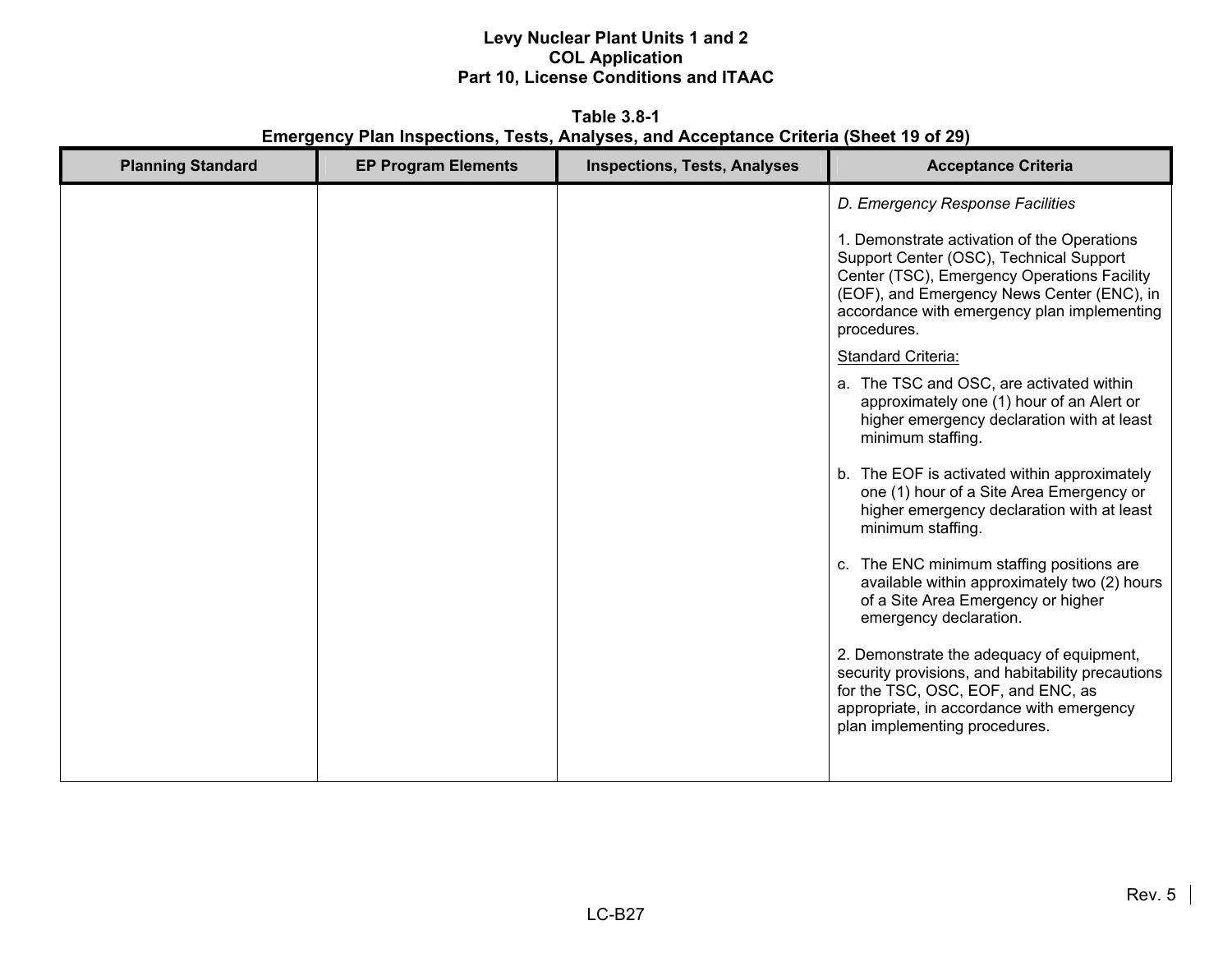**Table 3.8-1 Emergency Plan Inspections, Tests, Analyses, and Acceptance Criteria (Sheet 20 of 29)** 

| <b>Planning Standard</b> | <b>EP Program Elements</b> | <b>Inspections, Tests, Analyses</b> | <b>Acceptance Criteria</b>                                                                                                                                                                                                                                                                                                                                                                                                                                                                                                                                                                                                                                                                                                                                                                                                                                                                                                                                                                                                                                                                                                                                                                                                                                                      |
|--------------------------|----------------------------|-------------------------------------|---------------------------------------------------------------------------------------------------------------------------------------------------------------------------------------------------------------------------------------------------------------------------------------------------------------------------------------------------------------------------------------------------------------------------------------------------------------------------------------------------------------------------------------------------------------------------------------------------------------------------------------------------------------------------------------------------------------------------------------------------------------------------------------------------------------------------------------------------------------------------------------------------------------------------------------------------------------------------------------------------------------------------------------------------------------------------------------------------------------------------------------------------------------------------------------------------------------------------------------------------------------------------------|
|                          |                            |                                     | <b>Standard Criteria:</b><br>a. The adequacy of the emergency equipment<br>in the emergency response facilities,<br>including availability and consistency with<br>emergency plan implementing procedures,<br>supported the accomplishment of all of the<br>evaluated performance objectives.<br>b. The Security Coordinator implements and<br>performs all appropriate steps from the<br>emergency plan implementing procedures<br>for the ingress, egress, and control of<br>onsite and offsite personnel responding to<br>the site during the scenario.<br>c. The Radiation Controls Coordinator and<br>staff correctly implement and perform all<br>appropriate steps from the emergency plan<br>implementing procedures when a simulated<br>onsite/offsite release has occurred during<br>the scenario.<br>d. Demonstrate the capability of TSC and EOF<br>equipment and data displays to clearly<br>identify and reflect the affected unit.<br>3. Demonstrate communications from the<br>emergency response facilities and the<br>adequacy of communications for all emergency<br>support resources, in accordance with<br>emergency plan implementing procedures.<br><b>Standard Criteria:</b><br>a. Emergency response communications are<br>available and operational. |
|                          |                            |                                     |                                                                                                                                                                                                                                                                                                                                                                                                                                                                                                                                                                                                                                                                                                                                                                                                                                                                                                                                                                                                                                                                                                                                                                                                                                                                                 |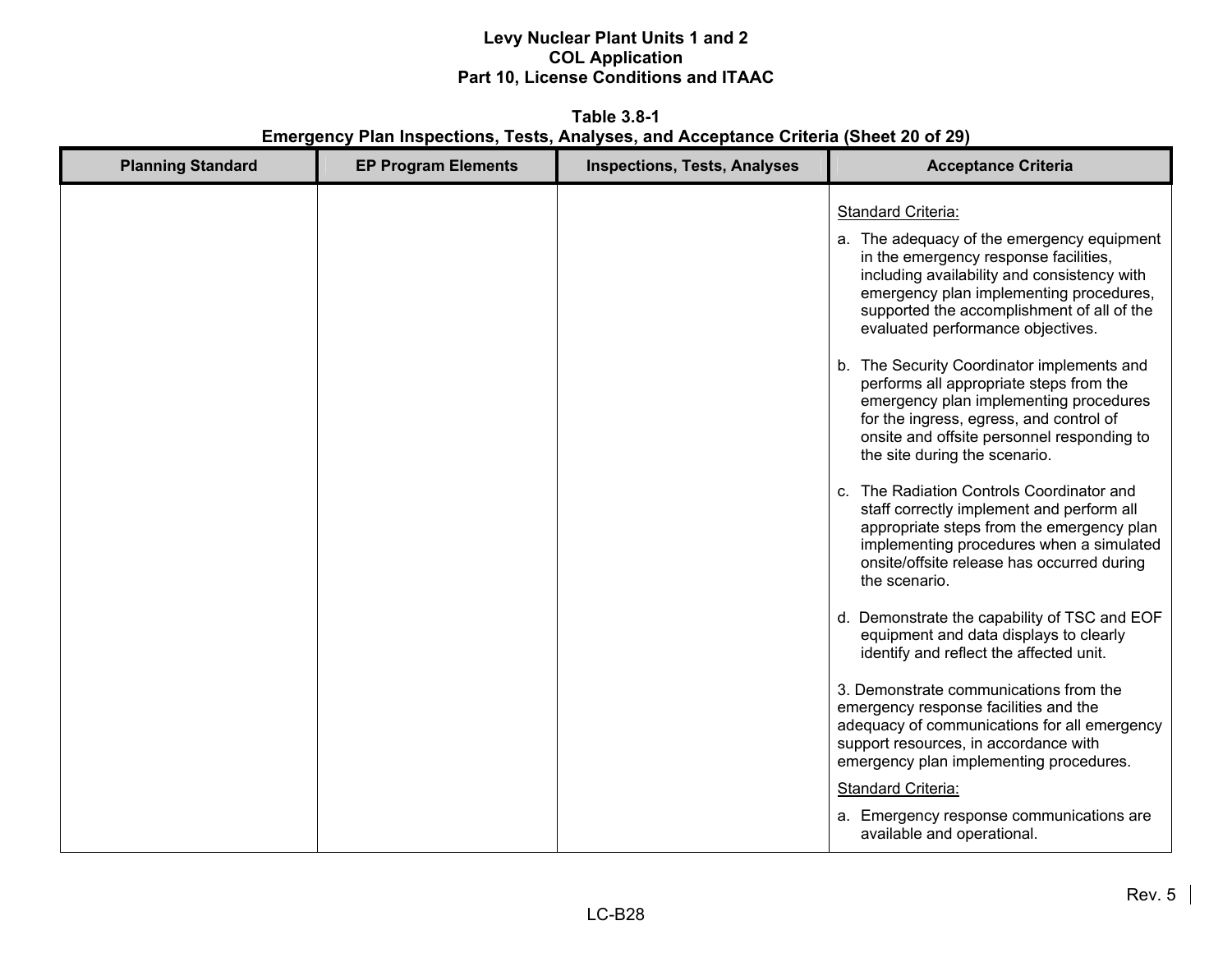**Table 3.8-1 Emergency Plan Inspections, Tests, Analyses, and Acceptance Criteria (Sheet 21 of 29)** 

| <b>Planning Standard</b> | <b>EP Program Elements</b> | <b>Inspections, Tests, Analyses</b> | <b>Acceptance Criteria</b>                                                                                                                                                                                |
|--------------------------|----------------------------|-------------------------------------|-----------------------------------------------------------------------------------------------------------------------------------------------------------------------------------------------------------|
|                          |                            |                                     | b. Communications systems are adequate to<br>support CR, TSC, OSC, EOF, and ENC<br>activation.                                                                                                            |
|                          |                            |                                     | c. Demonstrate emergency response<br>personnel are able to operate all specified<br>communication systems.                                                                                                |
|                          |                            |                                     | d. Clear primary and backup communications<br>links are established and maintained for the<br>duration of the exercise.                                                                                   |
|                          |                            |                                     | E. Radiological Assessment and Control                                                                                                                                                                    |
|                          |                            |                                     | 1. Demonstrate the ability to obtain onsite<br>radiological surveys and samples.                                                                                                                          |
|                          |                            |                                     | <b>Standard Criteria:</b>                                                                                                                                                                                 |
|                          |                            |                                     | a. RP personnel demonstrate the ability to<br>obtain appropriate instruments (range and<br>type) and take surveys for scenario<br>conditions that allow EPA PAGs to be<br>exceeded.                       |
|                          |                            |                                     | b. Airborne samples are properly taken,<br>reported and assessed and utilized when<br>the conditions indicate the need for the<br>information.                                                            |
|                          |                            |                                     | 2. Demonstrate the capability to establish<br>emergency exposure guidelines consistent<br>with EPA-400 and the ability to continuously<br>monitor and control radiation exposure to<br>emergency workers. |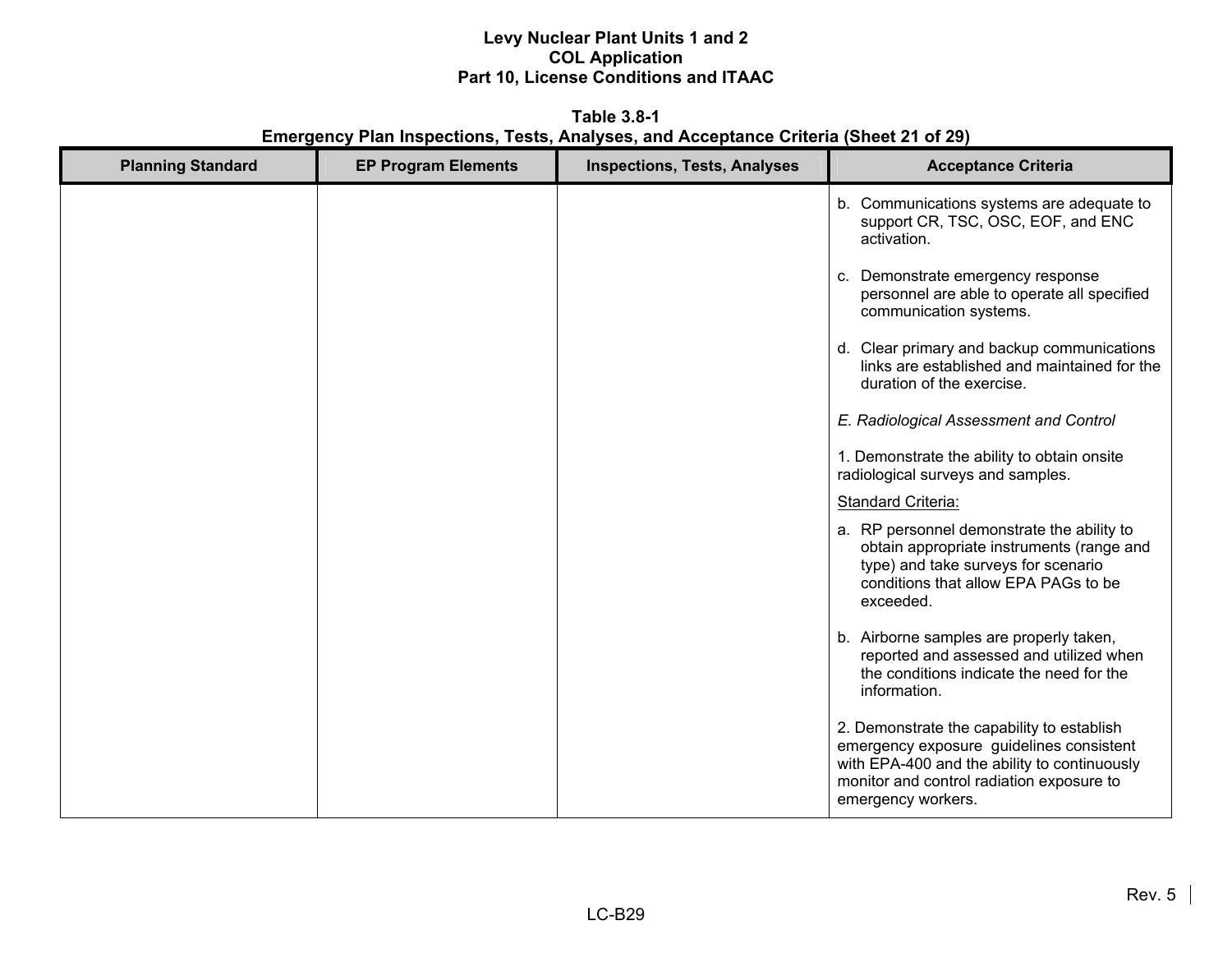**Table 3.8-1 Emergency Plan Inspections, Tests, Analyses, and Acceptance Criteria (Sheet 22 of 29)**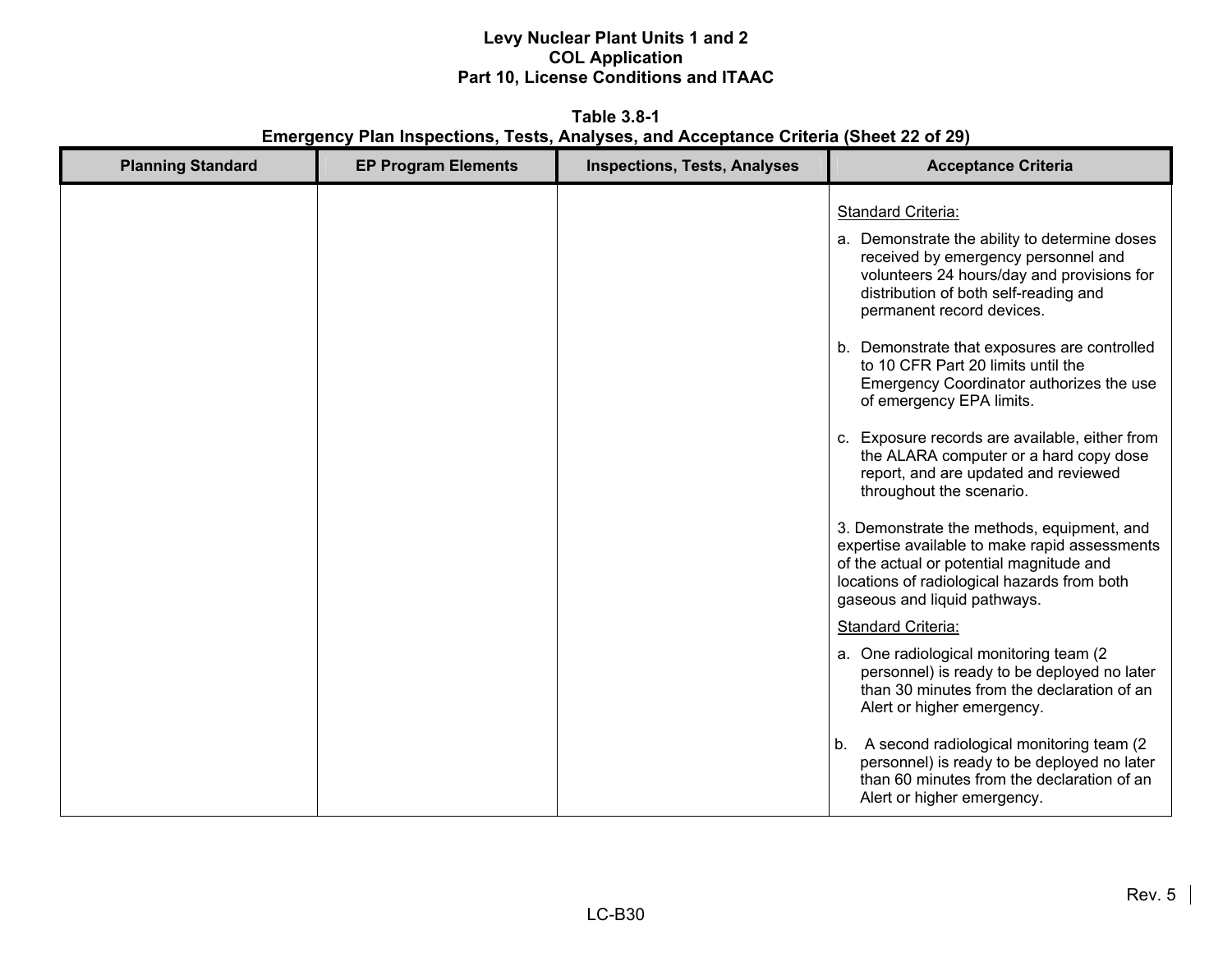**Table 3.8-1 Emergency Plan Inspections, Tests, Analyses, and Acceptance Criteria (Sheet 23 of 29)** 

| <b>Planning Standard</b> | <b>EP Program Elements</b> | <b>Inspections, Tests, Analyses</b> | <b>Acceptance Criteria</b>                                                                                                                                                                                                                          |
|--------------------------|----------------------------|-------------------------------------|-----------------------------------------------------------------------------------------------------------------------------------------------------------------------------------------------------------------------------------------------------|
|                          |                            |                                     | 4. Demonstrate the ability to satisfactorily<br>collect and disseminate radiological monitoring<br>team data.                                                                                                                                       |
|                          |                            |                                     | <b>Standard Criteria:</b>                                                                                                                                                                                                                           |
|                          |                            |                                     | a. Offsite radiological environmental data<br>collected is provided as dose rate and<br>counts per minute (cpm) from the plume,<br>both open and closed window, and air<br>sample (gross and net cpm) for particulate<br>and iodine, if applicable. |
|                          |                            |                                     | Offsite radiological environmental data is<br>b.<br>communicated from the radiological<br>monitoring team to the Radiation Control<br>Coordinator.                                                                                                  |
|                          |                            |                                     | 5. Demonstrate the ability to estimate<br>integrated dose from projected and actual dose<br>rates and to compare these estimates with<br>EPA Protective Action Guidelines (PAGs).                                                                   |
|                          |                            |                                     | <b>Standard Criteria:</b>                                                                                                                                                                                                                           |
|                          |                            |                                     | a. The Dose Projection Team Leader and<br>Dose Projection Team perform dose<br>projections in accordance with emergency<br>plan implementing procedures, and report<br>them to the Radiation Controls Manager.                                      |
|                          |                            |                                     | 6. Demonstrate the availability and use of<br>potassium iodide (KI) for onsite emergency<br>response personnel.                                                                                                                                     |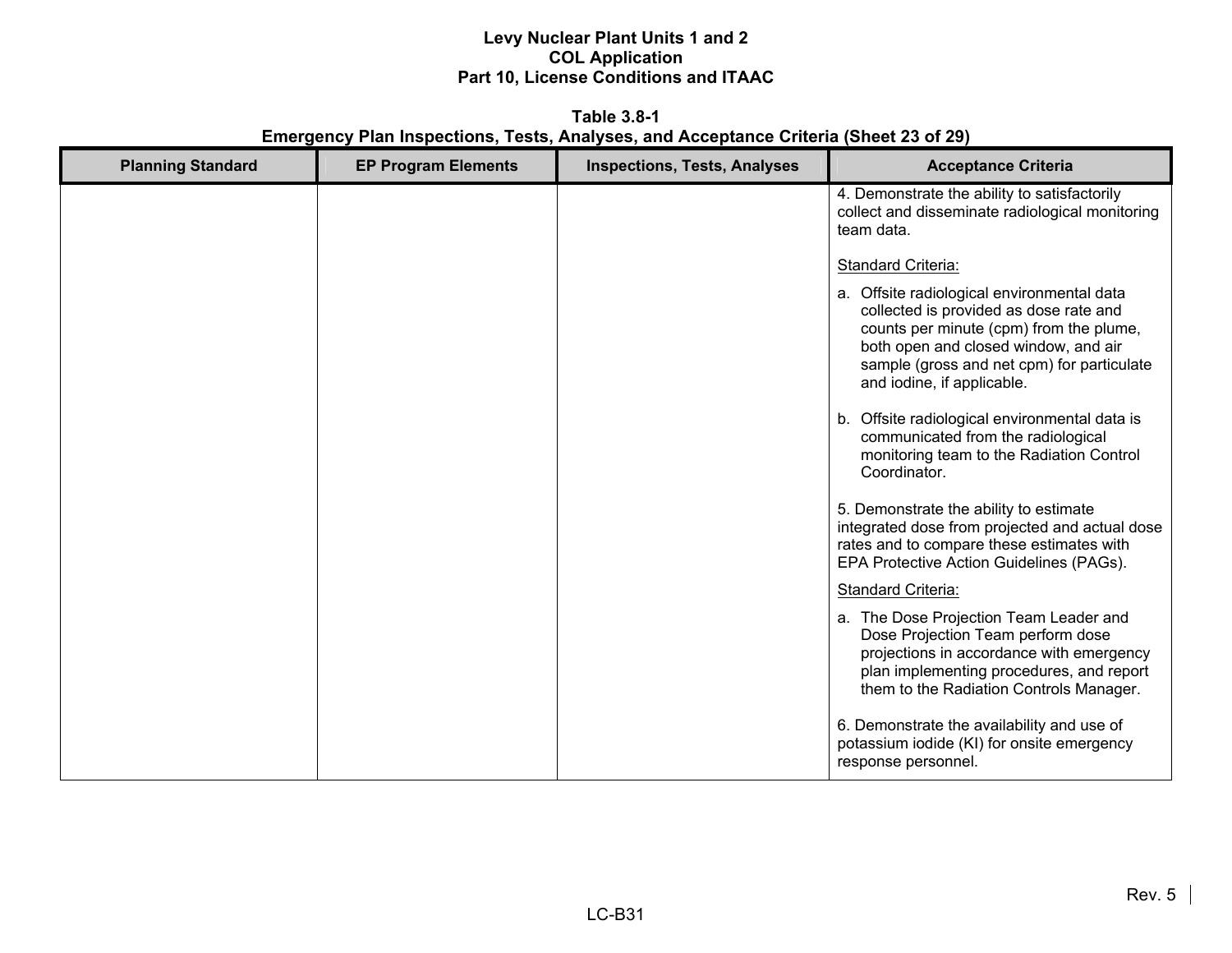**Table 3.8-1 Emergency Plan Inspections, Tests, Analyses, and Acceptance Criteria (Sheet 24 of 29)** 

| <b>Planning Standard</b> | <b>EP Program Elements</b> | <b>Inspections, Tests, Analyses</b> | <b>Acceptance Criteria</b>                                                                                                                                                                                                                                                                                                                                                                                                                                                                                                                                                                                                                                                                                                                                                                                                       |
|--------------------------|----------------------------|-------------------------------------|----------------------------------------------------------------------------------------------------------------------------------------------------------------------------------------------------------------------------------------------------------------------------------------------------------------------------------------------------------------------------------------------------------------------------------------------------------------------------------------------------------------------------------------------------------------------------------------------------------------------------------------------------------------------------------------------------------------------------------------------------------------------------------------------------------------------------------|
|                          |                            |                                     | <b>Standard Criteria:</b><br>a. KI is considered as a potential dose<br>reducing option for situations where<br>airborne radioactive iodine is present.<br>b. KI was administered for activities where<br>personnel dose to the thyroid was<br>calculated, or estimated, to be > 25 Rem<br>CDE.<br>7. Demonstrate the ability to recommend<br>protective actions to appropriate offsite<br>authorities, in accordance with emergency plan<br>implementing procedures.<br><b>Standard Criteria:</b><br>a. Total effective dose equivalent (TEDE) and<br>committed dose equivalent (CDE) to the<br>thyroid dose projections from the dose<br>assessment model are compared to the<br>PAGs.<br>b. PARs are developed within 15 minutes of<br>the time information of the condition<br>warranting a PAR was available to the<br>ERO. |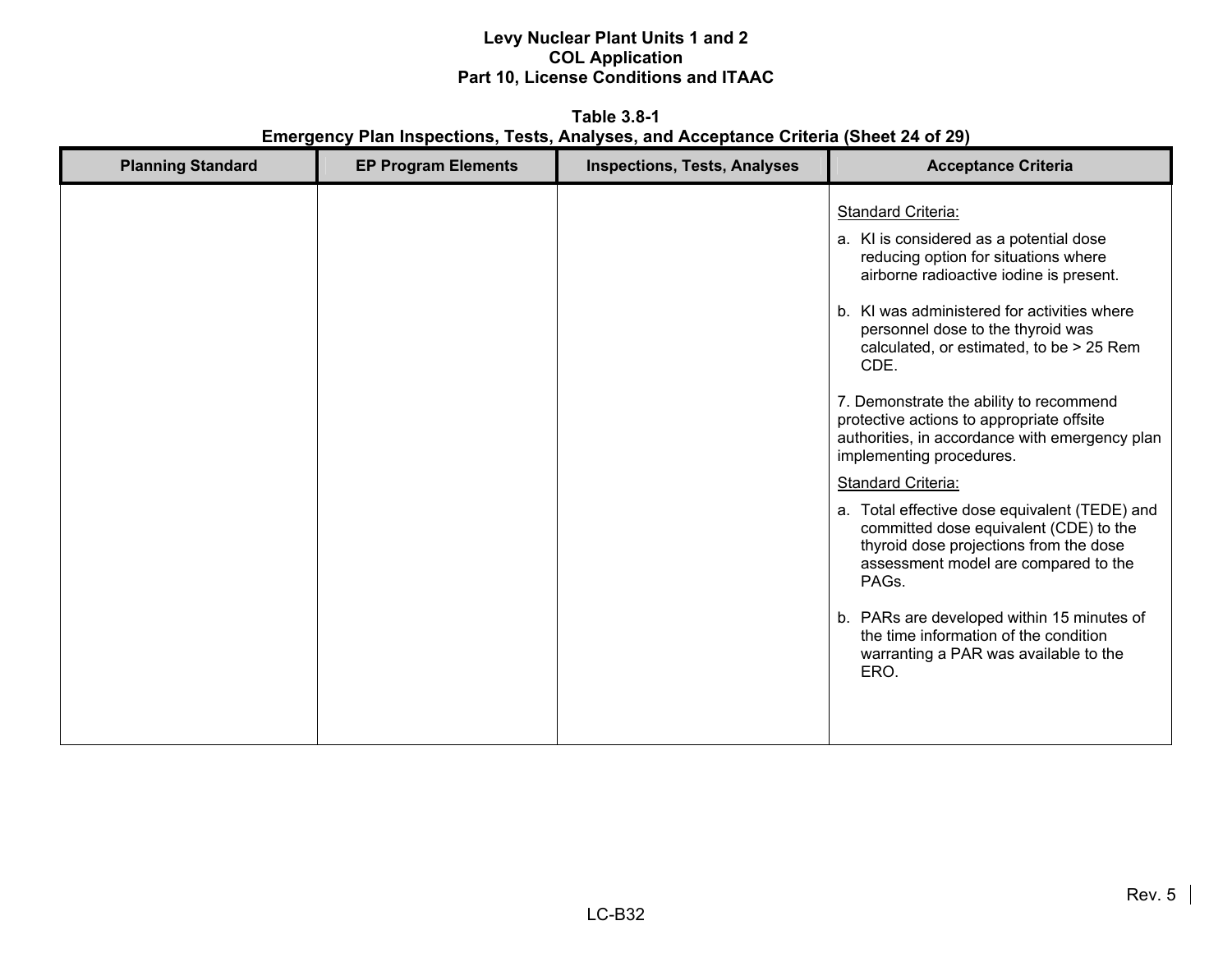**Table 3.8-1 Emergency Plan Inspections, Tests, Analyses, and Acceptance Criteria (Sheet 25 of 29)** 

| <b>Planning Standard</b> | <b>EP Program Elements</b> | <b>Inspections, Tests, Analyses</b> | <b>Acceptance Criteria</b>                                                                                                                                                                 |
|--------------------------|----------------------------|-------------------------------------|--------------------------------------------------------------------------------------------------------------------------------------------------------------------------------------------|
|                          |                            |                                     | c. PARs are transmitted within 15 minutes of<br>development. Changes to<br>recommendations are communicated to<br>offsite authorities within 15 minutes of a<br>new PAR.                   |
|                          |                            |                                     | F. Public Information                                                                                                                                                                      |
|                          |                            |                                     | 1. Demonstrate the capability to develop and<br>disseminate clear, accurate, and timely<br>information to the news media, in accordance<br>with emergency plan implementing<br>procedures. |
|                          |                            |                                     | Standard Criteria:                                                                                                                                                                         |
|                          |                            |                                     | a. Information provided to the media/public is<br>prepared at a level that the public can<br>understand. Visuals and handouts are<br>provided as needed to clarify the<br>information.     |
|                          |                            |                                     | b. Information is coordinated with Federal,<br>State and local agencies to maintain factual<br>consistency.                                                                                |
|                          |                            |                                     | c. Media briefings are provided within<br>approximately 60 minutes of significant<br>events (i.e., declaration of a Site Area<br>Emergency or initiation of a radiological<br>release.)    |
|                          |                            |                                     |                                                                                                                                                                                            |
|                          |                            |                                     |                                                                                                                                                                                            |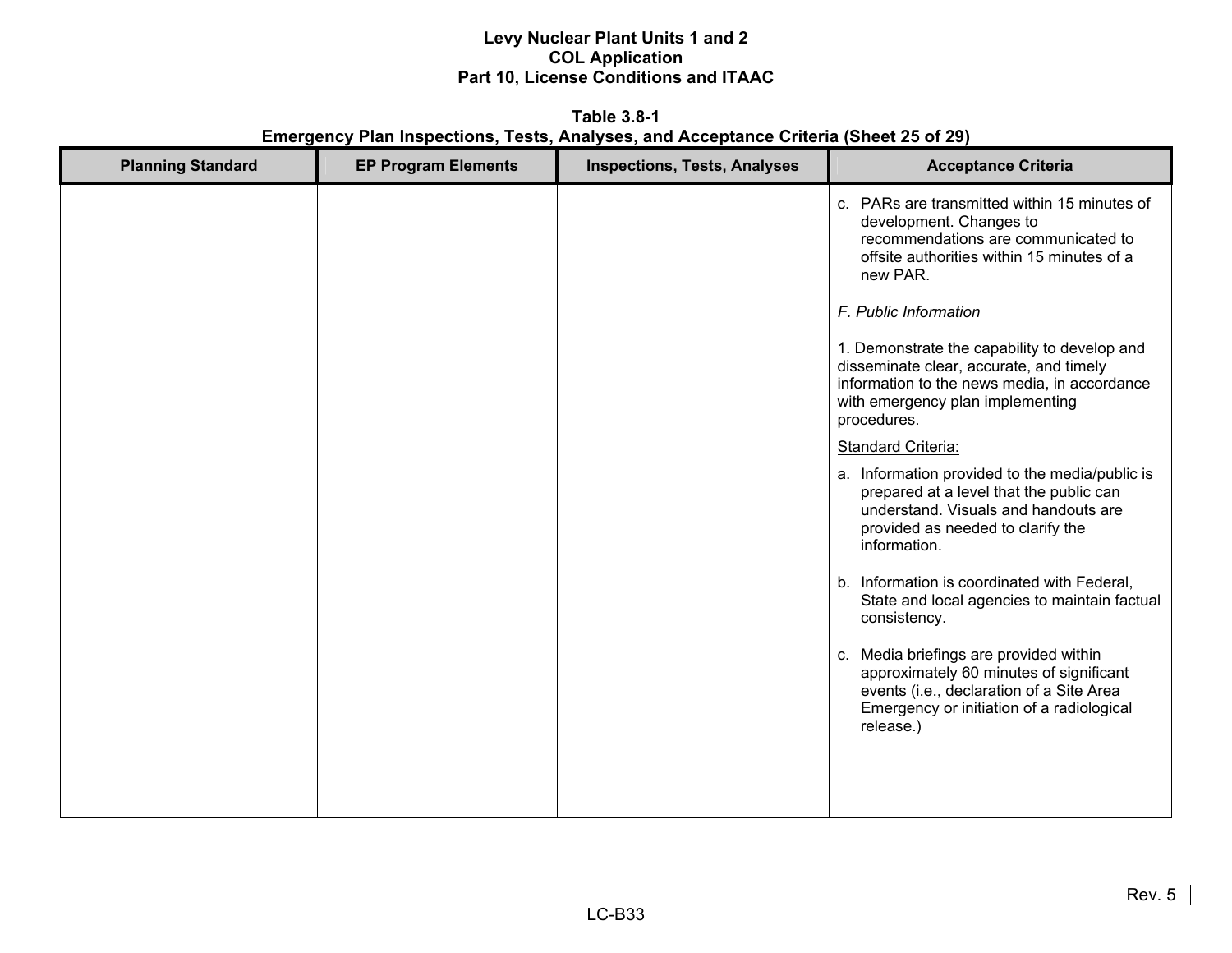**Table 3.8-1 Emergency Plan Inspections, Tests, Analyses, and Acceptance Criteria (Sheet 26 of 29)** 

| <b>Planning Standard</b> | <b>EP Program Elements</b> | <b>Inspections, Tests, Analyses</b> | <b>Acceptance Criteria</b>                                                                                                                                                     |
|--------------------------|----------------------------|-------------------------------------|--------------------------------------------------------------------------------------------------------------------------------------------------------------------------------|
|                          |                            |                                     | 2. Demonstrate the capability to establish and<br>effectively operate rumor control in a<br>coordinated fashion, in accordance with<br>emergency plan implementing procedures. |
|                          |                            |                                     | Standard Criteria:                                                                                                                                                             |
|                          |                            |                                     | a. Calls are answered in a timely manner with<br>the correct information.                                                                                                      |
|                          |                            |                                     | b. Calls are returned or forwarded, as<br>appropriate, to demonstrate<br>responsiveness.                                                                                       |
|                          |                            |                                     | c. Rumors are identified and addressed, and<br>recurring rumors are addressed in<br>subsequent press briefings and news<br>releases.                                           |
|                          |                            |                                     | G. Recovery and Reentry                                                                                                                                                        |
|                          |                            |                                     | 1. Demonstrate the ability to enter recovery<br>and reentry conditions, in accordance with<br>emergency plan implementing procedures.                                          |
|                          |                            |                                     | Standard Criteria:                                                                                                                                                             |
|                          |                            |                                     | a. The appropriate EAL condition and<br>emergency classification is downgraded to<br>a lower classification or terminated.                                                     |
|                          |                            |                                     | b. Proper notifications are made to onsite and<br>offsite emergency response agencies,<br>including State and local agencies.                                                  |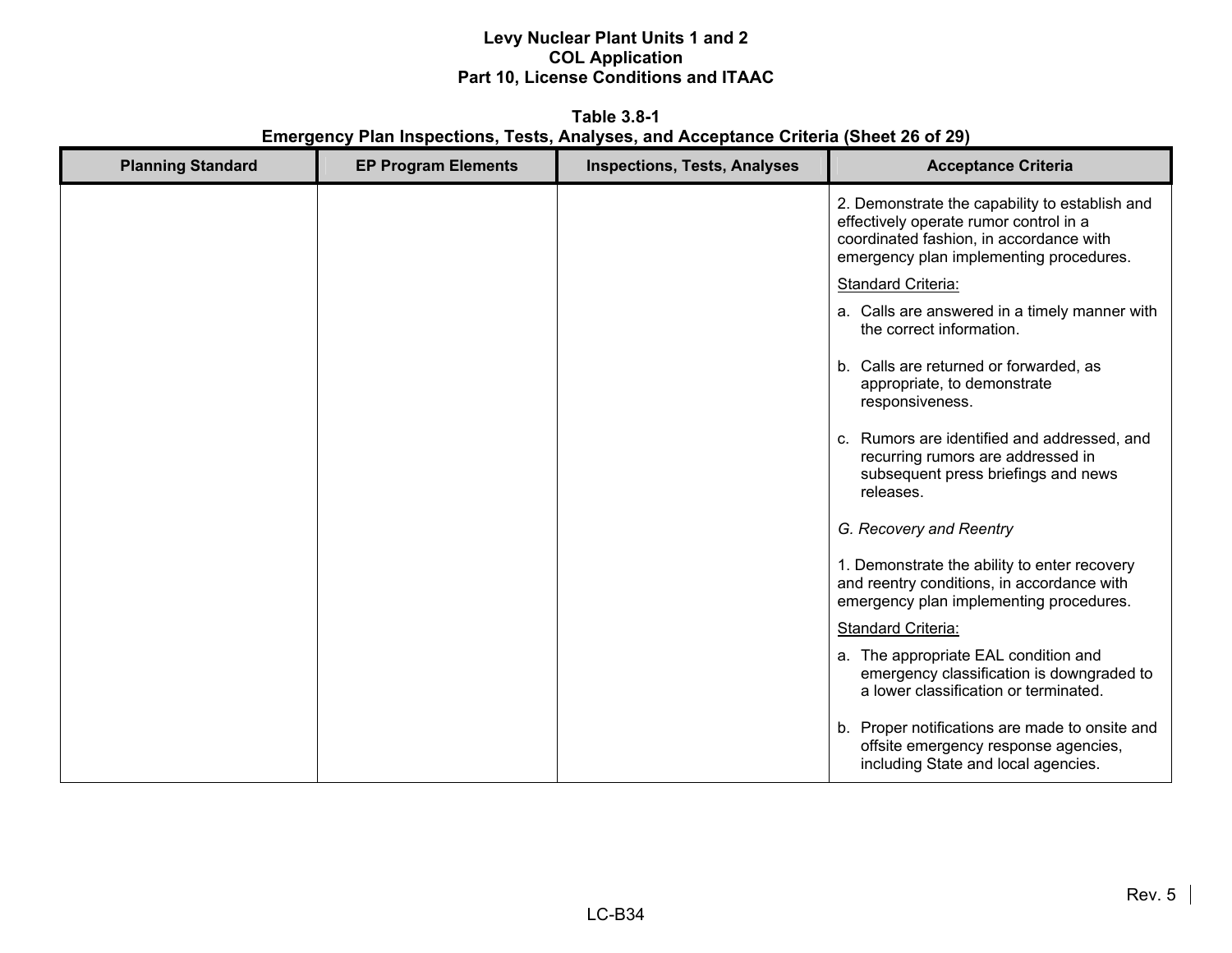**Table 3.8-1 Emergency Plan Inspections, Tests, Analyses, and Acceptance Criteria (Sheet 27 of 29)** 

| <b>Planning Standard</b> | <b>EP Program Elements</b> | <b>Inspections, Tests, Analyses</b> | <b>Acceptance Criteria</b>                                                                                                                                                                                                                                                                                                                                                                                              |
|--------------------------|----------------------------|-------------------------------------|-------------------------------------------------------------------------------------------------------------------------------------------------------------------------------------------------------------------------------------------------------------------------------------------------------------------------------------------------------------------------------------------------------------------------|
|                          |                            |                                     | H. Evaluation<br>1. Demonstrate the ability to conduct a post-<br>exercise critique, to determine areas requiring<br>improvement and corrective action, in<br>accordance with emergency plan implementing                                                                                                                                                                                                               |
|                          |                            |                                     | procedures.<br><b>Standard Criteria:</b><br>a. An exercise time line is developed, followed<br>by an evaluation of the objectives against<br>the expectations of the timeline.<br>b. Significant problems in achieving the<br>objectives are discussed to ensure<br>understanding of why objectives were not<br>fully achieved.<br>c. Areas requiring improvement are entered in<br>the Levy Corrective Action Program. |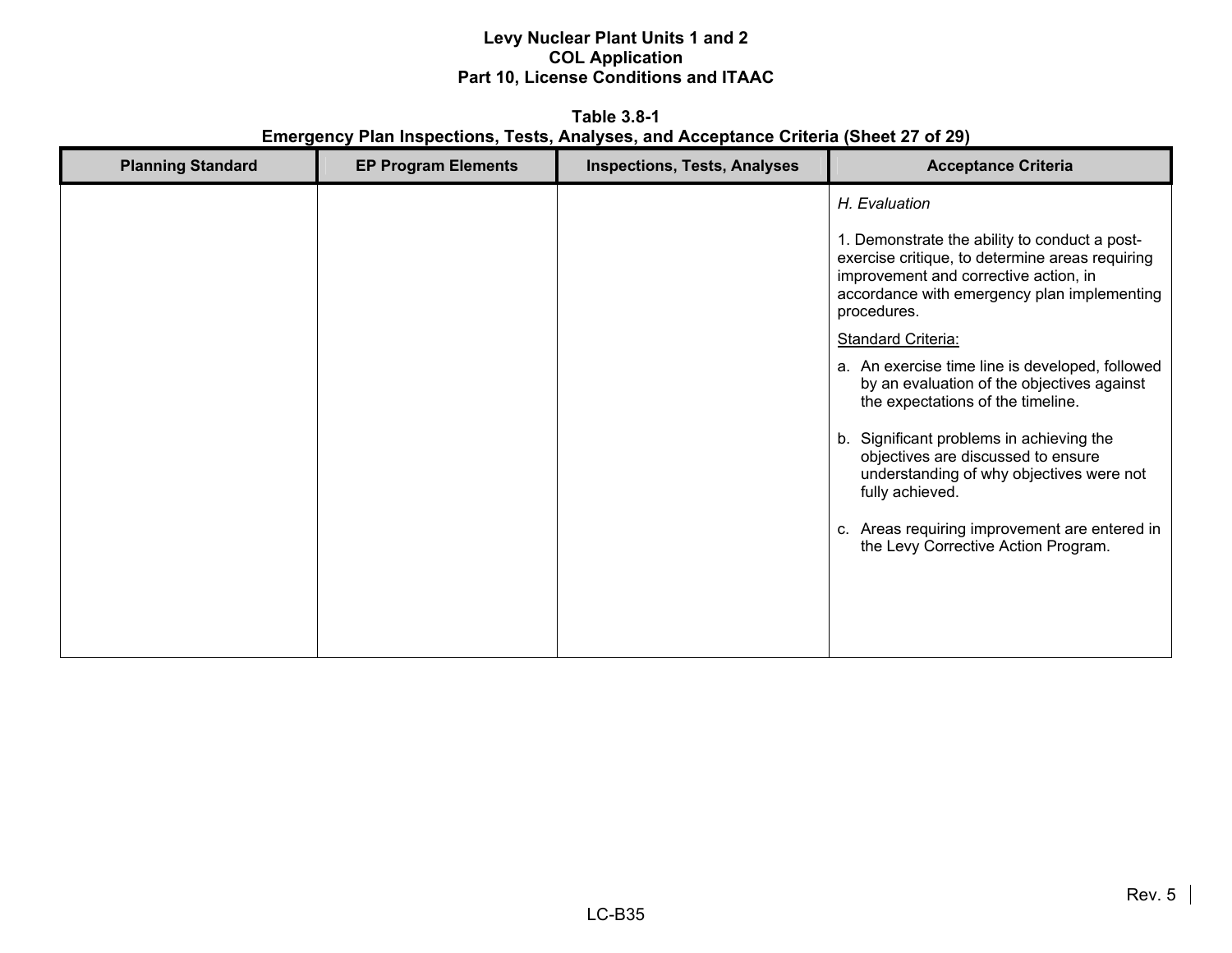**Table 3.8-1 Emergency Plan Inspections, Tests, Analyses, and Acceptance Criteria (Sheet 28 of 29)** 

| <b>Planning Standard</b>                                                                                                                          | <b>EP Program Elements</b>                                                                                                                                                 | <b>Inspections, Tests, Analyses</b>                                                                 | <b>Acceptance Criteria</b>                                                                                                                                                                                                                                                                                                                                                                                                                                                                      |
|---------------------------------------------------------------------------------------------------------------------------------------------------|----------------------------------------------------------------------------------------------------------------------------------------------------------------------------|-----------------------------------------------------------------------------------------------------|-------------------------------------------------------------------------------------------------------------------------------------------------------------------------------------------------------------------------------------------------------------------------------------------------------------------------------------------------------------------------------------------------------------------------------------------------------------------------------------------------|
|                                                                                                                                                   |                                                                                                                                                                            |                                                                                                     | 12.1.2 Onsite emergency response personnel<br>are mobilized in sufficient numbers to fill<br>emergency response positions and<br>successfully perform assigned responsibilities<br>(see Note 1).<br>12.1.3 The exercise was completed within the<br>specified time periods of Appendix E to 10<br>CFR Part 50, offsite exercise objectives were<br>met, and there were no uncorrected offsite<br>exercise deficiencies, or a license condition<br>requires offsite deficiencies to be corrected |
|                                                                                                                                                   |                                                                                                                                                                            |                                                                                                     | prior to operation above 5% of rated power as<br>described in 10 CFR 50.54(gg).<br>(Note 1: The assigned responsibilities for<br>onsite Emergency Response Organization<br>members are identified in Sections B.1 through<br>B.7 of the Levy COL Application Emergency<br>Plan and Emergency Plan Implementing<br>Procedures.)                                                                                                                                                                  |
| 13.0 Radiological Emergency Response Training                                                                                                     |                                                                                                                                                                            |                                                                                                     |                                                                                                                                                                                                                                                                                                                                                                                                                                                                                                 |
| 10 CFR 50.47(b)(15) $-$<br>Radiological emergency response<br>training is provided to those who<br>may be called on to assist in an<br>emergency. | 13.1 Site-specific emergency<br>response training has been<br>provided for those who may be<br>called upon to provide<br>assistance in the event of an<br>emergency. [O.1] | 13.1 An inspection of the emergency<br>response organization training<br>program will be performed. | 13.1 Site-specific emergency response training<br>has been provided for the:<br>• LNP emergency response organization,<br>and<br>• Offsite medical, local law enforcement<br>and firefighter personnel<br>that may be called upon to provide assistance<br>in the event of an emergency as documented<br>on training records.                                                                                                                                                                   |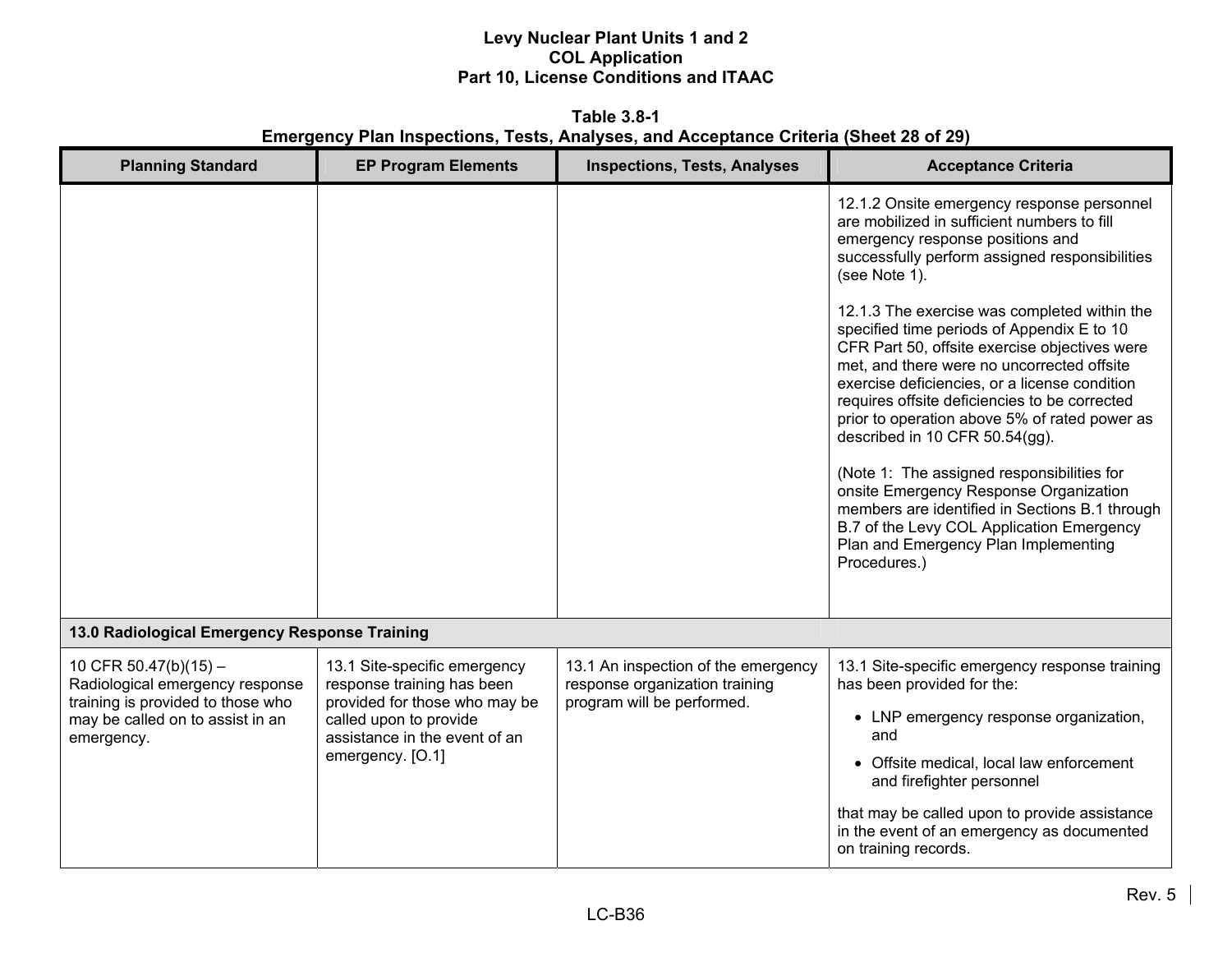| Table 3.8-1                                                                           |  |  |  |  |  |  |  |  |
|---------------------------------------------------------------------------------------|--|--|--|--|--|--|--|--|
| Emergency Plan Inspections, Tests, Analyses, and Acceptance Criteria (Sheet 29 of 29) |  |  |  |  |  |  |  |  |

| <b>Planning Standard</b>                                                                                                                                                                                                                                                                                                | <b>EP Program Elements</b>                                                                                                                                                       | <b>Inspections, Tests, Analyses</b>                                                                            | <b>Acceptance Criteria</b>                                                                                                                                                                                   |
|-------------------------------------------------------------------------------------------------------------------------------------------------------------------------------------------------------------------------------------------------------------------------------------------------------------------------|----------------------------------------------------------------------------------------------------------------------------------------------------------------------------------|----------------------------------------------------------------------------------------------------------------|--------------------------------------------------------------------------------------------------------------------------------------------------------------------------------------------------------------|
|                                                                                                                                                                                                                                                                                                                         |                                                                                                                                                                                  | 14.0 Responsibility for the Planning Effort: Development, Periodic Review, and Distribution of Emergency Plans |                                                                                                                                                                                                              |
| 10 CFR 50.47(b)(16) -<br>Responsibilities for plan<br>development and review and for<br>distribution of emergency plans<br>are established, and planners are<br>properly trained.                                                                                                                                       | 14.1 The emergency response<br>plans have been forwarded to<br>all organizations and<br>appropriate individuals with<br>responsibility for implementation<br>of the plans. [P.5] | 14.1 An inspection of the distribution<br>list will be performed.                                              | 14.1 The LNP emergency response plan was<br>forwarded to Florida Emergency Management,<br>Citrus County Emergency Management, Levy<br>County Emergency Management and Marion<br>County Emergency Management. |
| <b>15.0 Implementing Procedures</b>                                                                                                                                                                                                                                                                                     |                                                                                                                                                                                  |                                                                                                                |                                                                                                                                                                                                              |
| 10 CFR Part 50, App. E.V - No<br>less than 180 days prior to the<br>scheduled issuance of an<br>operating license for a nuclear<br>power reactor or a license to<br>possess nuclear material, the<br>applicant's detailed implementing<br>procedures for its emergency plan<br>shall be submitted to the<br>Commission. | 15.1 The licensee has<br>submitted detailed<br>implementing procedures for its<br>emergency plan no less than<br>180 days prior to fuel load.                                    | 15.1 An inspection of the submittal<br>letter will be performed.                                               | 15.1 Date of submittal letter from the licensee<br>demonstrates that the detailed implementing<br>procedures for the onsite emergency plan were<br>submitted no less than 180 days prior to fuel<br>load.    |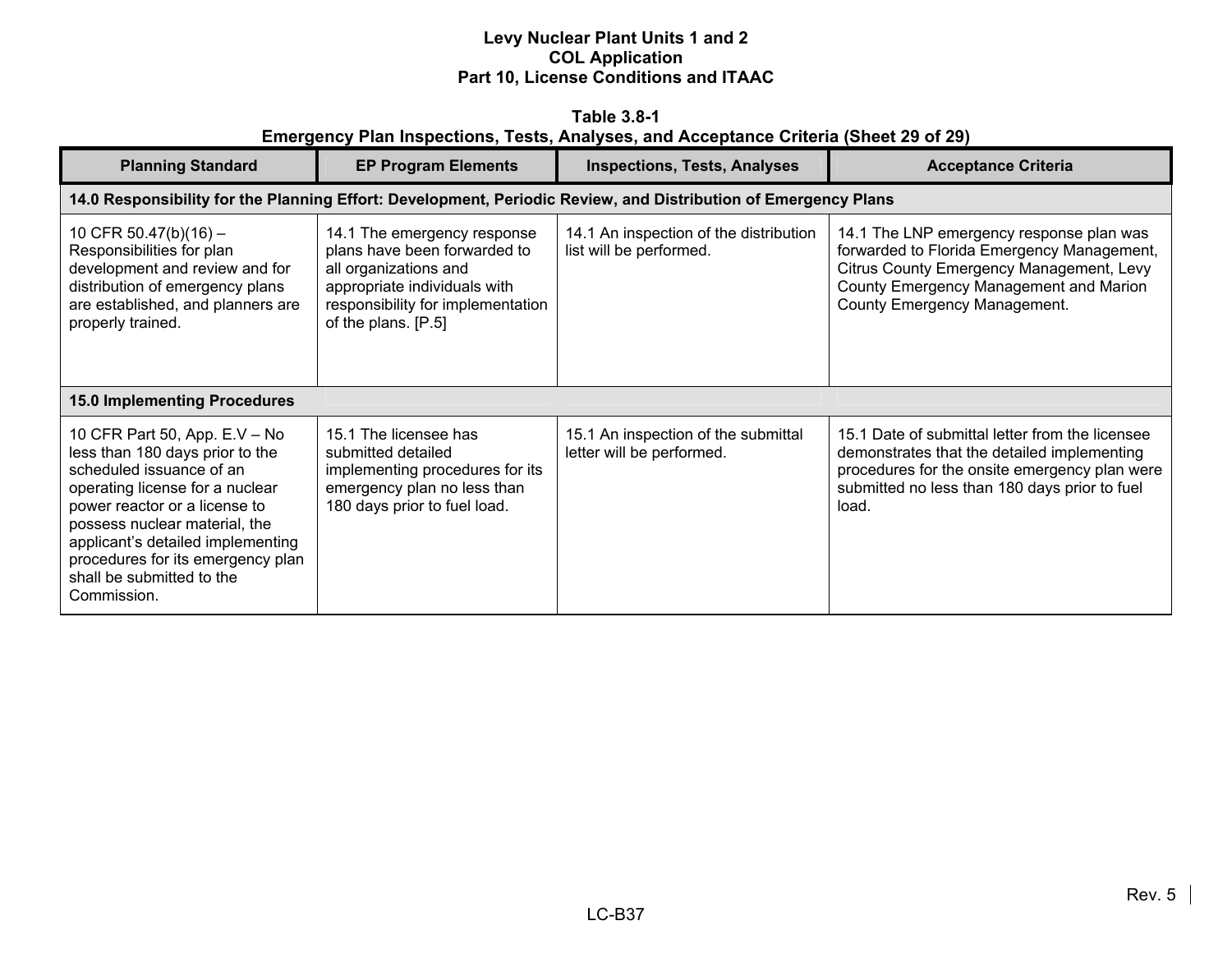#### **Table 3.8-2 Waterproof Membrane Inspections, Tests, Analyses, and Acceptance Criteria (Sheet 1 of 1)**

| <b>Design Commitment</b>                                      | <b>Inspections, Tests, Analyses</b>                                                                                                                                                              | <b>Acceptance Criteria</b>                                                                                                                                                                                                  |
|---------------------------------------------------------------|--------------------------------------------------------------------------------------------------------------------------------------------------------------------------------------------------|-----------------------------------------------------------------------------------------------------------------------------------------------------------------------------------------------------------------------------|
| The friction coefficient to resist sliding is $\geq$<br>0.55. | Testing will be performed to confirm<br>that the mudmat-waterproofing-RCC<br>interface beneath the Nuclear Island<br>basemat has a coefficient of friction to<br>resist sliding of $\geq 0.55$ . | A report exists and documents that the<br>as-built waterproof system (mudmat-<br>waterproofing-RCC interface) has a<br>coefficient of friction of $\geq 0.55$ as<br>demonstrated through material<br>qualification testing. |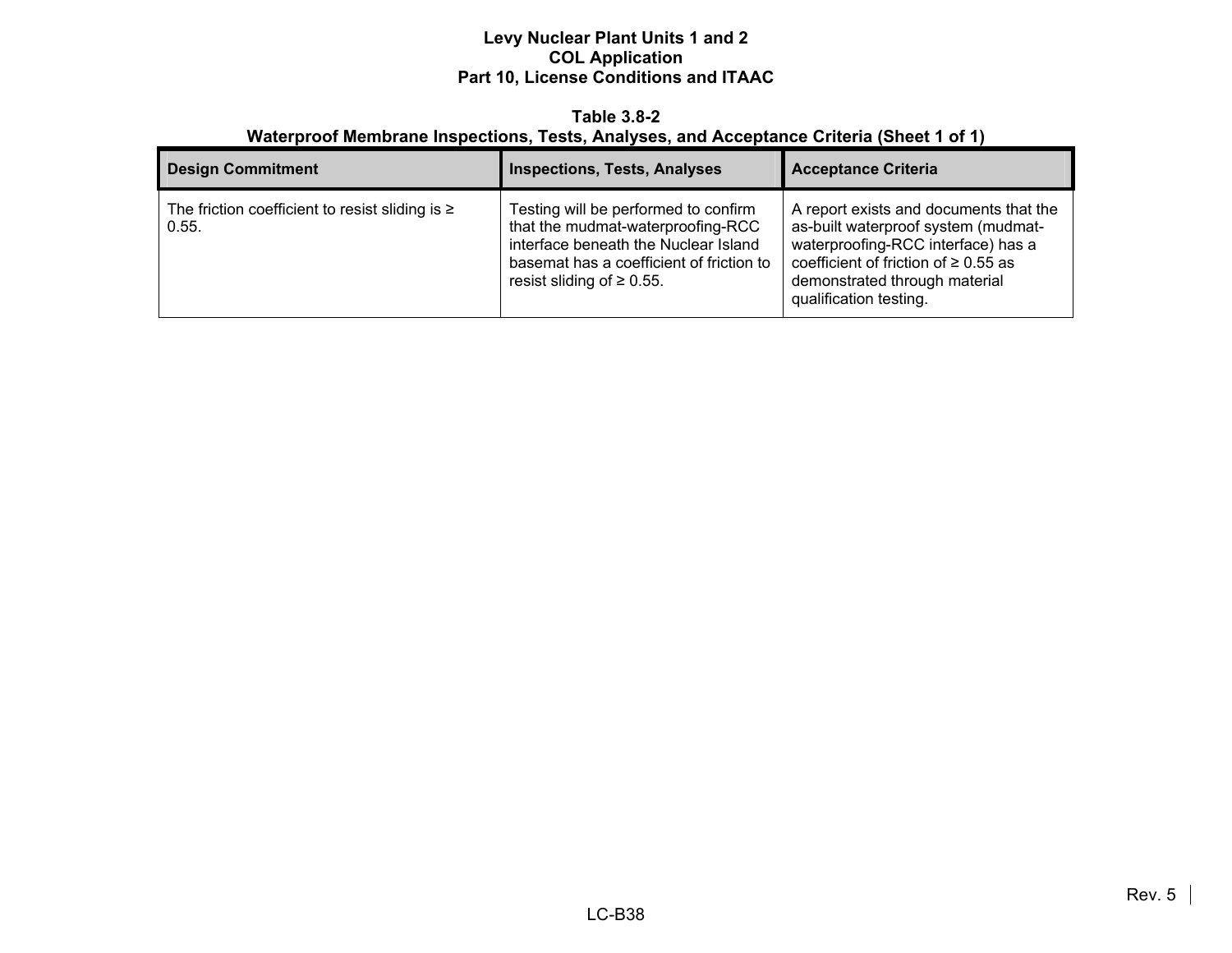**Table 3.8-3 Roller Compacted Concrete Inspections, Tests, Analyses, and Acceptance Criteria (Sheet 1 of 1)** 

| <b>Design Commitment</b>                                                                                                                                                                                                                                                                                                   | <b>Inspections, Tests, Analyses</b>                                                                                                                                                                                                                                                                                                                                                                                                                                                                                                                                                                                                                                                                                                             | <b>Acceptance Criteria</b>                                                                                                                                                                                                                                                                                                                                                                                                                                                                                                                                                                                                                                                                                                                                                                  |
|----------------------------------------------------------------------------------------------------------------------------------------------------------------------------------------------------------------------------------------------------------------------------------------------------------------------------|-------------------------------------------------------------------------------------------------------------------------------------------------------------------------------------------------------------------------------------------------------------------------------------------------------------------------------------------------------------------------------------------------------------------------------------------------------------------------------------------------------------------------------------------------------------------------------------------------------------------------------------------------------------------------------------------------------------------------------------------------|---------------------------------------------------------------------------------------------------------------------------------------------------------------------------------------------------------------------------------------------------------------------------------------------------------------------------------------------------------------------------------------------------------------------------------------------------------------------------------------------------------------------------------------------------------------------------------------------------------------------------------------------------------------------------------------------------------------------------------------------------------------------------------------------|
| The RCC Bridging mat is seismic Category I<br>and is designed and constructed to bridge over<br>the design basis karst feature when subjected<br>to design basis loads as specified in the<br>Design Description in FSAR Subsection<br>2.5.4.5.4 without loss of structural integrity and<br>the safety related functions. | i) An inspection of the bridging mat<br>placement will be performed.<br>Deviations in the RCC Bridging Mat<br>properties due to as-built conditions<br>that fall outside the range considered<br>in the design as described in FSAR<br>Subsection 2.5.4.5.4 will be analyzed<br>for the design basis karst feature<br>when subjected to design basis loads.<br>ii) An inspection of the RCC mix and<br>bedding mix constituents will be<br>performed in accordance with FSAR<br>Subsection 3.8.5.11.4. Deviations<br>from the design constituents will be<br>evaluated against the range of<br>properties established for these<br>materials during the design phase.<br>iii) An inspection of the as-built RCC<br>thickness will be performed. | i) A report exists which reconciles<br>deviations from design and placement<br>process of the RCC during construction<br>and concludes that the as-built RCC<br>bridging mat conforms to the approved<br>design and will bridge over a design<br>basis karst feature when subjected to<br>design basis loads specified in the<br>Design Description without loss of<br>structural integrity and the safety<br>related functions.<br>ii) A report exists which reconciles<br>deviations in mix constituents used in<br>construction and concludes that the as-<br>built RCC conforms to the design<br>requirements for these properties.<br>ii) A document exists that verifies that<br>the as-built thickness of the RCC<br>bridging mat is at least as thick as the<br>design requirement. |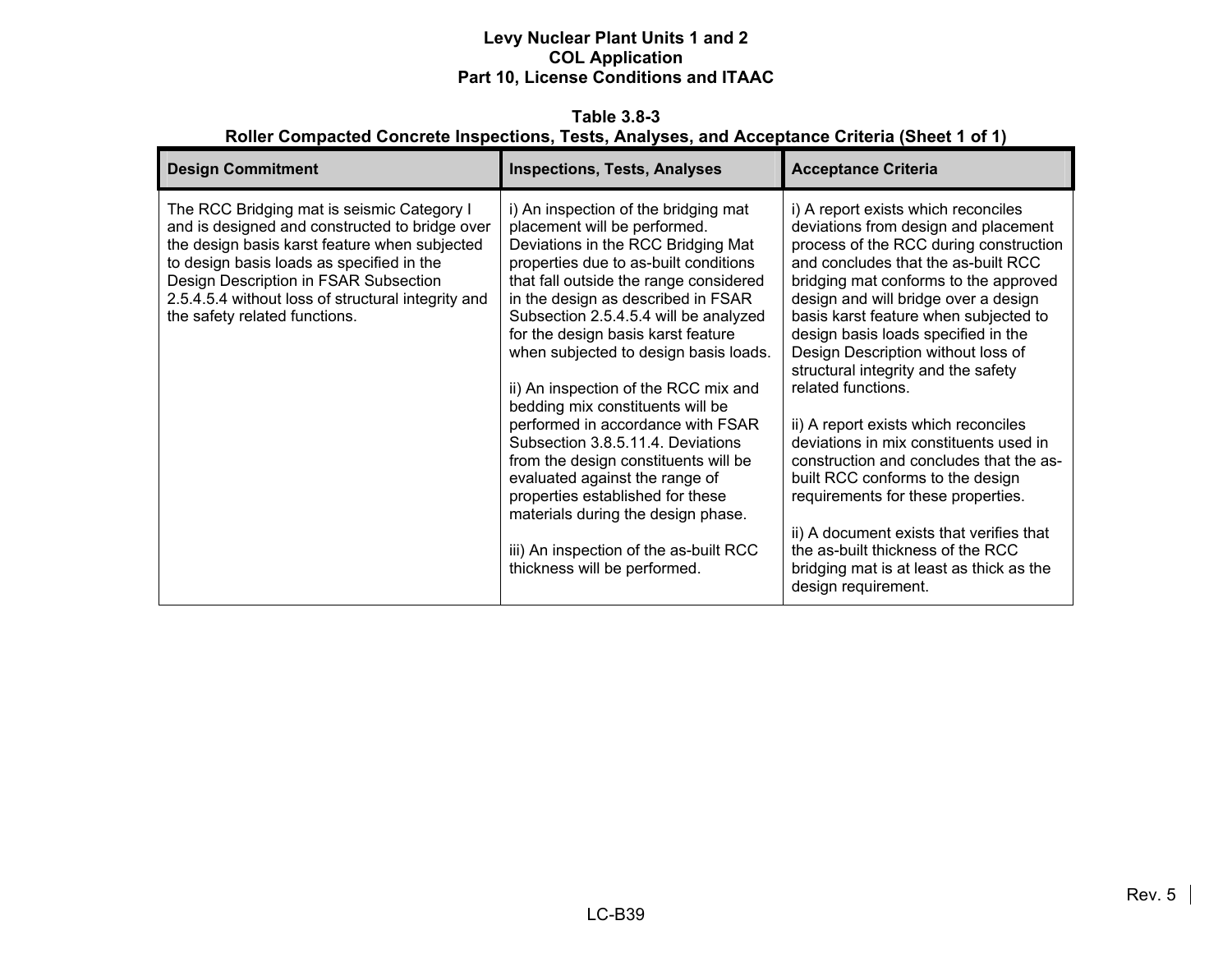#### **Table 3.8-4 Drilled Shaft Foundation Inspections, Tests, Analyses, and Acceptance Criteria (Sheet 1 of 1)**

| <b>Design Commitment</b>                                                                                                                                                                                                                                                                            | <b>Inspections, Tests, Analyses</b>                                                                                                                                                                                                                                                                    | <b>Acceptance Criteria</b>                                                                                                                                                                                                                                                                                                                                                                                  |
|-----------------------------------------------------------------------------------------------------------------------------------------------------------------------------------------------------------------------------------------------------------------------------------------------------|--------------------------------------------------------------------------------------------------------------------------------------------------------------------------------------------------------------------------------------------------------------------------------------------------------|-------------------------------------------------------------------------------------------------------------------------------------------------------------------------------------------------------------------------------------------------------------------------------------------------------------------------------------------------------------------------------------------------------------|
| Drilled Shaft Foundations for the Turbine,<br>Radwaste, and Annex Buildings will preclude<br>movement of the building foundations in<br>excess of the separation provided between the<br>structural elements of the Turbine, Radwaste,<br>and Annex buildings and the nuclear island<br>structures. | During construction, inspection of the<br>physical properties of the rock socket<br>for each drilled shaft will be performed<br>in accordance with LNP FSAR<br>Chapter 3 Subsection 3.8.5.9.<br>Inspection of the as-built drilled shaft<br>foundation physical arrangement will<br>also be performed. | A report exists that reconciles the<br>during construction physical properties<br>of the rock socket for each drilled shaft<br>and the as-built physical arrangement<br>of the Turbine, Radwaste, and Annex<br>Buildings' drilled shaft foundations with<br>design specifications and drawings.<br>The report concludes that the as-built<br>drilled shaft foundation conforms to the<br>design commitment. |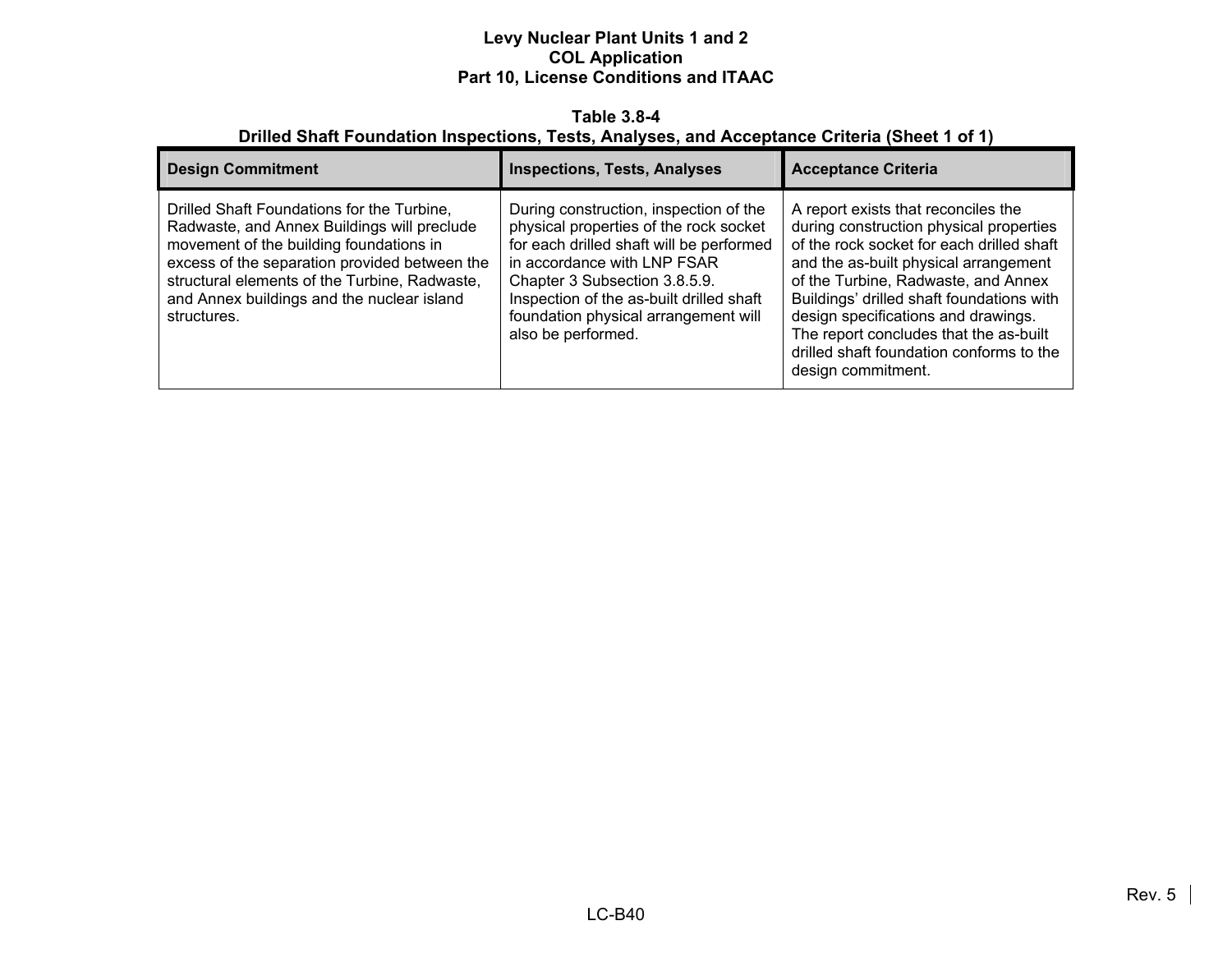**Table 3.8-5 Pipe Rupture Hazards Analysis (Sheet 1 of 1)** 

| <b>Design Commitment</b>                                                                                                                                                                                                                                                                                                  | <b>Inspections, Tests, Analyses</b>                                                                                                                                                                                                                                                                                                                                                                                                                                                                                                                                                                       | <b>Acceptance Criteria</b>                                                                                                                                                                                                                                                                       |
|---------------------------------------------------------------------------------------------------------------------------------------------------------------------------------------------------------------------------------------------------------------------------------------------------------------------------|-----------------------------------------------------------------------------------------------------------------------------------------------------------------------------------------------------------------------------------------------------------------------------------------------------------------------------------------------------------------------------------------------------------------------------------------------------------------------------------------------------------------------------------------------------------------------------------------------------------|--------------------------------------------------------------------------------------------------------------------------------------------------------------------------------------------------------------------------------------------------------------------------------------------------|
| Systems, structures, and components (SSCs),<br>that are required to be functional during and<br>following a design basis event shall be<br>protected against or qualified to withstand the<br>dynamic and environmental effects associated<br>with analyses of postulated failures in high and<br>moderate energy piping. | Inspection of the as-designed pipe<br>rupture hazard analysis report will be<br>conducted. The report documents the<br>analyses to determine where<br>protection features are necessary to<br>mitigate the consequence of a pipe<br>break. Pipe break events involving<br>high-energy fluid systems are<br>analyzed for the effects of pipe whip,<br>jet impingement, flooding, room<br>pressurization, and temperature<br>effects. Pipe break events involving<br>moderate-energy fluid systems are<br>analyzed for wetting from spray,<br>flooding, and other environmental<br>effects, as appropriate. | An as-designed pipe rupture hazard<br>analysis report exists and concludes<br>that the analysis performed for high<br>and moderate energy piping confirms<br>the protection of systems, structures,<br>and components required to be<br>functional during and following a design<br>basis event. |